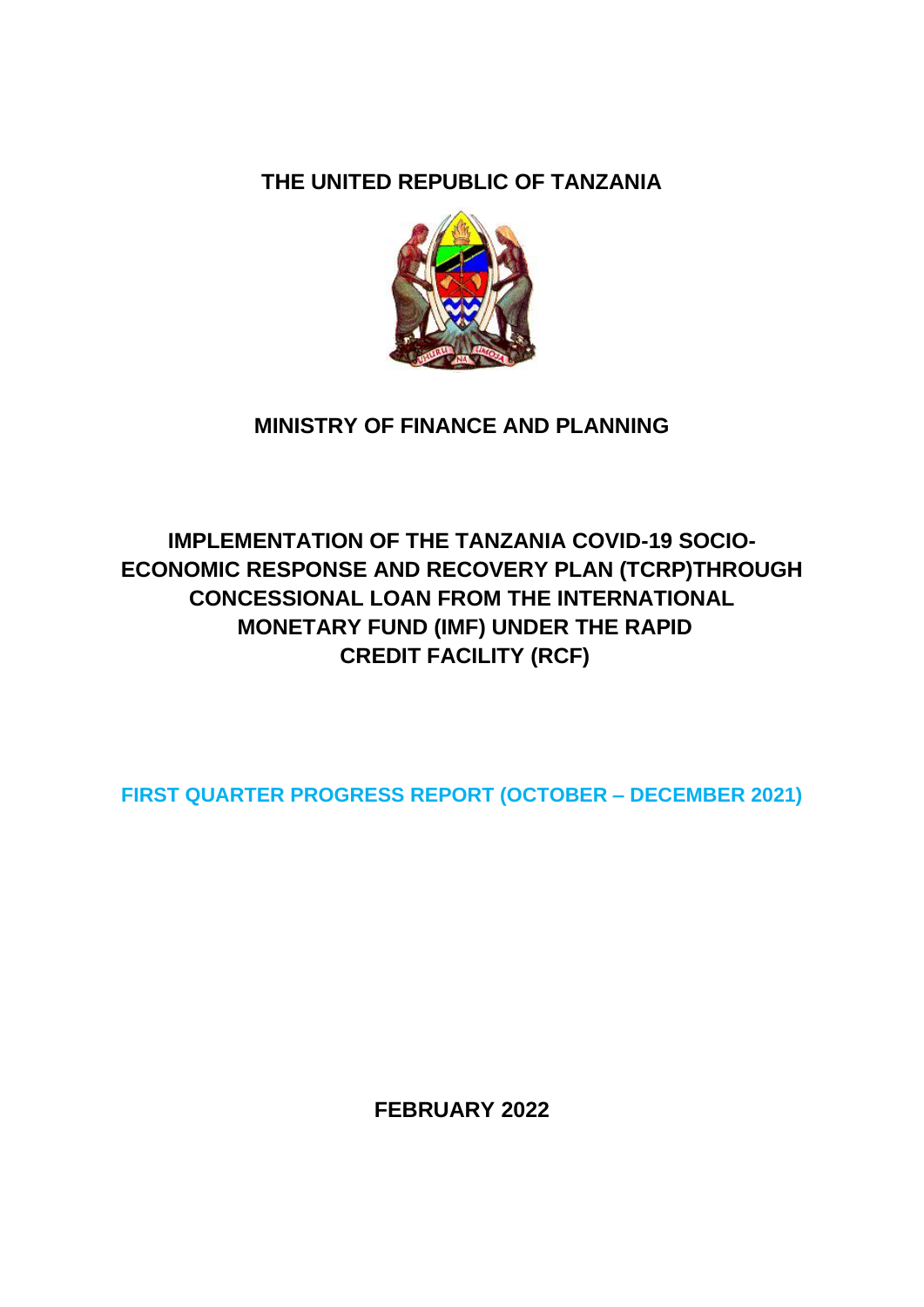# **Contents**

| PROGRESS ON THE IMPLEMENTATION OF THE PLANNED ACTIVITIES10                |  |
|---------------------------------------------------------------------------|--|
|                                                                           |  |
|                                                                           |  |
|                                                                           |  |
|                                                                           |  |
|                                                                           |  |
|                                                                           |  |
|                                                                           |  |
|                                                                           |  |
|                                                                           |  |
|                                                                           |  |
| Source: President Office, Regional Administrative and Local Government 16 |  |
|                                                                           |  |
| Source: President Office, Regional Administrative and Local Government 16 |  |
|                                                                           |  |
|                                                                           |  |
|                                                                           |  |
|                                                                           |  |
|                                                                           |  |
|                                                                           |  |
| Source: President Office, Regional Administrative and Local Government20  |  |
|                                                                           |  |
|                                                                           |  |
|                                                                           |  |
|                                                                           |  |
|                                                                           |  |
|                                                                           |  |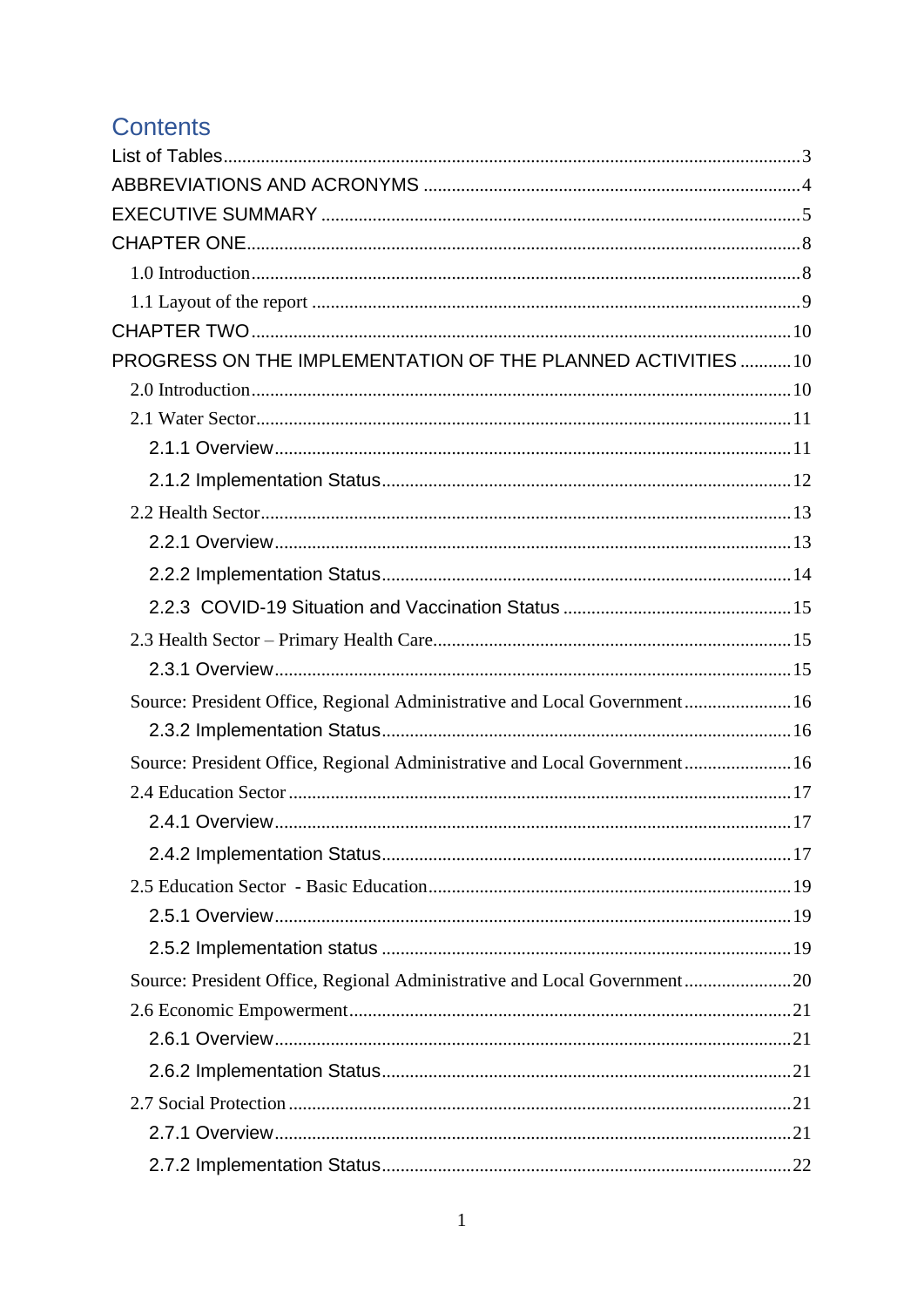| 5.2 |  |
|-----|--|
|     |  |
|     |  |
|     |  |
|     |  |
|     |  |
|     |  |
|     |  |
|     |  |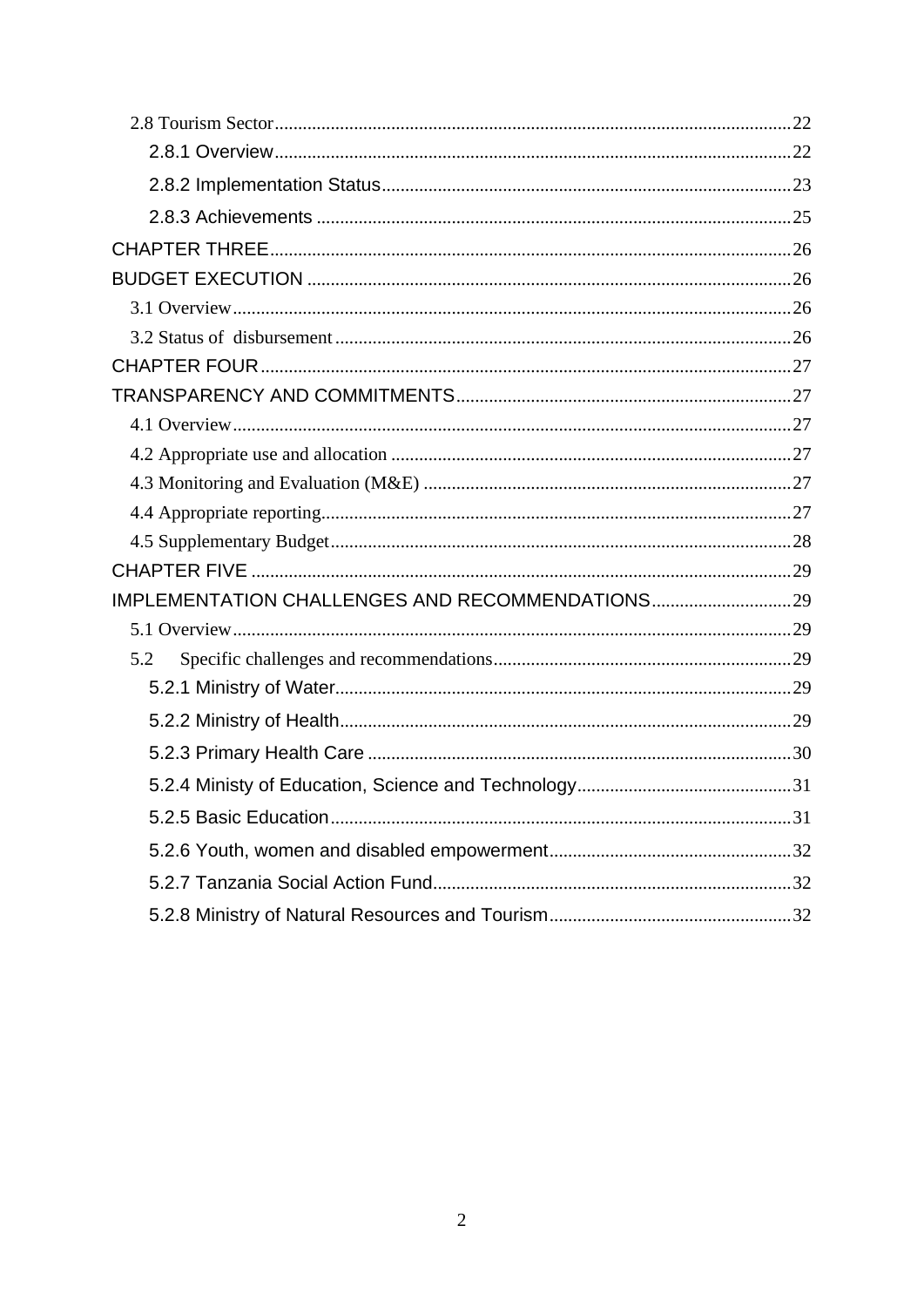# <span id="page-3-0"></span>**List of Tables**

| Table 1: Approved budget summary for Tanzania mainland and Zanzibar                    |  |
|----------------------------------------------------------------------------------------|--|
| Table 2: Water Sector main interventions and budget allocation11                       |  |
| Table 3: ICU and EMD constructions, renovations and retooling across secondary         |  |
|                                                                                        |  |
| Table 4: Distribution of the received fund as of December 31 <sup>st</sup> , 202114    |  |
|                                                                                        |  |
|                                                                                        |  |
|                                                                                        |  |
|                                                                                        |  |
|                                                                                        |  |
| Table 10: Distribution of funds to departments/units and institution under the tourism |  |
|                                                                                        |  |
|                                                                                        |  |
|                                                                                        |  |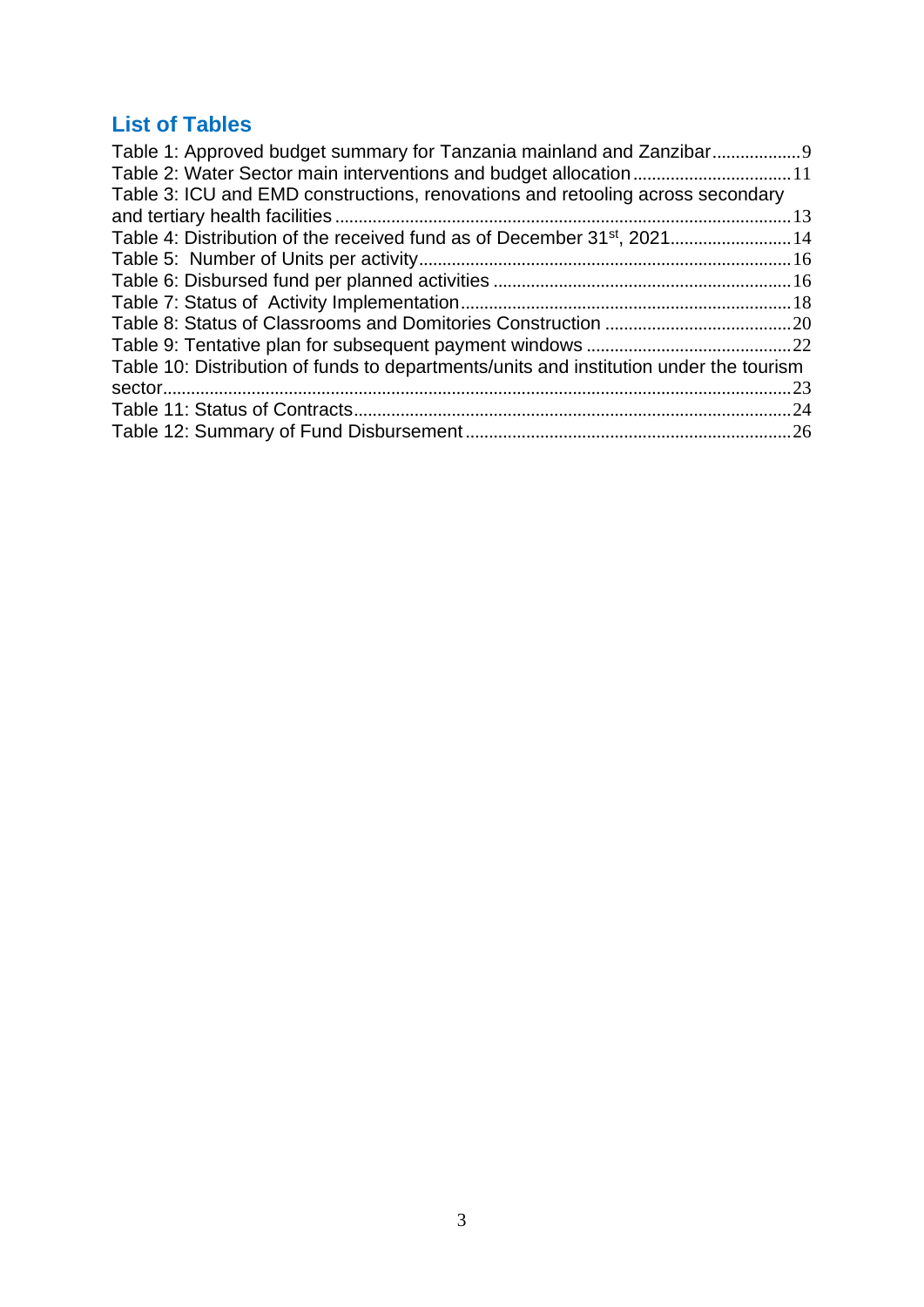# **ABBREVIATIONS AND ACRONYMS**

<span id="page-4-0"></span>

| <b>ATC</b>     | Arusha Technical College                                      |
|----------------|---------------------------------------------------------------|
| <b>CAWM</b>    | College of African Wildlife Management, MWEKA                 |
| <b>CBWSOs</b>  | <b>Community Based Water Supply Organizations</b>             |
| <b>COEHME</b>  | Centre of Excellence in Health Monitoring and Evaluation      |
| <b>DIT</b>     | Dar es Salaam Institute of Technology                         |
| <b>EMD</b>     | <b>Emergence Medical Departments</b>                          |
| <b>FDC</b>     | <b>Folk Development Colleges</b>                              |
| <b>ICT</b>     | Information and Communication Technology                      |
| ICU            | <b>Intensive Care Unit</b>                                    |
| <b>IFMIS</b>   | <b>Integrated Financial Management Information System</b>     |
| <b>IMF</b>     | <b>International Monetary Fund</b>                            |
| <b>KPIs</b>    | Key Performance Indicators                                    |
| <b>LGAs</b>    | <b>Local Government Authorities</b>                           |
| M&E            | Monitoring and Evaluation                                     |
| <b>MNRT</b>    | Ministry of Natural Resources and Tourism                     |
| <b>MoEST</b>   | Ministry of Education, Science and Technology                 |
| <b>MoFP</b>    | Ministry of Finance and Planning                              |
| MoH            | Ministry of Health                                            |
| <b>MRI</b>     | Magnetic Resonance Imaging                                    |
| <b>NCAA</b>    | <b>Ngorongoro Conservation Area Authority</b>                 |
| <b>NCT</b>     | <b>National College of Tourism</b>                            |
| <b>NMT</b>     | National Museum of Tanzania                                   |
| <b>PAAs</b>    | <b>Project Authority Areas</b>                                |
| <b>PO-RALG</b> | President's Office-Regional Administration & Local Government |
| <b>RCF</b>     | <b>Rapid Credit Facility</b>                                  |
| <b>RSs</b>     | <b>Regional Secretariats</b>                                  |
| <b>RUWASA</b>  | <b>Rural Water Supply and Sanitation Agency</b>               |
| <b>TANAPA</b>  | <b>Tanzania National Parks Authority</b>                      |
| <b>TANePS</b>  | Tanzania National e-Procurement System                        |
| <b>TASAF</b>   | <b>Tanzania Social Action Fund</b>                            |
| <b>TCRP</b>    | Tanzania COVID-19 Socio-economic Response & Recovery Plan     |
| <b>TFSA</b>    | <b>Tanzania Forest Services Agency</b>                        |
| <b>TTB</b>     | <b>Tanzania Tourist Board</b>                                 |
| <b>TWMA</b>    | Tanzania Wildlife Management Authority                        |
| <b>TZS</b>     | <b>Tanzanian Shilling</b>                                     |
| <b>URT</b>     | United Republic of Tanzania                                   |
| <b>USD</b>     | <b>United States Dollar</b>                                   |
| <b>UWASSA</b>  | <b>Urban Water Supply and Sanitation Authority</b>            |
| <b>VETA</b>    | <b>Vocational Education and Training Authority</b>            |
| <b>WHO</b>     | <b>World Health Organization</b>                              |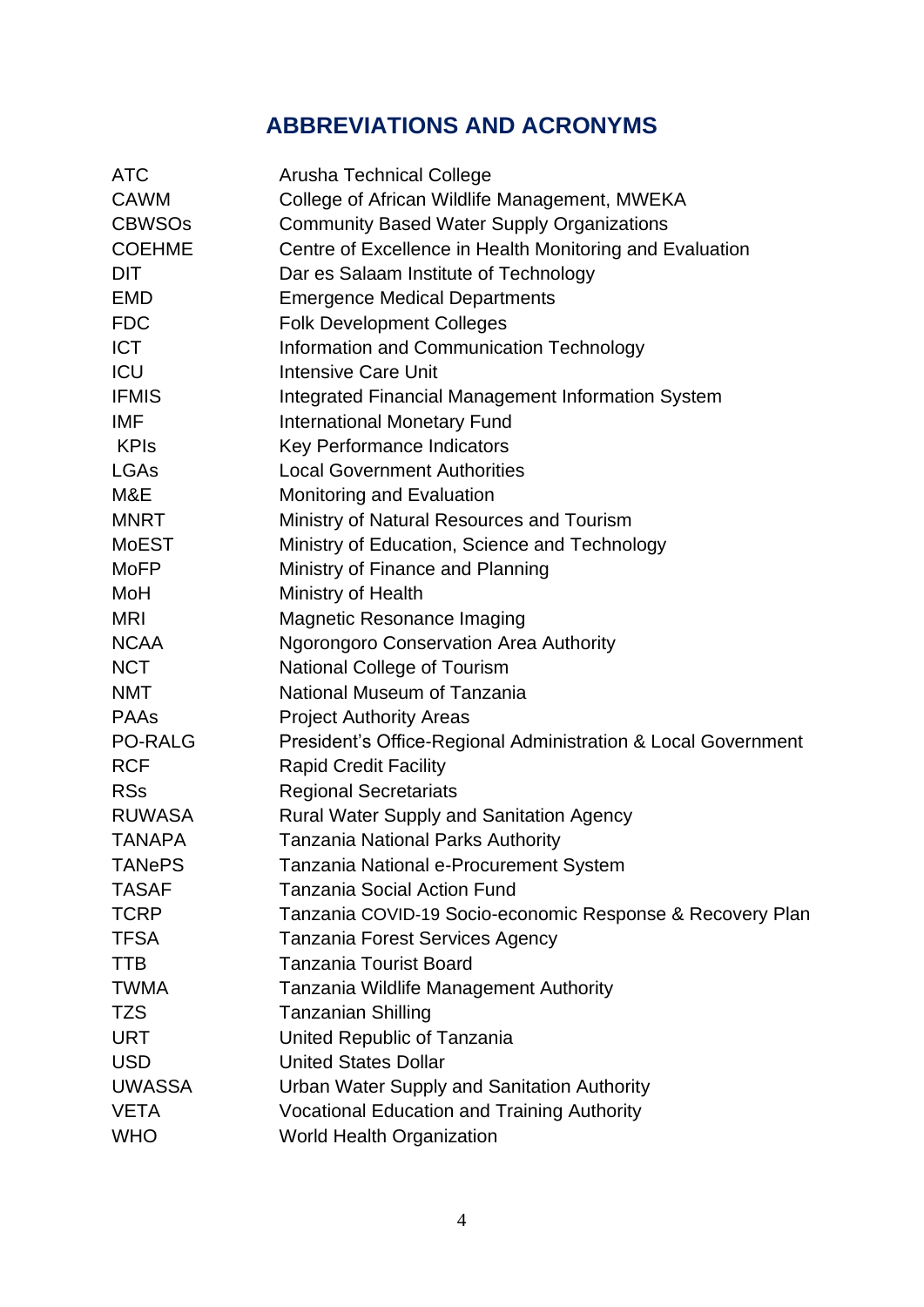## <span id="page-5-0"></span>**EXECUTIVE SUMMARY**

Tanzania COVID-19 Socioeconomic Response and Recovery Plan (TCRP) indicates the country's preparedness for addressing the COVID-19 pandemic. After securing the IMF's concessional loan amounting to USD 567.25 million, equivalent to 1,310.65 billion shillings for implementing various COVID-19 response projects, TCRP is being implemented in priority sectors that had been adversely affected by the COVID-19 pandemic such as health, tourism, water, education and social protection. The implementation of TCRP involves multi-stakeholders across the Government that include Ministry of Water (MoW); Ministry of Health (MOH), President's Office-Regional Administration and Local Government (PO-RALG), Ministry of Education, Science and Technology (MoEST), Ministry of Natural Resources and Tourism (MNRT), and Tanzania Social Action Fund (TASAF). with the Ministry of Finance and Planning (MOFP) being the overall coordinator.

This report is based on data collected from a series of consultation workshops conducted from  $3<sup>th</sup>$  to  $8<sup>th</sup>$  January 2022 in Dodoma with relevant officials from key priority sectors. The consultation workshops included the collection of key relevant documents to verify and validate stakeholders' perspectives. However, most projects were at the initial stages of implementation, including tendering and procuring of some items as all sectors started implementation in mid-November 2021, specifically the education sector. As such, physical visitation for monitoring was not conducted during the first quarter (October – December 2021). Hence, the report is based on the synthesis of the documents collected from ministries and institutions and consultation with key stakeholders (TCRP focal teams).

The overall results suggest that implementations varied, albeit slightly, across sectors and interventions. The sectors that have not made great strides in the implementation have at least completed some necessary preparations before project commencement. In this vein, most tangible outputs are envisaged in the second quarter of TCRP implementation. The performance in each sector is summarized below and performance for each indicator is summarised in **appendix 1**

As of 31st December 2021, the Ministry of Water (MoW) received 32.7 billion shillings for improvement of water supply in rural and urban areas, equivalent to 23.4 percent of the budget allocated. The implementation of water interventions has all started but at different stages as follows.

- a) The procurement processes for all 172 water projects in rural areas have been completed and the constructions are at the initial stages;
- b) The procurement process for equipment and service providers for the interventions in urban areas was completed for 44 projects and implementation was at different stages;
- c) Procurement of heavy well drilling machines is at the negotiation stage and it was reported to be finalised in January 2022;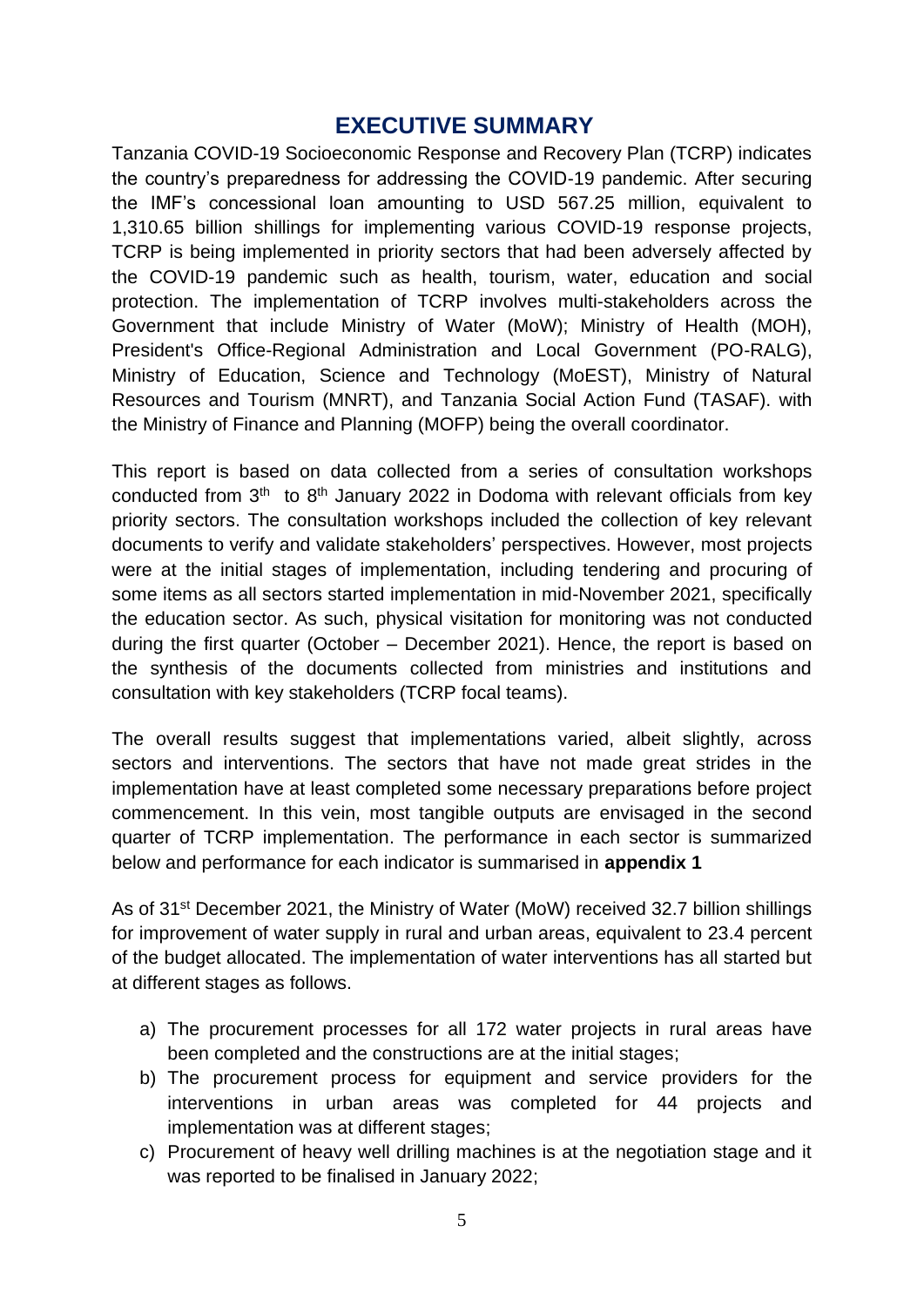- d) The procurement of dam construction machines is at the evaluation and negotiation stage, and it will be finalised in January 2022; and
- e) The procurement of groundwater research equipment was at the evaluation stage.

The Ministry of Health (MOH) had already received 128.9 billion shillings equivalent to 48.9 percent of the amount allocated to support secondary and tertiary level health facilities. Implementations for all interventions have started and are at varying levels. Some of the projects are at evaluation, negotiations, or contracts preparation stages.

- a) Procurement of equipment and vehicles was at the purchasing stage, a significant number of contracts have already been signed and approvals obtained.
- b) Project management teams and oversights committees have been formulated and are functional at MoH, Muhimbili National Hospital, specialized hospitals, zonal hospitals, and regional referral hospitals. In addition, more specialized hospitals were assigned specific technical roles in supporting the lower levels health facilities for quality assurance.

From July 2021 to December 2021, the Government received a total of 6,408,950 doses of COVID – 19 vaccine under COVAX Facility Iniative. The doses constitute 1,343,550 doses of Johnson & Johnson vaccine, Sinopharm vaccine (2,578,400 doses), Pfizer vaccine (2,110,680 doses) and Moderna vaccine (376,320 doses).

As of December 2021, the Ministry of Education, Science and Technology (MoEST) received a total of 47.8 billion shillings , equivalent to 74 percent of the budget allocated . The implementation of most construction projects are in the preparation stage. For example, the construction of VETA colleges (regional and districts) have not started, however, funds have been disbursed and the necessary preparations have been completed. Constructions were expected to commence in January 2022. Other projects have not started because of the delay in release of fund as the Ministry couldn't t complete intial preparations on time.

As of 31<sup>st</sup> December 2021, President's Office-Regional Administration and Local Government (PO-RALG) had received a total of 304 billion shillings as envisaged for education sector to construct classrooms for primary and secondary schools, and dormitories for students with special needs for the purpose of reducing congestion. Construction of 15,000 classrooms in 184 councils reached 95 percent, with very few activities remaining to be accomplished before opening of the schools. It is envisaged that the remaining activities will have been completed by mid-January 2022. Similarly, the construction of 50 dormitories for students with special needs in primary schools reached 54 percent and It is expected to be completed by mid-January 2022.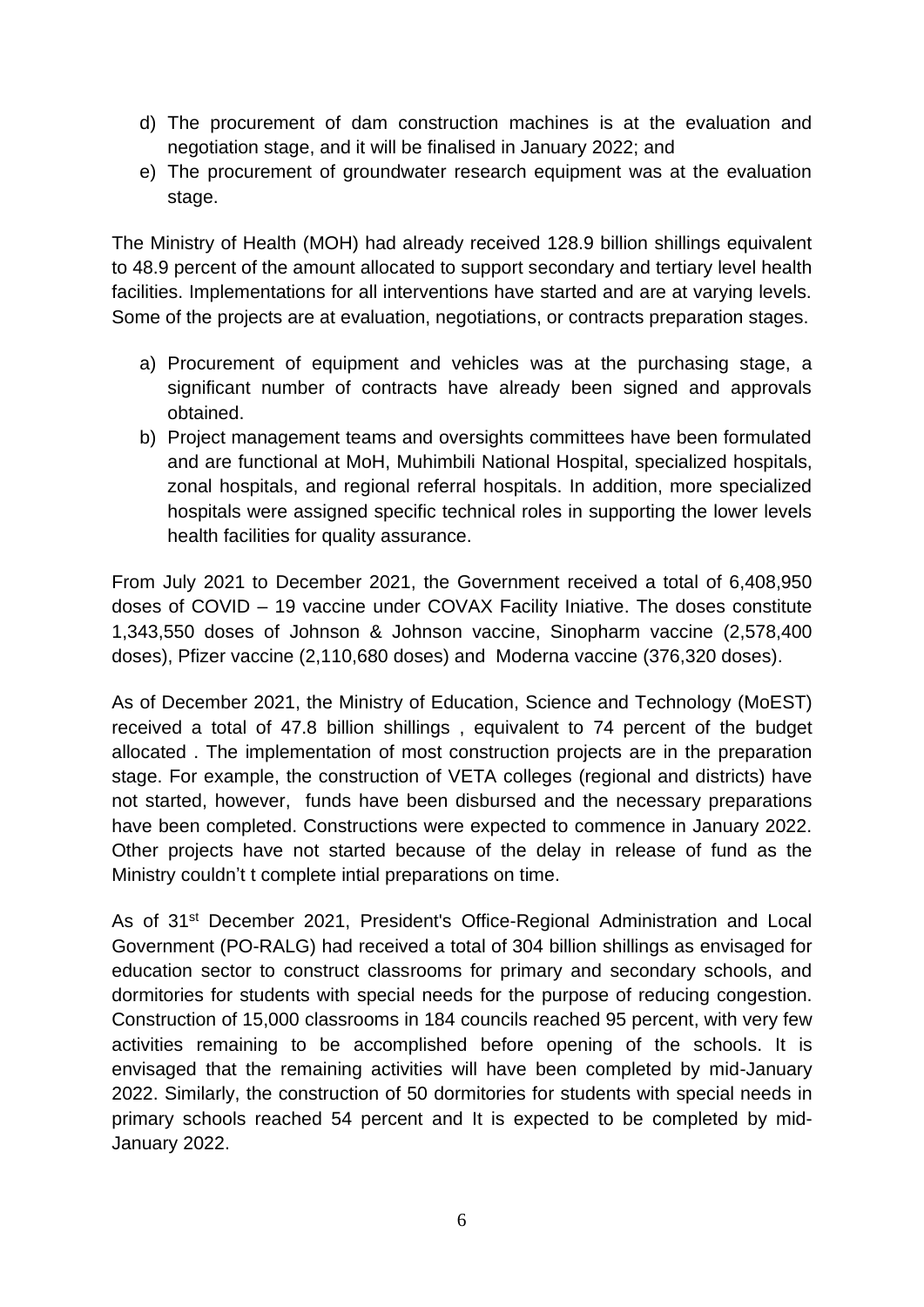The status of interventions for primary health care was at varying levels of implementation. During the reporting period, a total of 51.52 billion shillings were already disbursed to the district councils, equivalent to 25.3 percent of the amount allocated to support primary health care. As of 31<sup>st</sup> December 2022, merely preparatory activities were going on at different stages as follows:

- a) Preparation of architectural drawings was completed for buildings that were to be constructed;
- b) Advertising tenders for procurement of contractors; and
- c) The procurement processes for the purchase of 407 vehicles and 368 motorcycles were at the stage of contract signing.

A total of 5.0 billion shillings has also been allocated to PO-RALG for coordination of empowerment in economic activities especially the informal sector, small vendors (Machinga) targeting youth, women, and disabled. The fund has not been disbursed awaiting formal submission of proposals from PO-RALG. So far the targeted councils submitted the business plan proposals to the PO-RALG for analysis and approval. The analysis has been completed and successful proposal will be forwarded to Ministry of Finance and Planning for funding to kick-start the implementation.

Tanzania Social Action Fund (TASAF) had received 5.5 billion shillings (100%). Based on the established criteria, TASAF had identified a total of 51,290 beneficiary households from 35 Project area Authorities in 1,471 streets (mitaa). As a result, a total of 2.5 billion shillings was transferred to the identified beneficiary households.

The Ministry of Natural Resources and Tourism (MNRT) had received 15.38 billion shillings. Most of the planned activities are at the initial stages namely evaluation, processing and negotiation stages. Few activities have started, such as construction and rehabilitation of roads in some areas under TANAPA, NCAA, and TAWA.

The implementation of TCRP has encountered some challenges, most of the challenges emanate within the implementing ministries and institutions hence, they are manageable. For example, the delays in the implementation of most projects have been due to the delayed completion of preparatory activities such as tendering, contracting, and procurement of essential goods/equipment. These affected both disbursement of funds and projects commencement where funds were already disbursed. In some cases, budgets for preparatory works were not set aside. Consequently, there was confusion on which budget to use when preparing the plans for implementing the TCRP. In light of the foregoing, it is recommended that implementing sectors expedite the remaining process to ensure that projects commence within the quarter starting from January to March 2022. Further delays will negatively affect the achievement of TCRP outputs and goals.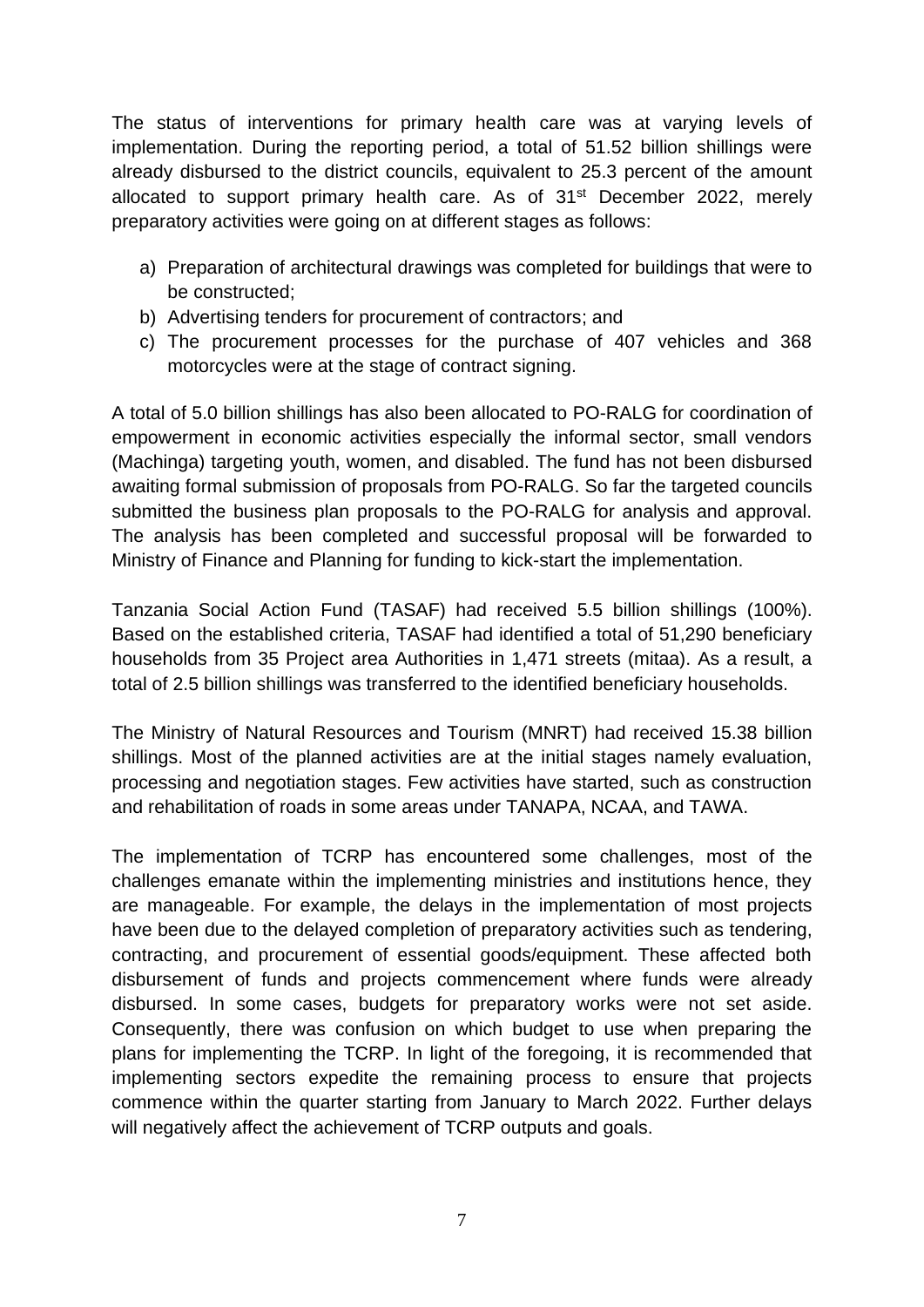## **CHAPTER ONE**

### <span id="page-8-1"></span><span id="page-8-0"></span>**1.0 Introduction**

Given the onset of the COVID-19 pandemic, the Government of the United Republic of Tanzania (URT) prepared a rapid plan called the Tanzania COVID-19 Socioeconomic Response and Recovery Plan (TCRP) to address associated socioeconomic challenges. The plan was officially launched on the 10<sup>th</sup> October 2021 by Her Excellency Samia Suluhu Hassan, the President of the United Republic of Tanzania. The plan will be implemented for one year until 30<sup>th</sup> June 2022. The overarching goal of TCRP is to complement the efforts to contain the spread of the virus, rescue the lives of people and restore and strengthen the fundamental pillars of the economy. To attain the aforementioned goal, the plan is designed to focus on priority social and economic sectors that have been hit hardly by the pandemic in both Zanzibar and Mainland Tanzania. The targeted sectors include health, tourism, education, water supply, and social protection.

The plan's implementation required additional financing to the tune of 3,620.2 billion Tanzania shillings on top of the 2021/22 Government budget approved by the Parliament of the United Republic of Tanzania to address the socio-economic effects of COVID-19. Out of that, a total of 1,310.7 billion shillings, equivalent to USD 567.25 million was obtained from the International Monetary Fund (IMF) under the Rapid Credit Facility (RCF). The funds were initially received under facilities namely Rapid Financing Instrument (RFI) accounting for 66.67 percent of the quota and RCF which accounted for 33.33 percent of the quota as approved by the Executive Board of IMF on the 7<sup>th</sup> September 2021. Further discussions were conducted which resulted to the Board's approval for RCF/RFI swap on  $12<sup>th</sup>$  November 2021 that replaced the previous application of RFI and confirmed disbursement of the fund in full concessional terms with zero interest under RCF.

A Letter of Intent (LOI) accompanying the United Republic of Tanzania's request for a concessional loan under RCF was signed on 2nd November 2021 between the Government and IMF to ensure transparency, accountability and commitment on the use of the fund for the intended purpose of addressing socio-economic challenges emanating from COVID-19. A Memorandum of Understanding (MOU) between the MoFP and Bank of Tanzania (BOT) has also been signed as commitment for the MoFP and the Bank to service the related financial obligations to the IMF.

This financing will be tabled to the Parliament of the United Republic of Tanzania as a supplementary budget after the mid-year review of the 2021/22 budget implementation. The preparations are already in progress and will be submitted during the parliamentary session in February 2022. The Government of the United Republic of Tanzania would like to express its sincere appreciation to the IMF for the timely disbursement of the funds in supporting Tanzania's efforts in responding to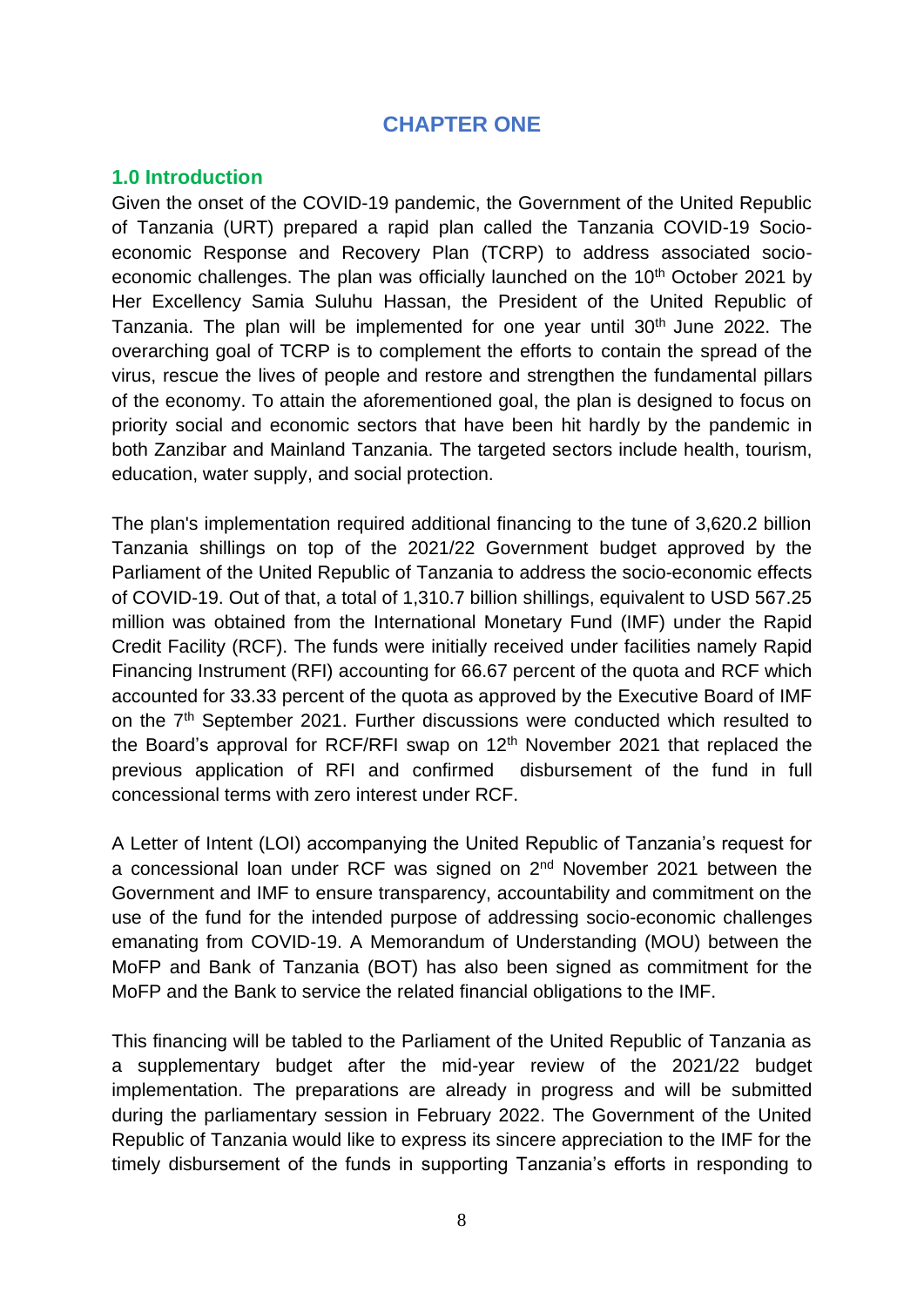the pandemic. Further, the Government calls upon other Development Partners to provide support in response to the adverse socio-economic impacts of the pandemic.

The secured fund has been allocated to various interventions within the key priority areas geared to ensure the provision of water supply, decongestion, vaccination uptake, improvement of health facilities, support to vulnerable households, strengthening operations of institutions under the tourism sector and promote the tourism industry. The preliminary approved budget breakdown of the main activities in each sector is shown in **Table 1**.

h

|                                  | Indicative<br>Exc. Rate       |  |                | 2,310.33        |                                 |
|----------------------------------|-------------------------------|--|----------------|-----------------|---------------------------------|
| <b>Expenditure Items</b>         | <b>RCF Resources Approved</b> |  |                |                 |                                 |
|                                  | <b>USD</b>                    |  | <b>TZS</b>     | % of RCF        | <b>Responsible</b>              |
|                                  | <b>Million</b>                |  | <b>Billion</b> | <b>Resource</b> | <b>Sector/Ministry</b>          |
| Water                            | 60.3                          |  | 139.4          | 10.6            | Ministry of Water               |
| <b>Health Sector</b>             |                               |  |                |                 |                                 |
| Secondary and tertiary level     | 114.1                         |  | 263.7          | 20.1            | Ministry of Health              |
| health facilities                |                               |  |                |                 |                                 |
| Primary health care - PORALG     | 87.9                          |  | 203.1          | 15.4            | <b>PO-RALG</b>                  |
| <b>Education Sector</b>          |                               |  |                |                 |                                 |
| O/W Ministry of Education,       | 28.1                          |  | 64.9           | 5.0             | <b>MoEST</b>                    |
| <b>Science and Technology</b>    |                               |  |                |                 |                                 |
| <b>Basic Education - PO RALG</b> | 131.6                         |  | 304.0          | 23.2            | President's Office-Regional     |
| Youth, women and disabled        | 2.2                           |  | 5.0            | 0.4             | <b>Administration and Local</b> |
| empowerment                      |                               |  |                |                 | Government (PO-RALG)            |
| <b>Social Protection</b>         | 2.4                           |  | 5.5            | 0.4             | Tanzania Social Action Fund     |
|                                  |                               |  |                |                 | (TASAF)                         |
| Tourism                          | 39.0                          |  | 90.2           | 6.9             | Ministry of Natural             |
|                                  |                               |  |                |                 | Resources and Tourism           |
| Zanzibar                         | 100.0                         |  | 231.0          | 17.6            | <b>Revolutionary Government</b> |
|                                  |                               |  |                |                 | of Zanzibar                     |
| Coordination and Administration  | 1.7                           |  | 3.78           | 0.3             | <b>MOFP</b>                     |
| <b>Grand Total</b>               | 567.3                         |  | 1,310.65       | 100.0           |                                 |

<span id="page-9-1"></span>**Table 1: Approved budget summary for Tanzania mainland and Zanzibar**

**Source:** Ministry of Finance and Planning

### <span id="page-9-0"></span>**1.1 Layout of the report**

This report is comprised of an executive summary followed by five chapters. Chapter one provides the background information and introduction. Chapter two covers the progress on the implementation of the planned activities. Chapter three reports the budget execution; Chapter four covers observations of commitments and transparency; and Chapter five highlights challenges and recommendations.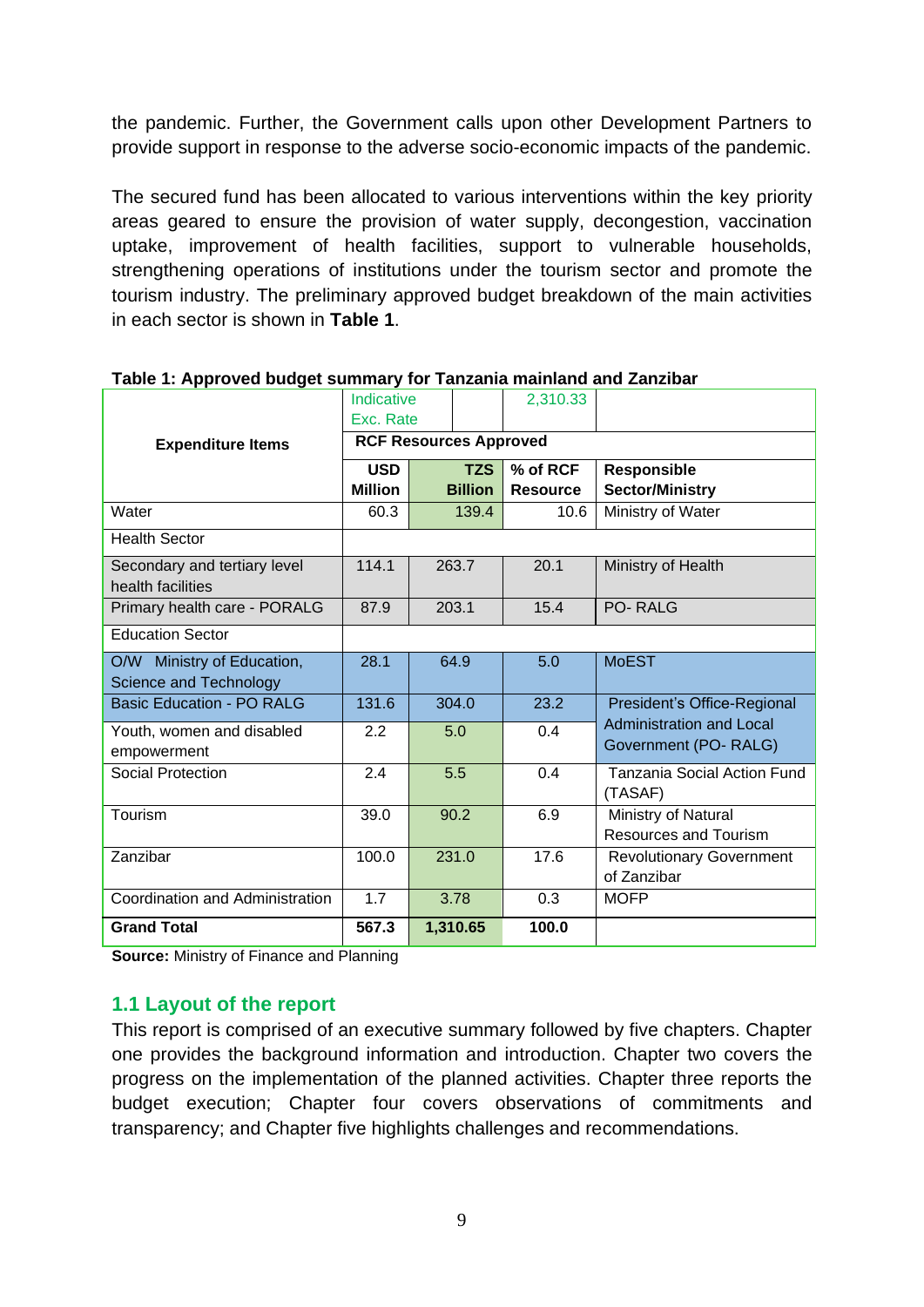# <span id="page-10-1"></span><span id="page-10-0"></span>**CHAPTER TWO PROGRESS ON THE IMPLEMENTATION OF THE PLANNED ACTIVITIES**

### <span id="page-10-2"></span>**2.0 Introduction**

Implementation of Tanzania COVID-19 Socio-economic Response and Recovery Plan (TCRP) focuses on interventions in each sector's key priority areas, which lays the foundation for the attainment of milestones as outlined in the monitoring and evaluation (M&E) as output/performance indicators. The interventions are from priority sectors that had been adversely affected by the COVID-19 pandemic. These sectors include education, health, water, and tourism. The interventions also focused on empowering poor households, youth, women and disabled.

Based on the design, the implementation of TCRP involves multi-stakeholders across the Government, whereby the Ministry of Finance and Planning serves as the overall coordinator. To ensure effective and efficient implementation of the Plan, the external evaluator *[Mzumbe University through the Centre of Excellence in Health* Monitoring and Evaluation (COEHME)], conducted a series of consultation workshops with relevant officials from key priority sectors to capture the progress of the first quarter of implementation TCRP. The consultations were made from 3<sup>rd</sup> to 8<sup>th</sup> January 2022, and included the collection of key relevant documents for verification and validation of stakeholders' perspectives.

During the consultations, some observations that are critical for implementation were noted. Firstly, implementation of most activities started in October 2021. Secondly, although sectors have started collecting and analyzing data for progress monitoring, most of the sectors are still designing the internal monitoring and evaluation system that will capture all information as the implementation increases to a broader coverage. Thirdly, the level of implementations varied slightly across sectors and interventions. However, most sectors have shown great determinations that suggest the attainment of many interventions within the implementation timeframe of the TCRP, which is 30<sup>th</sup> June 2022. However, it is important to start thinking of alternatives for extensions for interventions that, for some genuine reasons, may not be possible to realize within the timeframe. The performance of each sector is narrated below.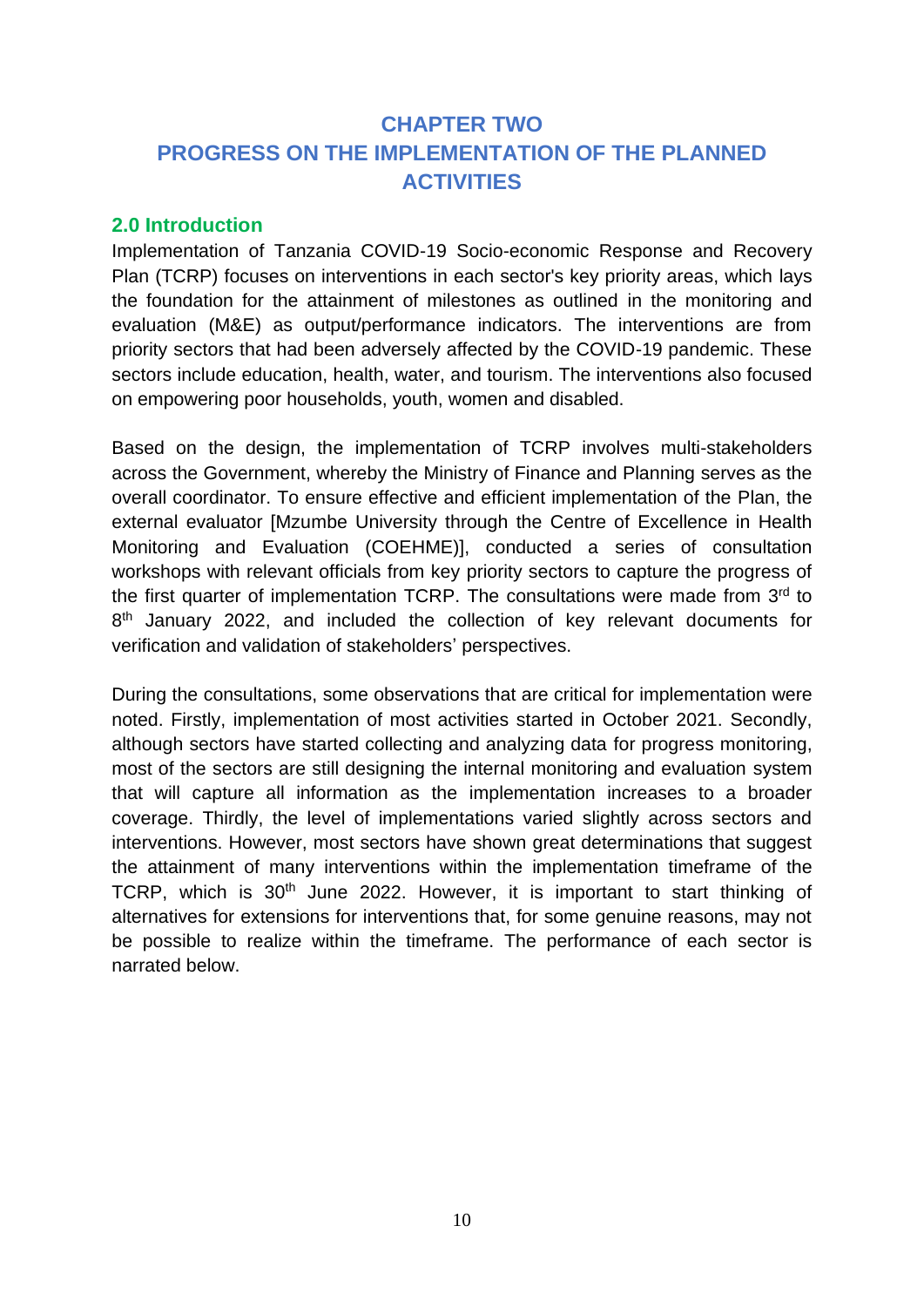### <span id="page-11-0"></span>**2.1 Water Sector**

### <span id="page-11-1"></span>**2.1.1 Overview**

The water sector has been one of the major interventions in the fight against the COVID-19 pandemic. This sector was allocated a total of 139.4 billion shillings, equivalent to 10.6 percent of the funding of TCRPfor rehabilitation, expansion and extension of water supply infrastructure in both rural and urban areas. It also involves procurement and purchasing of drilling rigs, dam construction equipment and ground water exploration equipment.

The sector implements the TCRP through its two agencies namely Rural Water Supply and Sanitation Agency (RUWASA) and Urban Water Supply and Sanitation Authority (UWASSA). The two agencies operate under the Directorate of Water Supply and Sanitation at the Ministry of Water. RUWASA implement interventions in the rural areas while UWASSA in the urban areas. RUWASA cascaded its management roles to offices in the headquarters, region and district levels. UWASSA, which is often preceded by the prefix of the relevant region in which it operates, implements targeted projects in urban areas. All procurement and supplies for interventions in the water sector are done by the Procurement Management Unit (PMU) of the Ministry. The procured materials are distributed to the relevant intervention areas in kind. Regional Managers do signing and manage contracts for the implementation of interventions for the case of RUWASA and the Director of the Authority for the case of UWASSA. The fund has been mainly directed to interventions that focus on increasing reliable and sustainable water supply. **Table 2** presents interventions implemented under the water sector and the allocated budget.

| No.           | <b>Intervention</b>                                                                                  | <b>Budget (Billion Shillings)</b> |
|---------------|------------------------------------------------------------------------------------------------------|-----------------------------------|
|               | Improving water services in rural areas                                                              | 78.53                             |
| $\mathcal{P}$ | Improving water services in urban areas                                                              | 25.9                              |
| 3             | Procurement of 25 sets of borehole drilling rigs and<br>accessories including pumping test equipment | 17.5                              |
| 4             | Procurement of Five (5) sets of dam construction<br>equipment                                        | 10.4                              |
| 5             | groundwater<br>Procurement of four (4) sets of<br>geophysical investigation equipment                | 7.02                              |
|               | <b>Total</b>                                                                                         | 139.5                             |

<span id="page-11-2"></span>

*Source: Ministry of Water*

These interventions were broken down into four (4) projects focusing on improving access to adequate safe and clean water while 47 projects focused on improving water network connections in 25 regions of Tanzania Mainland. The Ministry of Water is directly involved in the implementation of three (3) projects out of four (4) that involve procurement of borehole drilling rigs and accessories (including pumping test equipment), procurement of dam construction equipment, and procurement of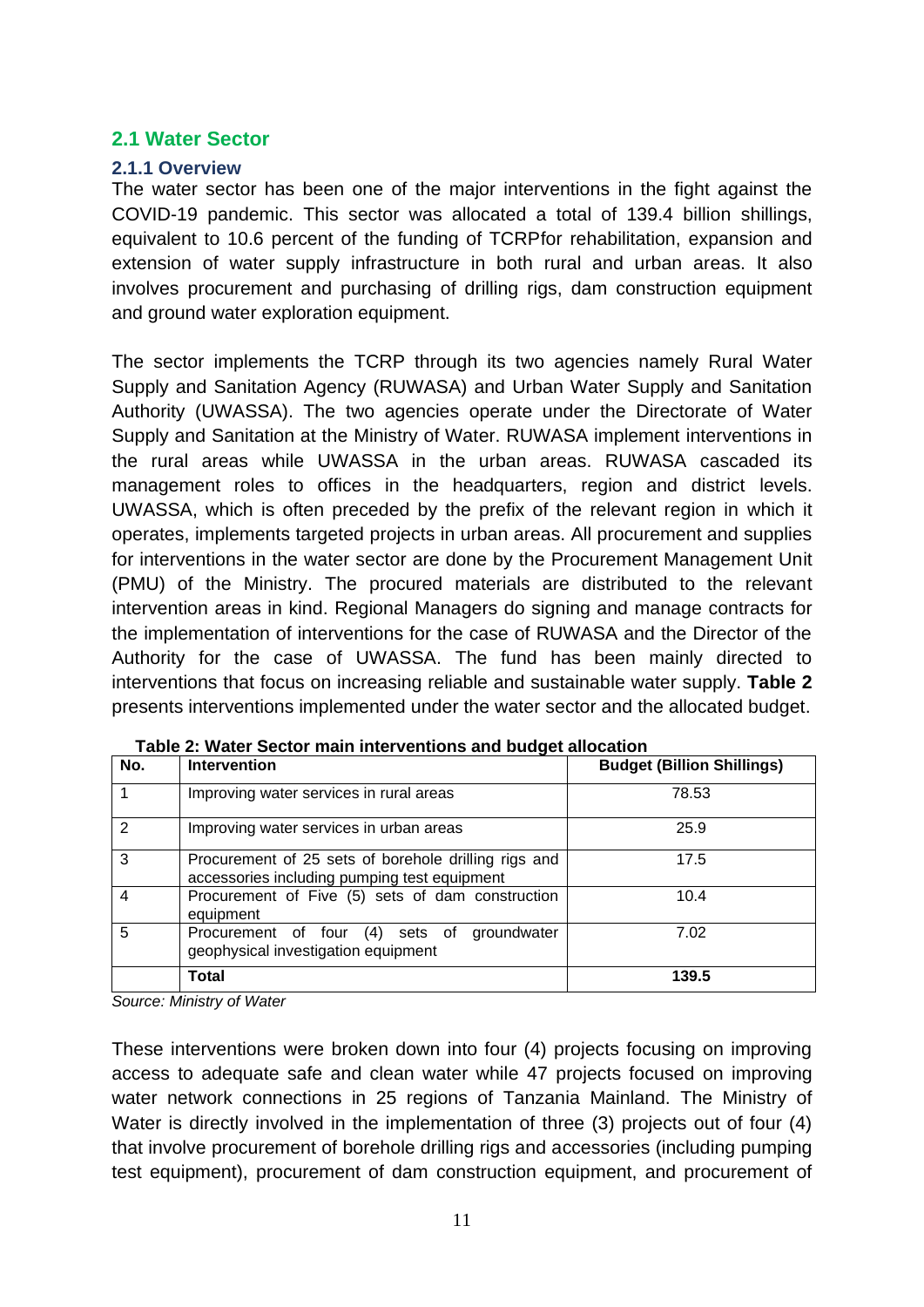groundwater geophysical investigation equipment. Equipment procuring process is often time-consuming thus, the Ministry will assist in speeding up the process and ensuring that the implementing units receive the required equipment timely. Similarly, construction, rehabilitation, extension and expansion of rural water supply under RUWASA were considered feasible in accelerating the implementation process. The set-up and distribution of tasks under the water sector were promising in realizing the planned activities within the TCRP implementation framework.

Improving water services in rural and urban areas consists of 174 projects spread in all parts of Mainland Tanzania. It means that every council has been reached with a water project. Councils implement these projects with the involvement of community members through Community Based Water Supply Organizations (CBWSOs).

### <span id="page-12-0"></span>**2.1.2 Implementation Status**

As of December 2021, the water sector had received 32.7 billion shillings for the improvement of water supply in rural and urban arears. Out of that, 12.1 billion shillings has been directed to water projects in urban areas and 20.6 billion shillings to water projects in rural areas. The remaining trench will be disbursed directly to the agencies and authorities once specific contracts get signed.

The implementation of water interventions in rural and urban areas has all started but at different stages as follows.

- a) The procurement processes of 174 projects for rural areas have been completed and the constructions are at the initial stages of implementation. As a strategy for timely implementation of the project, contracts implementation periods are sets within the timeframe of the TCRP;
- b) The procurement process for equipment and service providers for the intervention in urban areas was completed for 44 projects out of 46 planned projects and implementation was at different stages. The exact stages of implementation for each project will be presented in quarter two- since most were at the earliest stages. The procurement process for two (2) projects was at the final stage and implementations will start in February 2022;
- c) Negotiation for the procurement of heavy well drilling machines was reported to be finalised in January 2022. The machines are expected to increase the speed of well drilling in different parts of the country to ensure adequate and reliable supply of water;
- d) The procurement of dam construction machines was at the evaluation and negotiation stage. It was expected to be finalised in January 2022. The machines are expected to increase the speed of water dam constructions in most parts of the country with needs; and
- e) The procurement of ground water research equipment was at evaluation stage and the team was working hard to finalise the process so as to start implementation activities.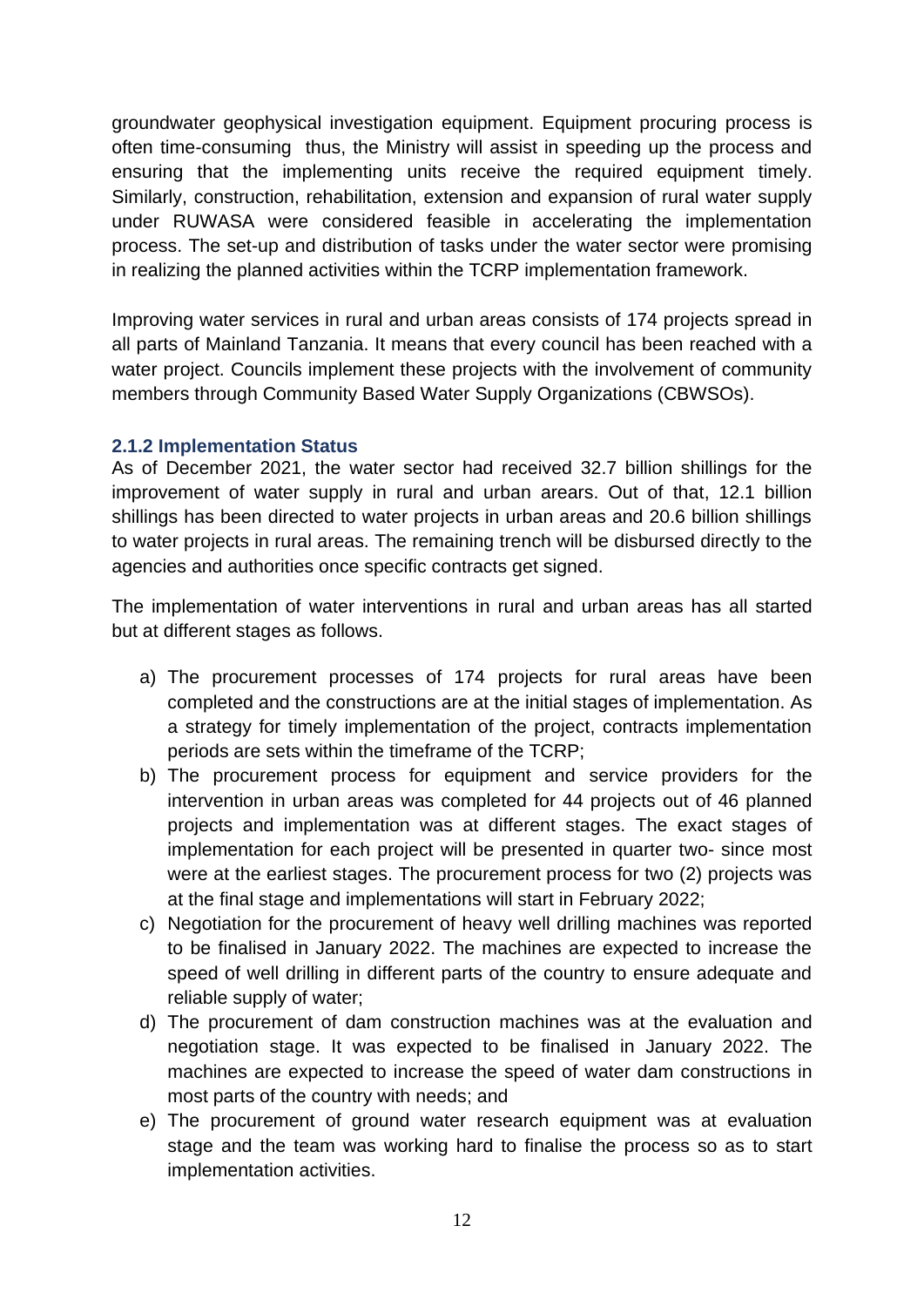### <span id="page-13-0"></span>**2.2 Health Sector**

### <span id="page-13-1"></span>**2.2.1 Overview**

The Health Sector implements the TCRP to strengthen the system of health services delivery, which has been severely affected by the COVID-19 pandemic, and to continue to lay a solid foundation for the control of the pandemic. The health sector has been allocated a total of 466.87 billion shillings. Out of that, 263.73 billion shillings equivalent to 56.5 percent was channeled through the Ministry of Health to support secondary and tertiary health facilities and 203.14 billion shillings equivalent to 43.5 percent to support primary health facilities under PORALG.

### **Secondary and tertiary health Care**

Through TCRP, the Ministry of Health directed fund to improve infrastructure at secondary level health facilities (regional referral hospitals) and tertiary level (zonal, specialized and national hospitals) through constructions and renovations. This fund was split into two major parts. The first part was directed to the construction and renovation of Emergency Medical Departments (EMD) and Intensive Care Unit (ICU). This involves construction, renovations and retooling with medical equipment a total of 42 ICUs and 35 EMDs. Retooling includes equipping the ICUs and EMD with MRI, X-RAY and CT-SCAN. **Table 3** below presents the distribution of such improvements across health facilities

| No. | <b>Facility Category</b>           | No. of Units of the Services Area  |
|-----|------------------------------------|------------------------------------|
|     | Muhimbili National Hospital        | ICU - 5 renovated and retooled     |
| 2   | <b>Specialised Hospitals</b>       | ICU - 4 renovated and 5 retooled   |
|     |                                    | EMD - 1 renovated and retooled     |
| 3   | <b>Zonal Hospitals</b>             | ICU - 4 renovated and 5 retooled   |
|     |                                    | EMD - 4 retooled                   |
| 4   | <b>Regional Referral Hospitals</b> | ICU - 28 renovated, and retooled   |
|     |                                    | EMD - 22 renovated and 28 retooled |

<span id="page-13-2"></span>**Table 3:** ICU and EMD constructions, renovations and retooling across secondary and tertiary health facilities

**Source:** Ministry of Health

The second part of the fund was directed to infrastructure improvement of outpatient departments, maternity block, theatre, laundry and pediatrics. These interventions consist of ten (10) projects implemented directly by the Ministry of Health in the following areas: Katavi, Maweni - Kigoma, Kitete - Tabora, Sokoine - Lindi, Ligula - Mtwara, Songea, Mirembe and Ukerewe. Other interventions are construction of Highly Infectious Treatment Centre at Kisopwa - Dar es Salaam and construction of centre of excellence for health promotion and education for public awareness at Njedengwa - Dodoma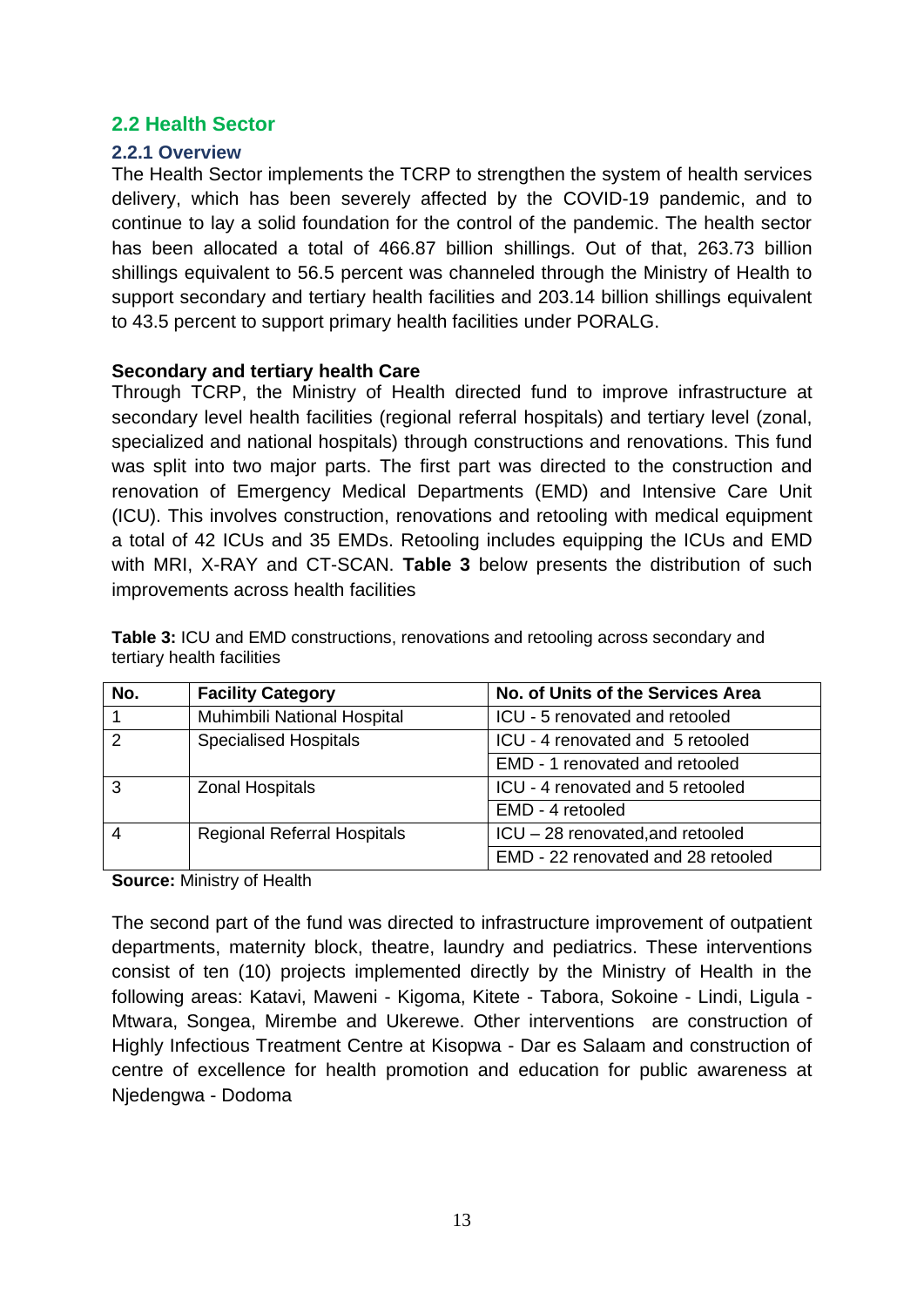#### <span id="page-14-0"></span>**2.2.2 Implementation Status**

As of December 2021, MoH had already received 128.9 billion shillings, equivalent to 48.9 percent of the amount allocated to support secondary and tertiary health facilities.Funds were disbused as planned however, there were challenges in procurement processes at institutional/health facilities levels. Procurement processes were inevitable since MoFP can not release funds without procurement documents such as contracts, proforma invoices, Bill of Quantities (BOQs), action plans, drawings and related justifications for the use of funds. This is in line with the government's public financial management procedures to ensure activities are implemented at the required standards and quality while observing value for money. The technical team at the Ministry of Health worked hard to ensure documents submitted for fund release are error-free and meet the guideline for the release of development project funds as directed by the Ministry of Finance and Planning.

The implementation of all interventions has started and is at various levels. Some of the projects are at evaluation, negotiations or contracts processing stages. Funds for some projects have also been distributed to implementing institutions and health facilities, as shown in **table 4**.

| S/No           | <b>Service Area/institution</b>                              | <b>Amount (Shilings)</b> |  |  |  |
|----------------|--------------------------------------------------------------|--------------------------|--|--|--|
|                | Institutions and Regional Referral Hospitals for Procurement | 56,016,944,041           |  |  |  |
|                | of ICU, EMD, radiology, telemedicine Equipment and           |                          |  |  |  |
|                | Research activities                                          |                          |  |  |  |
| $\overline{2}$ | Construction of ICU, EMD and regional referral hospitals     | 55,857,124,535           |  |  |  |
|                |                                                              |                          |  |  |  |
| 3              | Procurement of 96 vehicles (Ambulance 58, Land Cruiser 30,   | 17.040.000.000           |  |  |  |
|                | and Mobile blood collection vans)                            |                          |  |  |  |
|                | Total                                                        | 128,914,068,576          |  |  |  |
|                |                                                              |                          |  |  |  |

<span id="page-14-1"></span>**Table 4:** Distribution of the received fund as of December 31st, 2021

**Source:** Ministry of Health

During the reporting period, equipment and vehicles were at the purchase stage, a significant number of contracts were already signed and approvals in most cases were obtained. To ensure smooth implementation, the Ministry of Health prepared foundational activities including broader involvement of key stakeholders, development and dissemination of implementation guideline/plan of the TCRP that stipulates major strategies, roles of actors, and procedures for fast-tracking implementation of health projects. Based on the guidelines, the implementation strategies are grouped into coordination and operations; procurement strategies; cash flow, and monitoring and evaluation.

Roles have been decentralized to institutions and health facilities at national, specialized, zonal, regional, and council levels. Project management teams and oversights committees have been formulated and are functional at MoH, Muhimbili National Hospital, specialized hospitals, zonal hospitals, and regional referral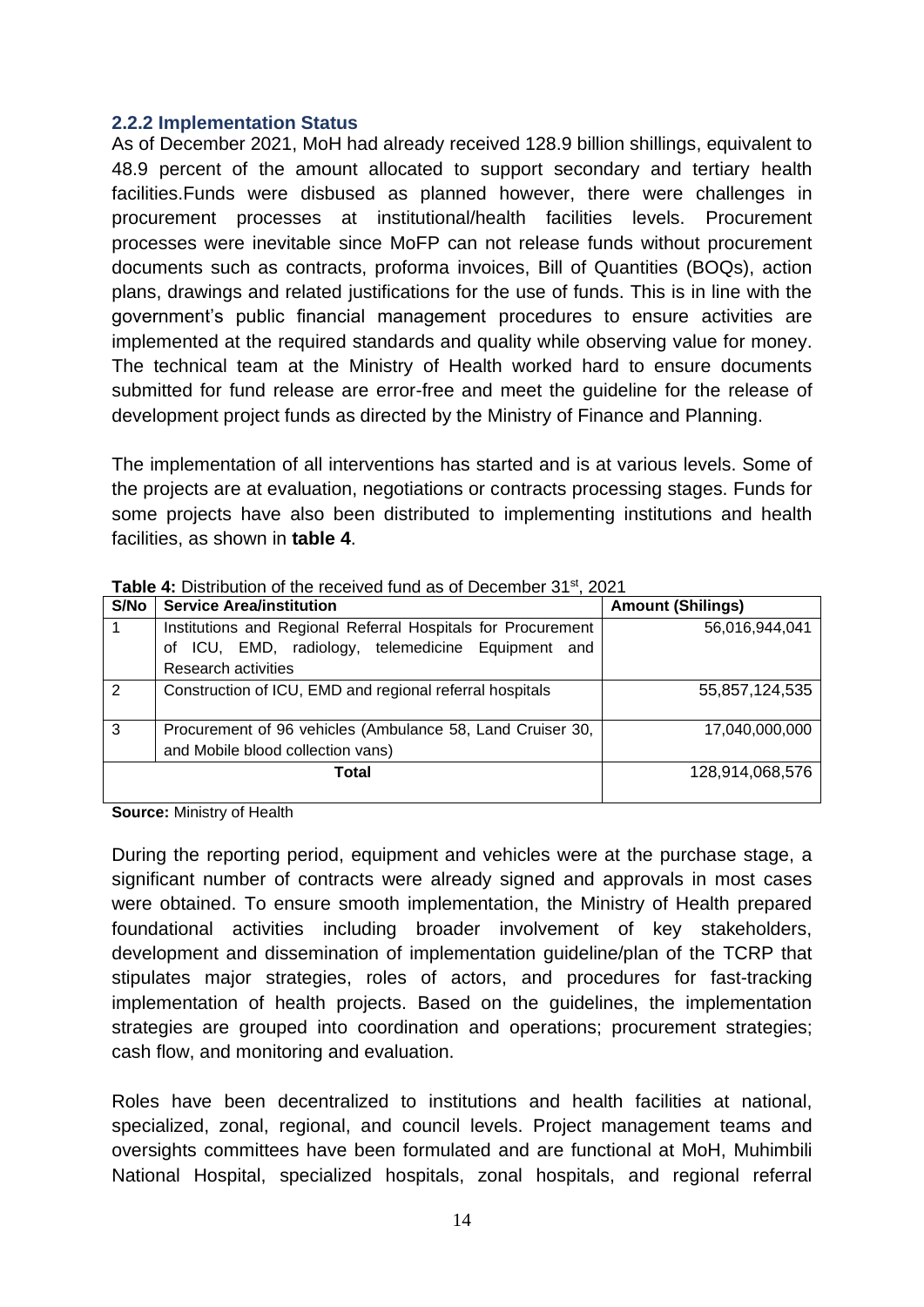hospitals. The Ministry formulated a Multi-Site Procurement Model that involves ten (10) procurement entities due to the following reasons:-

- a) Urgency, quality and value for money given the short period of time (October 2021 to June, 2022) of completing the projects;
- b) Risk distribution for a win- win situation;
- c) Participation and transparency for more accountability;
- d) Increase competition to obtain fair price as multi procurement andsuppliers may reduce price;
- e) Experience, institution's technical skills and good machinery for handling related activities;
- f) User demand has been prioritized based on taste and preference; and
- g) Overloading MSD provided that other critical assignments need to be timely completed

Institutions were assigned specific technical roles in supporting the lower levels health facilities for quality assurance. For instance, some of the hospitals such as Muhimbili National Hospital, Benjamin Mkapa Hospital, KCMC, and Bugando Medical Centre as well as MSD have been assigned to oversee procurement of MRI, X-RAY and CT-SCAN of corresponding Regional Referral Hospitals.

### <span id="page-15-0"></span>**2.2.3 COVID-19 Situation and Vaccination Status**

As of January 21<sup>st</sup> 2022, there have been 32,920 confirmed cases of COVID - 19 with 778 deaths (2.3% of the cases). From July 2021 to December 2021 the Government received a total of 6,408,950 doses of COVID – 19 vaccine under COVAX Facility Initative and a total of 1,446,594 people have been vaccinated. The vaccine acquired is enough to vaccinate 3,876,250 people. The doses constitute 1,343,550 doses of Johnson & Johnson vaccine, (Sinopharm vaccine (2,578,400 doses), Pfizer vaccine (2,110,680 doses) and Moderna vaccine (376,320 doses). The deployment cost was 3.2 billion shillings expected to be paid during the second quarter of implementation.

### <span id="page-15-1"></span>**2.3 Health Sector – Primary Health Care**

### <span id="page-15-2"></span>**2.3.1 Overview**

In the implementation of TCRP, the President's Office- Regional Administration and Local Government (PO-RALG) is coordinating health sector interventions that focus on strengthening primary health care with a total budget of 203.14 billion shillings. The fund shall be disbursed to Local Government Authorities (LGAs) for: construction of EMD, ICU; purchase of medical equipment including MRI, X-RAY, and CT-SCAN; construction of houses for 150 health workers; and advocacy for vaccine uptake. The implementation of projects is initiated at the council level by compilation and submission of contracts and supporting documents to PO-RALG for review and compilation, and submission to the Ministry of Health for review and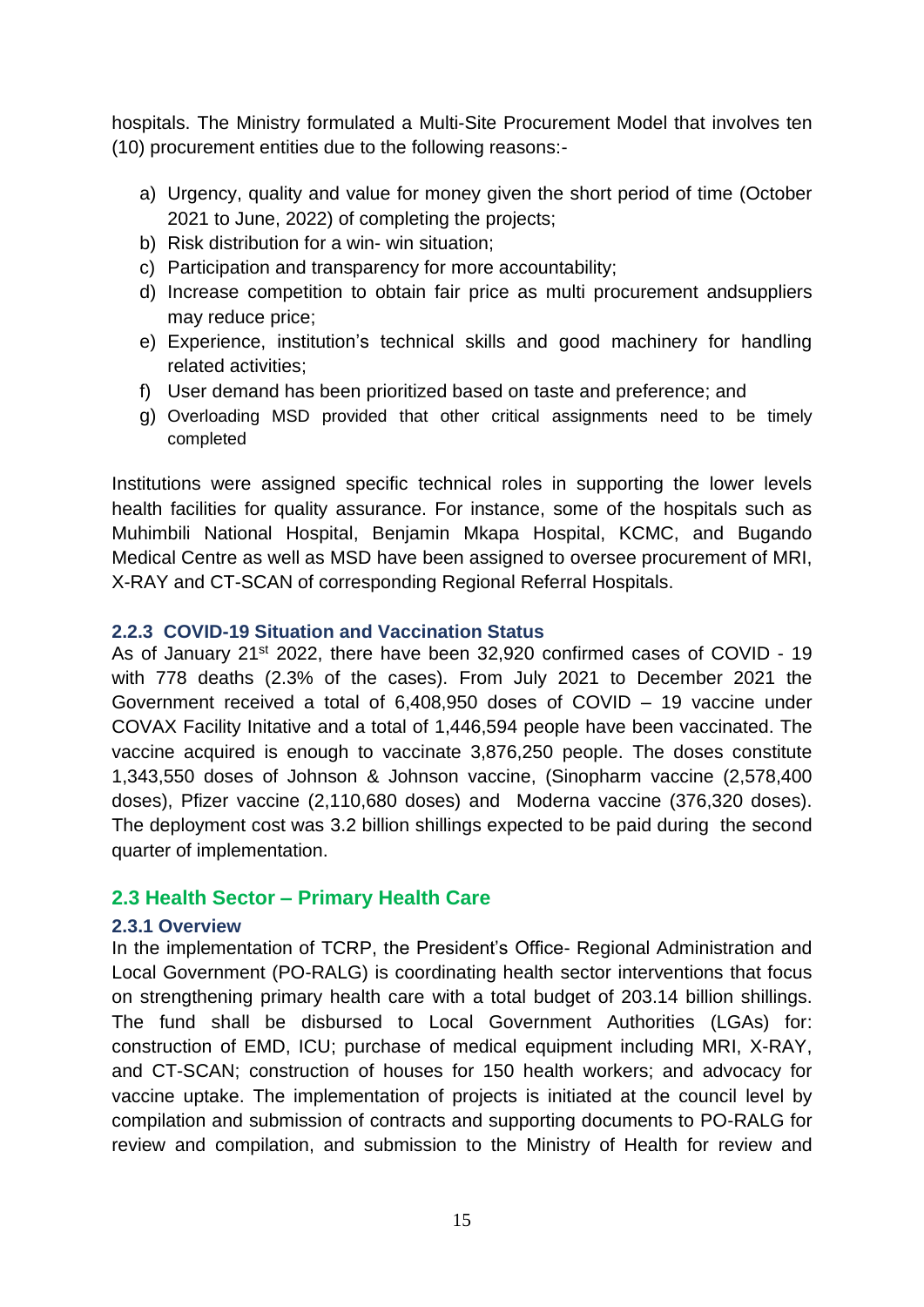approval. Constructions are done through Force Account modality guided by the existing force account guidelines.

All regions and councils have a specific share in implementing the TCRP based on the identified priorities. Most councils will/have received funds for either Emergency Medical Department, Intensive Care Unit, X-Ray or Staff houses. Fund was also allocated for the construction of one Treatment Centre at Kasulu District Council in Kigoma region. **Table 5** presents the number of units per activity.

| No.            | <b>Service Area</b>                                                      | <b>Number of Units</b> |  |
|----------------|--------------------------------------------------------------------------|------------------------|--|
|                | <b>Construction of Intensive Care Unit</b>                               | 26                     |  |
| $\overline{2}$ | <b>Construction of Emergency Medical Departments</b>                     | 80                     |  |
| 3              | Procurement of X-ray machine                                             | 65                     |  |
| $\overline{4}$ | <b>Construction of Isolation Treatment Centre</b>                        |                        |  |
| 5              | Construction of Staff Houses (3 in 1 to accommodate 450 families         | 150                    |  |
| 6              | Procurement of ambulances                                                | 195                    |  |
| $\overline{7}$ | Procurement vehicles for - PO RALG (2), Regional Secretariat (26)<br>212 |                        |  |
|                | Councils (184)                                                           |                        |  |
| 8              | Procurement motor cycles                                                 | 368                    |  |
| 9              | Procurement of Oxygen machines (Including other medical                  | 6                      |  |
|                | equipment)                                                               |                        |  |

#### <span id="page-16-3"></span>**Table 5:** Number of Units per activity

**Source: President Office, Regional Administrative and Local Government**

### <span id="page-16-1"></span><span id="page-16-0"></span>**2.3.2 Implementation Status**

The status of interventions for primary health care was at varying levels of implementation. However, during the reporting period, a total of 51.52 billion shillings were already disbursed to the municipal/district/towncouncils. **Table 6** present the disbursed fund to councils per planned activities:

| No. | <b>Activities</b>                                          | <b>Amount (Million Shillings)</b> |
|-----|------------------------------------------------------------|-----------------------------------|
|     | Construction of houses for 150 health workers              | 13,500                            |
| 2   | Construction of Eighty (80) Emergency Medical Department   | 24,000                            |
| 3   | Construction of Twenty Six (26) Intensive Care Unit        | 6,500                             |
| 4   | <b>Construction of Isolation Treatment Centre</b>          | 500                               |
| 5   | Procurement of Mobile tool kit COVID-19 vaccine including  | 4,909                             |
|     | education and sensitization at the community level         |                                   |
| 6   | Monitoring and Evaluation at national (PO-RALG), regional, | 2,117.12                          |
|     | and council levels                                         |                                   |
|     | Total                                                      | 51,526.12                         |

<span id="page-16-4"></span>**Table 6:** Disbursed fund per planned activities

**Source: President Office, Regional Administrative and Local Government**

<span id="page-16-2"></span>The implementation status for specific interventions are as follows:

a. Training was provided to Regional and Council Engineers, Regional and District Medical Officers and In-charges of Health Facilities where EMD and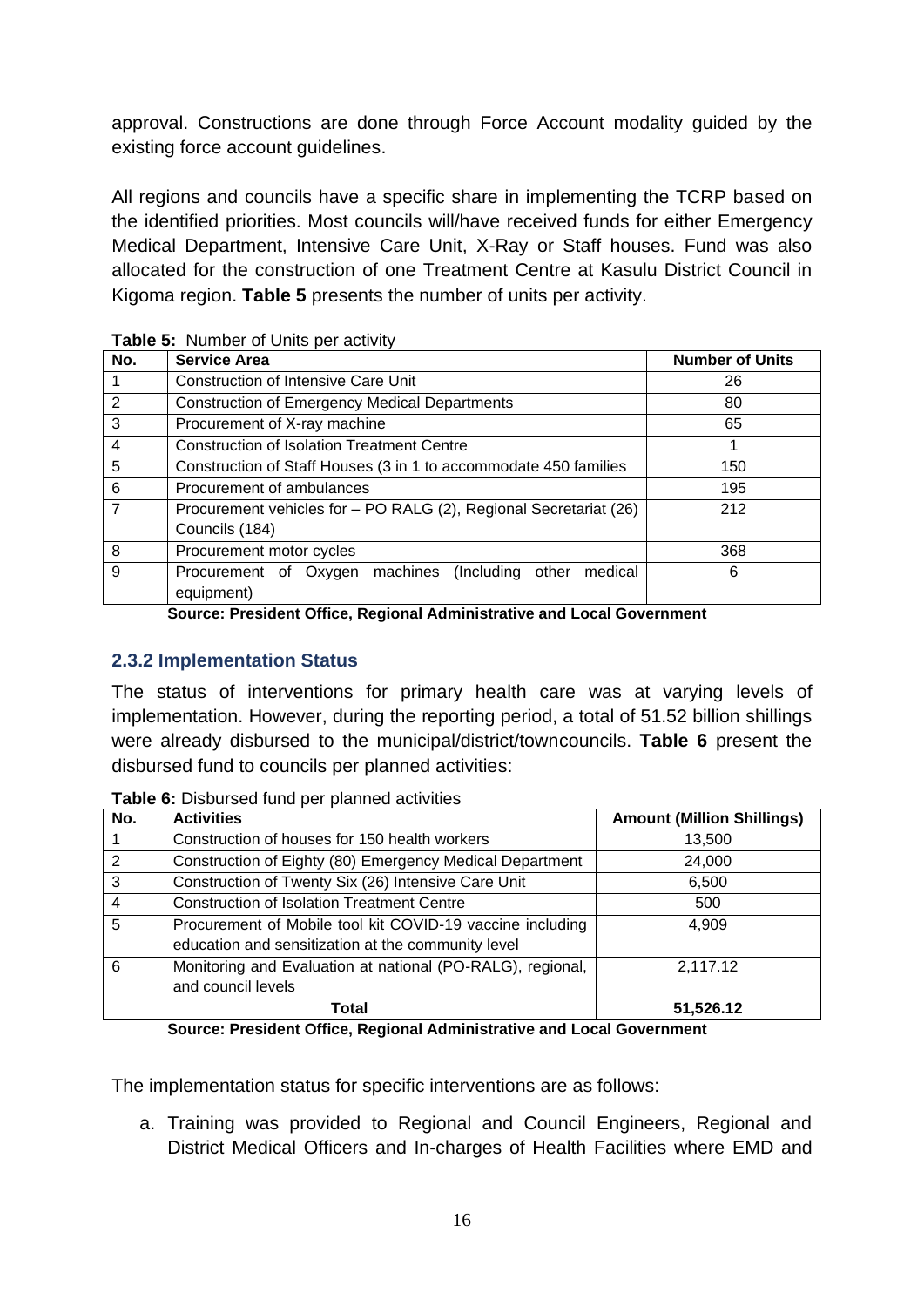ICU will be constructed. The training aimed at orienting them on construction work, operations, construction site management and renovation;

- b. Preparation of architectural drawings was completed;
- c. Councils have already advertised tenders for procurement of contractors;
- d. The procurement processes of purchasing 407 vehicles and 368 motorcycles were at the stage of engaging into contracts; and
- e. Relevant councils already received funds for construction activities.

The major achievement was that a total of 51.53 billion shillings has already been disbursed to the councils and distributed to the constructions sites. Procurement processes of contractors and purchase of vehicles and motor cycles were at the final stage of contract signing.

### <span id="page-17-0"></span>**2.4 Education Sector**

#### <span id="page-17-1"></span>**2.4.1 Overview**

In the implementation of TCRP, the Ministry of Education, Science and Technology (MoEST) implements three broad ranges of education sector projects . These involve construction and renovation of education infrastructures (classrooms, dormitories, and lecture theatres), procurement of teaching and learning tools for students with special needs in higher learning institutions , and printing of books for students with special needs (with visibility impairment) in secondary schools. To expedite the process, Force Account is the agreed modality for buildings construction and procurement of teaching and learning materials. A total of 64.9 billion shillings was budgeted for the implementation of education sector projects under MoEST as follows:

- a) A total of 22.4 billion shillings for completing construction of: regional vocation training colleges in Rukwa, Njombe, Geita, and Simiyu; laboratory building at Arusha Technical College (ATC); and two dormitories for vocational teachers training colleges;
- b) A total of 28.8 billion shillings for construction of 25 district level vocational training colleges;
- c) A total of 6.8 billion shillings for procurement of teaching and learning materials for 34 Folk Development Colleges (FDC) ;
- d) A total of 770.0 million shillings for procurement of learning materials for students with special needs in higher learning institutions;
- e) A total of 707.0 million shillings for printing books for secondary school students with special needs; and
- f) 5.44 billion shillings for construction of 41 classrooms, 3 lecture theatres and 15 dormitories in teachers training colleges.

### <span id="page-17-2"></span>**2.4.2 Implementation Status**

As of December 2021, MoEST received a total of 47.8 billion shillings , equivalent to 74 percent of the total fund allocated and transferred to Vocational Education and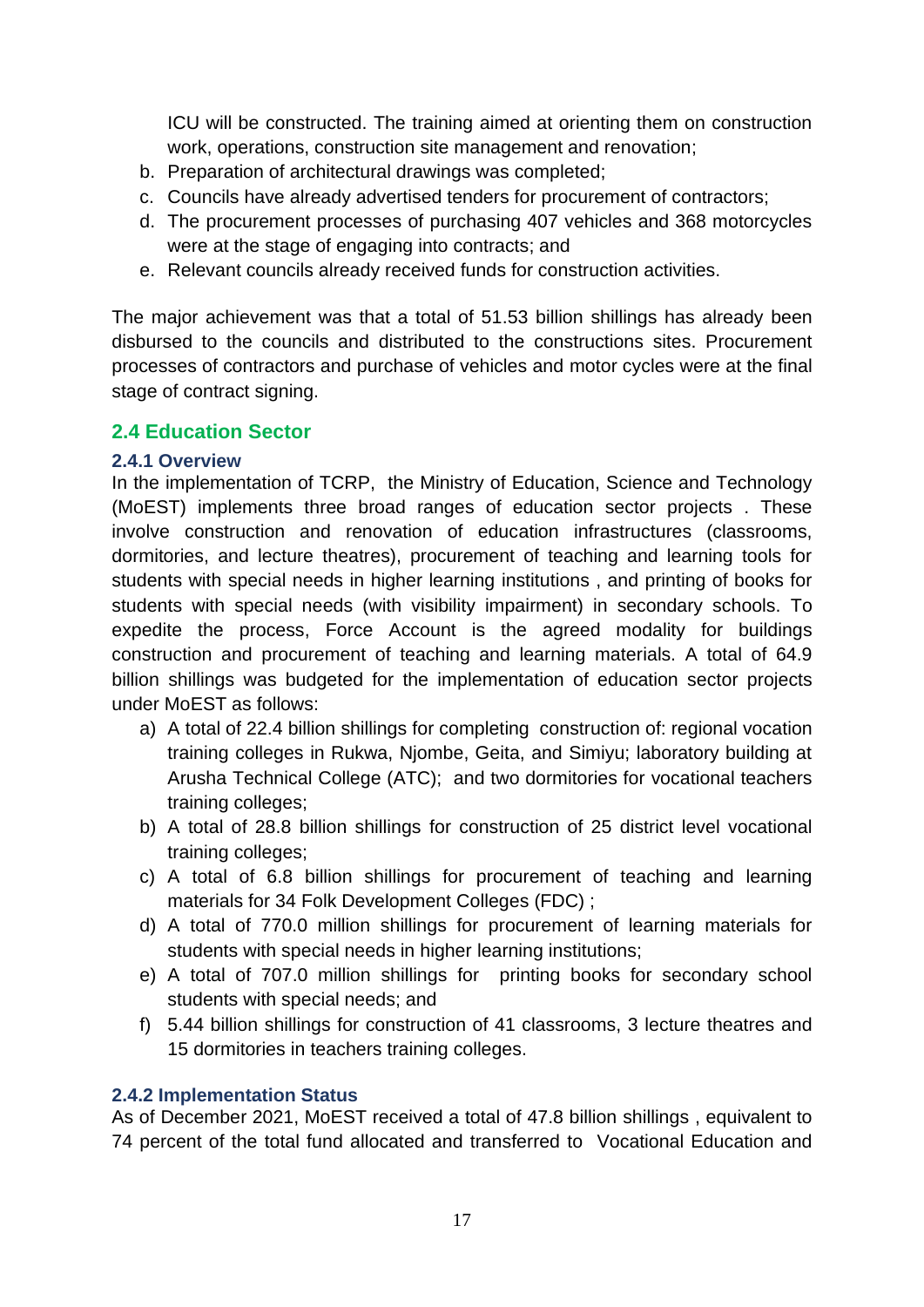Training Authority (VETA), implementing agent of projects related to vocational training. The disbursed funds were used to implement the following activities:

- a) A total of 28.8 billion shillings were directed in construction of 25 district vocational training colleges -; and
- b) 19.03 billion shillings were allocated for completing construction of 4 regional level vocational training colleges in Njombe, Simiyu, Geita and Rukwa regions as well as construction of Arusha Technical College and Morogoro Teachers Vocational Training College.

Dispite the fund being released, the construction of vocational training colleges and laboratory building at ATC are yet to commence due to delays in the completion of some procedures. Nonetheless, all necessary preparations have been completed following the disbursement of funds.. As such, the construction activities are expected to commence in January, 2022. Given the above, it is apparent that MoEST and implementing agents need to adjust the initial activity plans to reflect the reality and, where necessary expedite some processes required to undertake those activities. Other activities are yet to receive funds from MoFP as they are at different levels of approval stages.

| No.            | <b>Activity</b>                                    | <b>Implementation Status</b>                  |
|----------------|----------------------------------------------------|-----------------------------------------------|
| 1              | Construction of 4 regional vocation                | fund<br>disbursed, contracts<br>signed<br>and |
|                | training colleges                                  | construction starts in January 2022           |
| $\overline{2}$ | Construction of 25 district vocation               | disbursed, contracts signed<br>fund<br>and    |
|                | training colleges                                  | construction starts in January 2022           |
| 3              | <b>Construction/Completion</b><br><b>ATC</b><br>of | fund disbursed, but construction has not      |
|                | laboratory building                                | due to pending<br>completion<br>started<br>of |
|                |                                                    | necessary procedures                          |
| $\overline{4}$ | Construction of 41 classrooms, 15                  | Not implemented - MUST & ATC are yet to       |
|                | dormitories, and 3 lecture theatres in             | complete contract development                 |
|                | teachers training colleges                         |                                               |
| 5              | Procurement of<br>teaching<br>and                  | Not implemented - fund not disbursed; draft   |
|                | learning materials for 34<br>Folk                  | contract for the supply of the same submitted |
|                | Development Colleges (FDC)                         | to Attorney General (AG) for approval         |
| 6              | Procurement of learning materials                  | Not implemented - contracts for the supply of |
|                | for students with special needs in                 | the same have been signed. Implementation     |
|                | higher learning institutions                       | starts in January 2022                        |
| $\overline{7}$ | Printing of books for secondary                    | Not implemented as fund were not disbursed.   |
|                | school students with special needs                 | Request for funds from MoFP<br>has been       |
|                |                                                    | made.                                         |

<span id="page-18-0"></span>

| Table 7: Status of Activity Implementation |  |
|--------------------------------------------|--|
|                                            |  |

**Source:** Ministry of Education, Science and Technology

As of end December 2021, construction and procurement activities were not completed hence, most intended outputs were not realized. Nonetheless, two (2) significant progress towards output indicators have been made. Firstly, about 74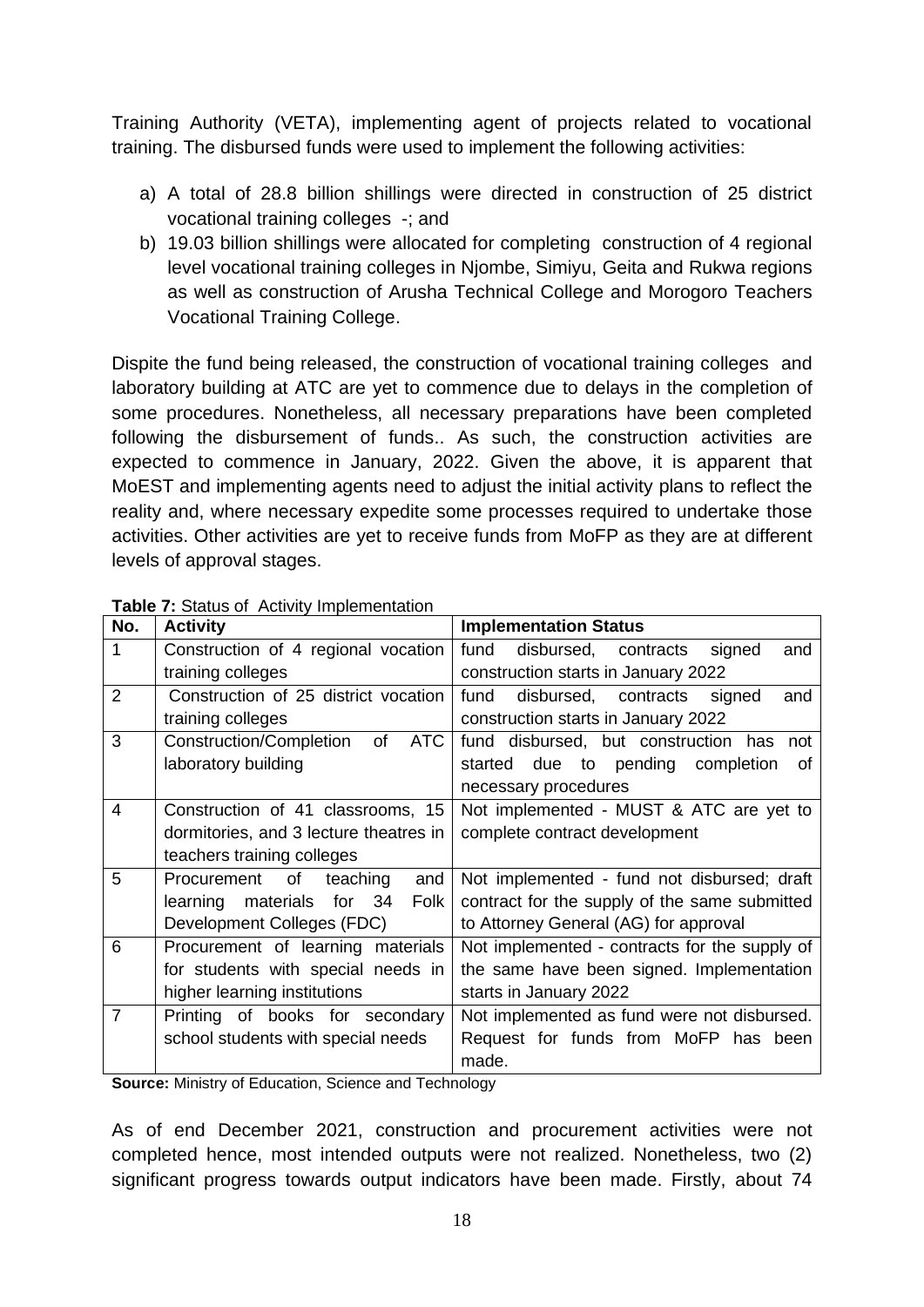percent of the approved budget has been transferred to MoEST and subsequently disbursed to the implementing institutions under the Ministry. This allows activities that have completed initial procedures/processes to be implemented. Secondly, implementation of some activities requires the completion of specific procedures in line with government regulations/procedures. It is satisfying noting that most of the necessary steps have been completed, allowing specific activitity to be implemented. For example, signing of contracts with suppliers of teaching and learning materials.

No expected outputs have been realized as the first quarter of the program implementation ended on 31<sup>st</sup> December 2021. However, progress made in some activities suggests that most expected output such as procurement of teaching and learning materials would be fully achieved in the next quarter and others (e.g. construction of classrooms/regional and district level VETA training colleges) will be partially achieved. Despite delays in implementing some activities, the Government is confident that MoEST can still deliver the planned outputs by the end of the Plan timeframe.

### <span id="page-19-0"></span>**2.5 Education Sector - Basic Education**

### <span id="page-19-1"></span>**2.5.1 Overview**

President Office, Regional Administrative and Local Government (PO-RALG) implement basic education projects under TCRP worth 304 billion shillings equivalent to 23.2 percent of the overall TCRP budget.

As of end December 2021, PO-RALG had received a total of 304 billion shillings, allocated for basic education to construct classrooms for primary and secondary schools and dormitories for students with special needs with the purpose of reducing congestion.. Out of the amount, 240 billion shillings was disbursed for construction of 12,000 classrooms for 3,564 secondary schools in 184 councils, 60 billion shillings was disbursed for construction of 3,000 satellite primary school centres, and 4 billion shillings was disbursed for the construction of 50 dormitories for students with special needs.

### <span id="page-19-2"></span>**2.5.2 Implementation status**

### 2.5.2.1 Construction of Classrooms for secondary and Satellite primary schools

Construction of classrooms in councils is at different stages of implementation, some councils have completed the construction (including furniture) and others are in the final stages. By the end of December 2021, construction activities of 15,000 classrooms (12,000 for secondary schools and 3,000 for satellite primary schools) were completed by 95 percent across the regions. few activities such as painting, furniture and electricity connection were going on and are expected to be completed by mid-January 2022.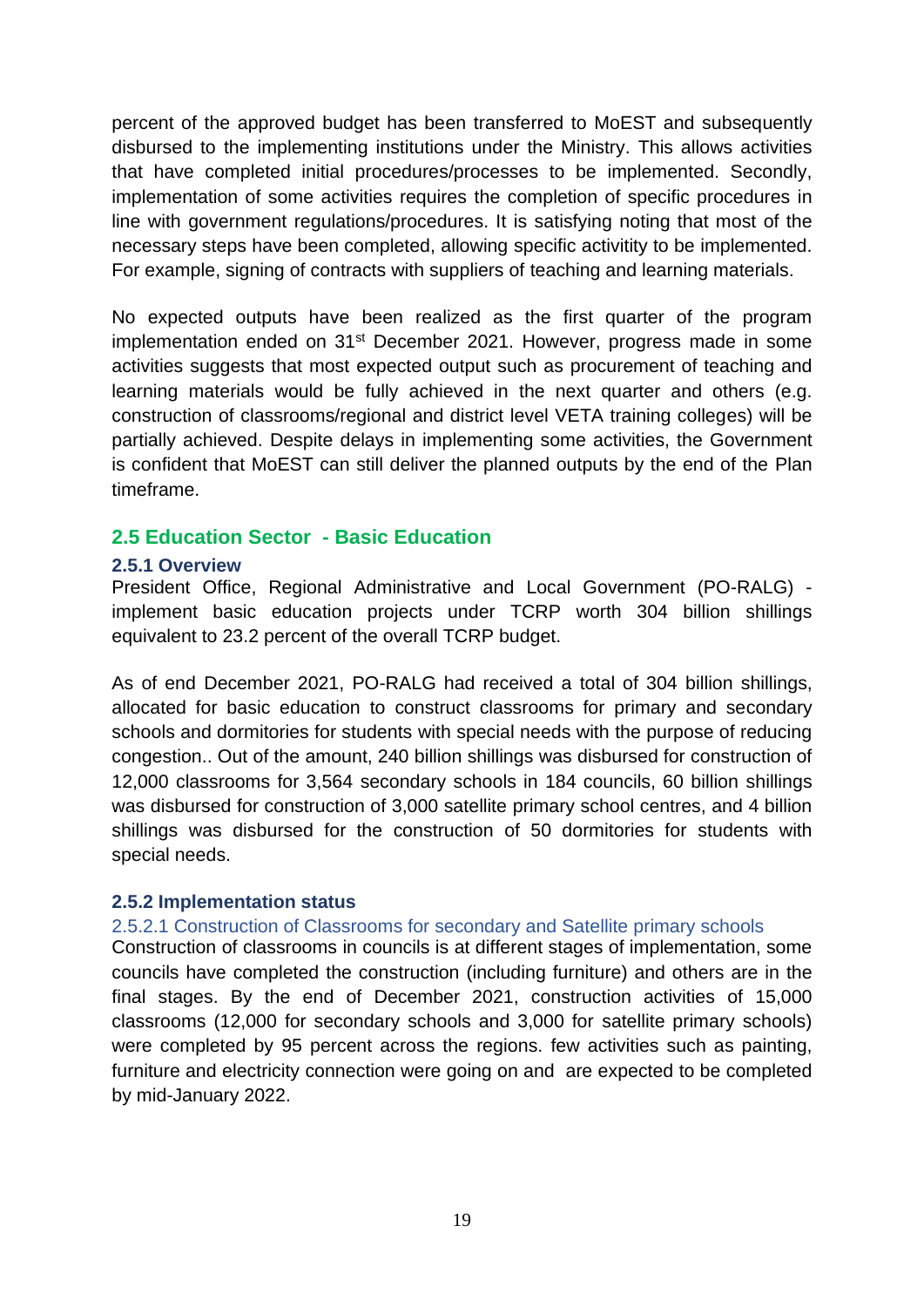This is a remarkable achievement for the project, which also indicates the extent to which management of the implementing institutions (Councils) are committed to bringing the desired change. The fact that schools are opening in mid-January 2022 and enrolment has increased substantially, these classrooms are going to reduce congestions significantly. **Table 8** shows implementation status of classroom constructions across regions.

| No.            | <b>Region</b>                  | <b>Secondary</b> | <b>Satellite</b> | <b>Total</b>   | Implementation                  | Number of         |
|----------------|--------------------------------|------------------|------------------|----------------|---------------------------------|-------------------|
|                |                                | <b>Schools</b>   | <b>Centers</b>   | <b>Classes</b> | <b>Status for</b><br>classrooms | <b>Domitories</b> |
|                |                                |                  |                  |                | (Percent)                       |                   |
| 1              | Morogoro                       | 707              | 146              | 853            | 95                              | 3                 |
| $\mathbf 2$    | Shinyanga                      | 393              | 60               | 453            | 98                              | $\mathbf{1}$      |
| 3              | Arusha                         | 417              | 96               | 513            | 92                              | $\overline{2}$    |
| 4              | Kagera                         | 709              | 172              | 881            | 97                              | $\overline{2}$    |
| $\overline{5}$ | Mwanza                         | 985              | 32               | 1017           | 95                              | $\overline{2}$    |
| 6              | Tabora                         | 585              | 266              | 851            | 92                              | $\overline{2}$    |
| $\overline{7}$ | Manyara                        | 277              | 115              | 392            | 92                              | $\overline{1}$    |
| 8              | Mara                           | 618              | 90               | 708            | 92                              | $\overline{c}$    |
| 9              | Kigoma                         | 549              | 86               | 635            | 95                              | $\overline{3}$    |
| 10             | Mtwara                         | 408              | 44               | 452            | 97                              | $\mathbf{1}$      |
| 11             | Singida                        | 330              | 332              | 662            | 92                              | $\overline{2}$    |
| 12             | Tanga                          | 495              | 228              | 723            | 95                              | 3                 |
| 13             | Kilimanjaro                    | 276              | 18               | 294            | 97                              | $\overline{2}$    |
| 14             | Pwani                          | 422              | 108              | 530            | 94                              | $\overline{2}$    |
| 15             | Mbeya                          | 464              | 168              | 632            | 96                              | $\overline{2}$    |
| 16             | Dodoma                         | 601              | 175              | 776            | 97                              | $\overline{2}$    |
| 17             | Ruvuma                         | 448              | 52               | 500            | 95                              | 3                 |
| 18             | Iringa                         | 245              | 82               | 327            | 97                              | $\overline{2}$    |
| 19             | Lindi                          | 263              | 138              | 401            | 93                              | $\mathbf{1}$      |
| 20             | Geita                          | 742              | 102              | 844            | 94                              | $\overline{2}$    |
| 21             | Njombe                         | 192              | 32               | 224            | 98                              | 3                 |
| 22             | Simiyu                         | 380              | 69               | 449            | 94                              | $\mathbf{1}$      |
| 23             | Rukwa                          | 259              | 73               | 332            | 96                              | $\overline{2}$    |
| 24             | Songwe                         | 291              | 88               | 379            | 96                              | $\overline{2}$    |
| 25             | $\overline{D}$ ar es<br>Salaam | 743              | $\overline{4}$   | 747            | 96                              | $\mathbf{1}$      |
| 26             | Katavi                         | 201              | 224              | 425            | 95                              | $\mathbf{1}$      |
|                | Grand<br><b>Total</b>          | 12,000           | 3,000            | 15,000         | 95                              | 50                |

<span id="page-20-1"></span>**Table 8:** Status of Classrooms and Domitories Construction

**Source: President Office, Regional Administrative and Local Government**

### <span id="page-20-0"></span>2.5.2.2 Construction of Dormitories for Students with Special Needs

A total of 4.0 billion shillings were disbursed for the construction of 50 dormitories for students with special needs in primary schools, each costing 80 million shillings. Construction activities including retooling have reached 54 percent. It is expected that by mid-January 2022 the construction will have been completed as planned.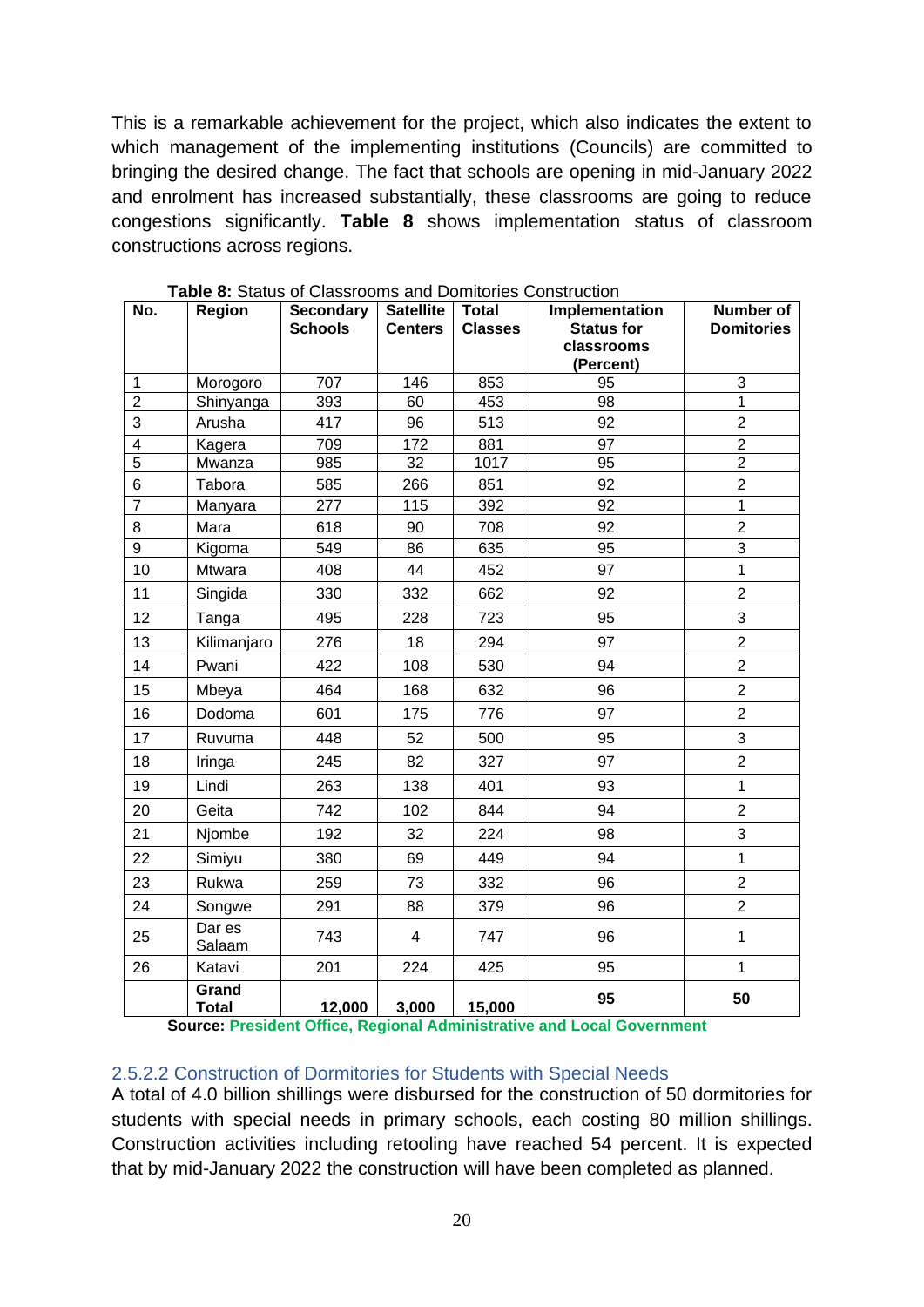The construction of dormitories for students with special needs delayed for some technical reasons and compromised education access to the prospective benefiaciries. If they are not completed on time, students with special needs will continue to experience inherent challenge of limited access to education, which can perpetuate inequity and inequality in accessing education services. In view of this, the district authorities must expedite the construction of the dormitories without compromising their qualities.

All the funds set aside for education projects were disbursed timely enabling most projects to commence as planned. Consequently, PO-RALG has recorded remarkable achievements (95 percent) in the construction of education infrastructure notably classrooms. The construction of dormitories for students with special needs has also reached a promising stage, with an overall average completion rate of 54 percent.

### <span id="page-21-0"></span>**2.6 Economic Empowerment**

#### <span id="page-21-1"></span>**2.6.1 Overview**

PO-RALG coordinates the implementation of economic empowerment interventions under the TCRP targeting youth, women and disabled who are involved in the informal sector and street vending (Machinga). The budget allocated for economic empowerment was 5.0 billion shillings. The fund beneficiaries are from six City Councils namely Dodoma, Mwanza, Arusha, Tanga, Mbeya and Dar es Salaam and four Municipal Councils of Kinondoni, Temeke, Ubungo and Morogoro.

### <span id="page-21-2"></span>**2.6.2 Implementation Status**

The interventions carried out include submission of business plan proposals by the targeted councils to the PO-RALG for analysis and approval. The city and municipal councils' business proposal analysis has been completed and the implementation is expected to start January, 2022 after the disbursement of fund. The interventions focuse on decongestion of the targeted beneficiaries (informal sector and small vendors including youth, women and disabled) by constructing business places/sheds.

### <span id="page-21-3"></span>**2.7 Social Protection**

#### <span id="page-21-4"></span>**2.7.1 Overview**

Social protection systems, particularly social assistance programmes are widely recognized as an essential tool to mitigate the socio-economic impact of COVID-19. Conditional cash transfers have been one of the major interventions to vulnerable households to improve access to income-earning opportunities and social services for targeted poor households while simultaneously enhancing and protecting their children's human capital. In view of that, a total of 5.5 billion shillings, equivalent to 0.4 percent of the TCRP fund were allocated to Tanzania Social Action Fund (TASAF) to provide financial support to 34,641 poor households where by, 160,000 shillings were budgeted for each household. However, the Government of the United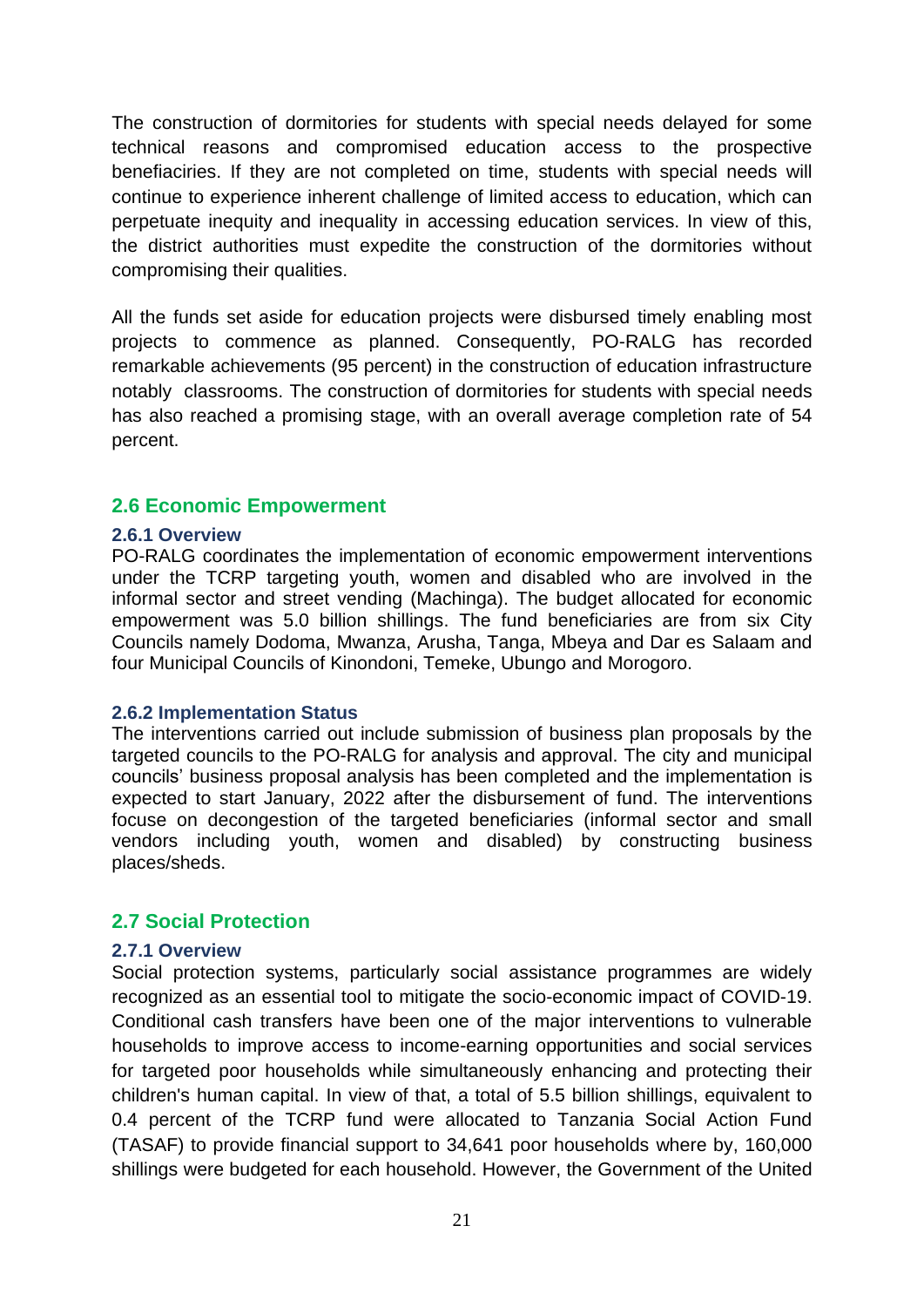Republic of Tanzania increased the number of households based on the existing list in the database of households affected by the pandemic from 877,749 households to 1,279,325 households in 16,303 villages/street. As a result, the number of beneficiary households increased to 51,290 thus, reducing the amount each household will receive from 160,000 shillings to 107,000 shillings.

### <span id="page-22-0"></span>**2.7.2 Implementation Status**

As of December 2021, TASAF completed the process of identifying households to be supported through the TCRP. The criteria for selection of households include: Households must come from 30 percent of newly villages targeted; (2) Household should be residing in urban areas; (3) Household should not be residing in Project Authority Areas (PAAs) that are covered by the Impact Evaluation study. A total of 51,290 households were identified from urban areas to receive support from TCRP funding. These households come from 35 PAAs in 1,471 streets/mitaa.

Based on the amount allocated for social protection, TASAF planned to make three (3) transfers to beneficiaries. The first and second transfers will cover all households and the third transfer will cover only 12,198 households from 17 Project Area Authorities. **Table 9** indicates transfer plan

| No. | <b>Payment</b><br>Window | Timeline                  | Amount<br>(Shillings) | <b>Number</b><br><b>Project Area</b> |  |
|-----|--------------------------|---------------------------|-----------------------|--------------------------------------|--|
|     | Sep/Oct 2021             | 27 Dec 2021 - 14 Jan 2022 | 2,456,674,000         | 35                                   |  |
| 2   | Nov/Dec 2021             | 31 Jan 2022 - 12 Feb 2022 | 2,456,674,000         | 35                                   |  |
|     | Jan/Feb 2022             | 28 Feb 2022 - 11 Mar 2022 | 586,274,000           | 17                                   |  |

<span id="page-22-3"></span>**Table 9: Tentative plan for subsequent payment windows**

**Source**: Tanzania Social Action Fund

As of December 202, the major achievement was that, a total of 5.5 billion shillings were disbursed to TASAF and consequently a total of 2.5 billion shillings were transferred to beneficiary households for September/October 2021 payment window. It is indicated that the implementation of this intervention will be carried out within a grant period without affecting the rules and principles of social protection.

### <span id="page-22-1"></span>**2.8 Tourism Sector**

### <span id="page-22-2"></span>**2.8.1 Overview**

COVID-19 had devastating impacts on [tourism sector](https://trade4devnews.enhancedif.org/en/news/covid-19-and-tourism-africas-protected-areas-impacts-and-recovery-needs) in Tanzanian, which is crucial for employment creation, economic growth and foreign currency sources. Implementation of the TCRP focuse on guiding the management of the pandemic and stimulating the tourism sector. Under this Plan, tourism sector has been allocated a total of 90.2 billion shillings, equivalent to 6.9 percent of the total funds received. The funds are allocated to improve and sustain natural resources and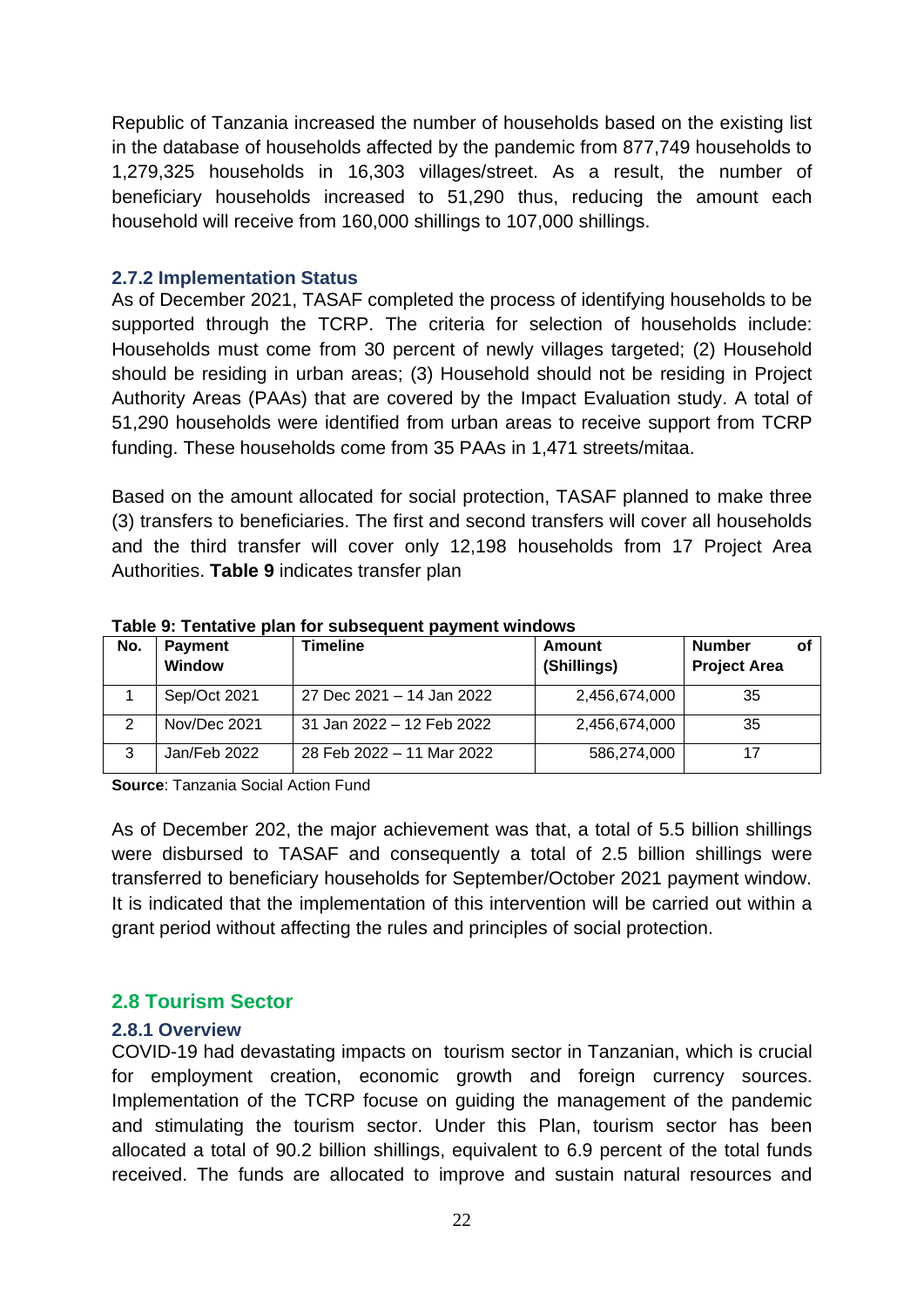tourism industry. The TCRP funds are allocated to various departments, units, and institutions under the Ministry of Natural Resources and Tourism (MNRT) which significantly contribute to economic recovery. Consequently, Tanzania National Parks Authority (TANAPA), Tanzania Wildlife Management Authority (TWMA), and Tanzania Tourist Board (TTB) obtain large share of 46.79 billion shillings, 12.98 billion shillings, and 10.57 billion shillings respectively as indicated in **Table 10**.

| No.            | <b>Department / Unit / Institution</b>                      | <b>Amount (Shillings)</b> |
|----------------|-------------------------------------------------------------|---------------------------|
|                |                                                             |                           |
| 1.             | Tanzania National Parks Authority (TANAPA)                  | 46,792,554,115            |
| 2              | Tanzania Wildlife Management Authority (TWMA)               | 12,978,054,139            |
| 3              | Ngorongoro Conservation Area Authority (NCAA)               | 6,645,258,276             |
| 4              | Tanzania Tourist Board                                      | 10,568,000,000            |
| 5              | Tanzania Forest Services Agency                             | 4,000,000,000             |
| 6              | <b>Tourism Division</b>                                     | 1,834,456,000             |
| $\overline{7}$ | National Museum of Tanzania                                 | 2,450,000,000             |
| 8              | Policy and Planning Division and Research and Training Unit | 1,799,979,000             |
| 9              | Information and Communication Technology Unit               | 900,000,000               |
| 10             | College of African Wildlife Management - MWEKA              | 1,011,000,000             |
| 11             | National College of Tourism                                 | 1,223,044,000             |
|                | <b>Total</b>                                                | 90,202,345,530            |

<span id="page-23-1"></span>**Table 4:** Distribution of funds to departments/units and institution under the tourism sector

**Source:** Ministry of Natural Resource and Tourism

The main areas of intervention under the Ministry of Natural Resource and Tourism include:

- a) Supporting operations of the most affected institutions under the tourism industry. These include Tanzania National Parks Authority (TANAPA), Tanzania Wildlife Management Authority (TAWA), Ngorongoro Conservation Area Authority (NCAA), Tanzania Forest Services Agency (TFS) and National Museum of Tanzania (NMT);
- b) Strengthening tourism marketing and promotions;
- c) Creating awareness to tourism service providers on adherence to COVID 19 precaution guidelines including (Standard Operating Procedures – SOPs);
- d) Engagement of private sector actors in tourism sector through COVID-19 capacity building; and
- e) Strengthen digital platform for tourism statistics.

### <span id="page-23-0"></span>**2.8.2 Implementation Status**

The implementation of various interventions in the tourism sector is at various stages as follows:

<span id="page-23-2"></span>a. A total of 84 contracts out of 120 contracts for implementation of various interventions were already signed, and the remaining contracts were in the final stages of being signed.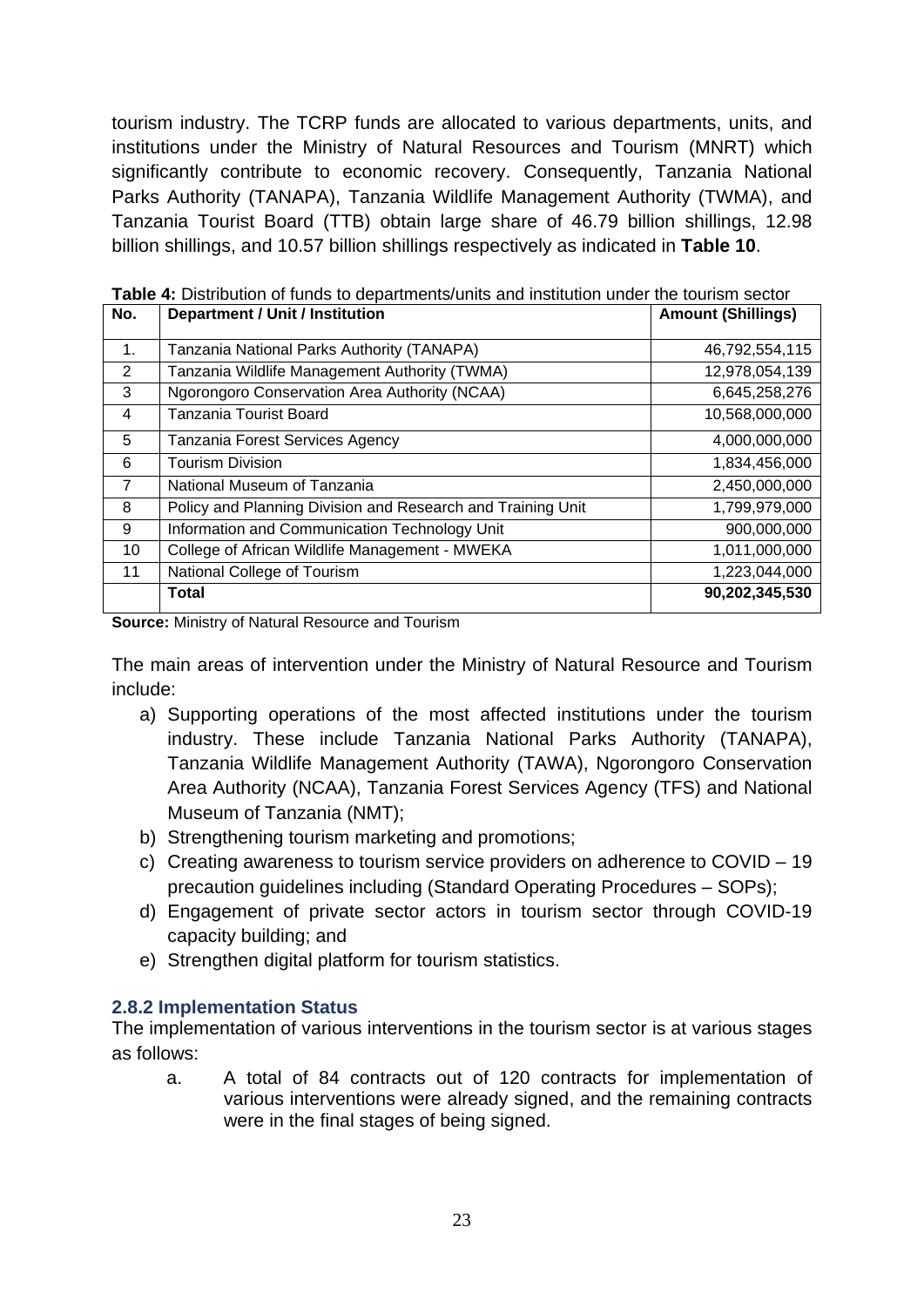#### **Table 5:** Status of Contracts

| No. | <b>Institution</b>                                    | <b>Number</b>    | <b>Signed</b>    | unsigned        |
|-----|-------------------------------------------------------|------------------|------------------|-----------------|
|     |                                                       | Οf               | <b>Contracts</b> | <b>Contract</b> |
|     |                                                       | <b>Contracts</b> |                  |                 |
| 1.  | Tanzania National Parks Authority                     | 34               | 28               | 6               |
| 2.  | <b>Ngorongoro Conservation Area Authority</b>         |                  | 2                | 5               |
| 3.  | Tanzania Wildlife Management Authority                | 41               | 33               | 8               |
| 4.  | Tanzania Forest Services Agency                       | 13               | 13               |                 |
| 5.  | National Museum of Tanzania                           | 22               |                  | 15              |
| 6.  | Policy & Planning Division & Research & Training Unit |                  | 0                |                 |
| 7.  | Tanzania Tourist Board                                | 2                |                  |                 |
|     | Total                                                 | 120              | 84               | 36              |

**Source:** Ministry of Natural resources and Tourism

- c. b. To ensure smooth implementation of planned activities, the ministry has formulated special ministerial committees [Central Committees and Executive (oversight) Committees] for management and oversights. The formulation of these committees was in line with WAJIBIKA system which monitor and evaluate the COVID-19 project funds within the Ministry. The team consists of experts from Information Technology (IT) Unit and Tourism Division wa to ensure smooth implementation of the project;Action plan, procurement plan and budget were developed and submitted to the Ministry of Finance and Planning, where a total of 15.38 billion shillings were requested and disbursed accordingly. Release of funds enabled some interventions to be implemented. Out of the amounts disbursed, 12.11 billion shillings were specifically for project activities that do not require contractual agreements and 3.27 billion shillings were for procuring 20 vehicles out of 26 requested vehicles through the Government Procurement Services Agency (GPSA). Procedures for procurement of six (6) vehicles remaining is in good progress;
- d. Rehabilitation, repair and construction of infrastructure in national parks, game reserves, cultural heritage sites and museums have started as some of the contractors have been handed over the site and started working. For the case of TANAPA, it was reported that contractors are on site for road construction at Nyerere National Park, Saadani National Park and Kilimanjaro (trails). On the side of TAWA, contractors are on site for construction of roads at games reserves of Pande and Mpanga Kipengere – (Campsite & Bandas); Igombe and Lukwika Lumesule; Mkungunero and Kijereshi; while at Wami Mbiki, contractors are building both roads and gates. For NCAA, it was reported that contractors are on site for rehabilitation of the main road from Golini to Seneto Junction (50 km), as well as rehabilitation of road from Olduvai to Nasera rock (25 km). On the other hand, interventions under National Museum of Tanzania (NMT) which include rehabilitation procedures in cultural heritage sites at Mikindani, Tendaguru, Lindi, Kua Ruins, Kimbiji, and Mbua Maji, House of Culture and Village Museum , Natural History Museum, Arusha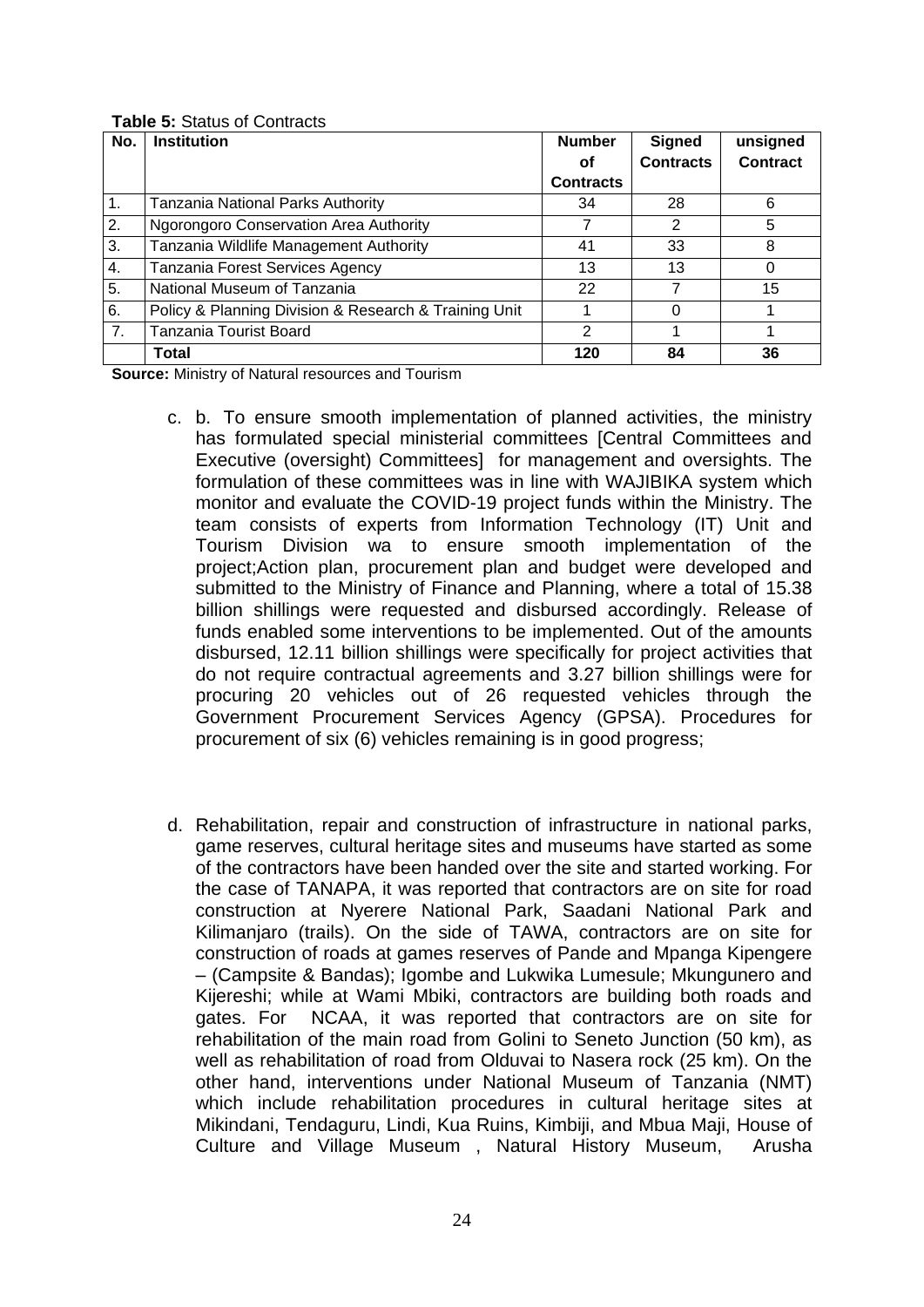Declaration Museum, Mwl. Nyerere Museum (Butiama), Majimaji (Ruvuma) have started;

- e. Tanzania's participation in international exhibitions were prioritised where, the MNRT through the Tanzania Tourist Board continues to participate in the Dubai Expo 2020 which will end in March 2022 and Tanzanian tourism continues to be highly promoted; and
- f. Training preparations for 100 tourism operators in eight (8) most affected regions namely, Mtwara, Lindi, Ruvuma, Njombe, Mbeya, Iringa, Mwanza and Mara on strategies to boost tourism business were completed. Training activity will be implemented by the National College of Tourism. in addition, MNRT through College of African Wildlife Management, MWEKA has made substantial progress in preparing teaching materials and curricula for training 1,060 tourism service providers in Tanzania mainland. About 1,000 leaflets and posters have been developed and continue to be distributed in various location. The training will start early January 2022.

#### <span id="page-25-0"></span>**2.8.3 Achievements**

The sector has prepared a comprehensive action plan and budget. Most of the planned activities are at the initial stages. A total of 15.38 billion shillings have been received to support the initial implementation of the planned activities. However, implementation of planned activities are still at the evaluation, processing or negotiation stages. Few activities such as construction or rehabilitation of the roads in some areas under TANAPA, NCAA, and TAWA have started.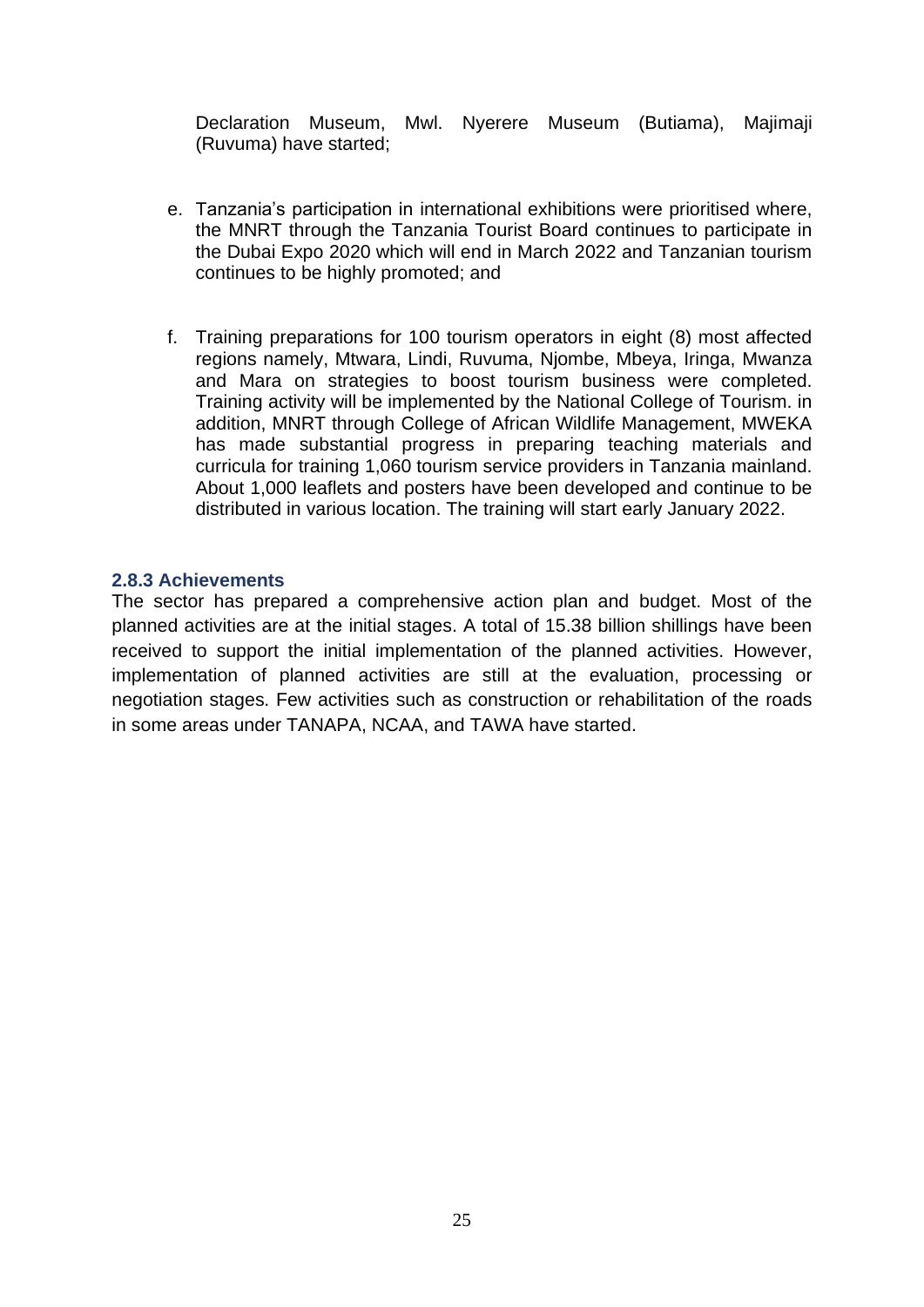## **CHAPTER THREE**

### **BUDGET EXECUTION**

### <span id="page-26-2"></span><span id="page-26-1"></span><span id="page-26-0"></span>**3.1 Overview**

A total of 1,310.7 billion shillings, equivalent to USD 567.25 million secured from IMF under the RCF window has been allocated to the most affected sectors to finance the implementation of interventions in the Plan which addresses the socio-economic effects of COVID-19.

### <span id="page-26-3"></span>**3.2 Status of disbursement**

During the quarter ending December 2021, MoFP disbursed a total of 816.1 billion shillings equivalent to USD 353.7 million. Out of the amount disbursed,230 billion shillings equivalent to USD 100 million were directed to the Revolutionary Government of Zanzibar to finance all interventions in the priority sectors affected by the pandemic and a total of 586.1 billion shillings equivalent to USD 253.7 million were directed to the most affected sectors in Tanzania Mainland. The disbursement of remaining funds shall continue upon receipt of the request from the beneficiary sectors with valid and eligible documents such as procurement contracts, invoices and receipts. The summary of disbursement to beneficiary sectors in Tanzania Mainland is shown in **Table 12** below.

| <b>RESPONSIBLE</b>                                    | <b>RCF RESOURCES</b><br><b>APPROVED</b><br><b>BUDGET</b> |                              | <b>CUMULATIVE</b><br><b>RELEASE</b> | $%$ OF                       |                |
|-------------------------------------------------------|----------------------------------------------------------|------------------------------|-------------------------------------|------------------------------|----------------|
| <b>SECTOR/MINISTRY</b>                                | TZS<br><b>Billion</b>                                    | <b>USD</b><br><b>Million</b> | <b>TZS</b><br><b>Billion</b>        | <b>USD</b><br><b>Million</b> | <b>RELEASE</b> |
| Water                                                 | 139.35                                                   | 60.3                         | 32.7                                | 14.2                         | 23.5%          |
| Health- MoH                                           | 263.70                                                   | 114.1                        | 128.9                               | 55.8                         | 48.9%          |
| Health- PO- RALG                                      | 203.17                                                   | 87.9                         | 51.5                                | 22.3                         | 25.3%          |
| <b>Education -MOEST</b>                               | 64.90                                                    | 28.1                         | 47.8                                | 20.7                         | 73.6%          |
| Education - PO- RALG                                  | 304.00                                                   | 131.6                        | 304                                 | 131.6                        | 100.0%         |
| PO-RALG (Youth,<br>women and disabled<br>empowerment) | 5.00                                                     | 2.2                          | $\Omega$                            | 0.0                          | $0.0\%$        |
| <b>TASAF</b> - Social Protection                      | 5.54                                                     | 2.4                          | 5.5                                 | 2.4                          | 99.2%          |
| Tourism                                               | 90.20                                                    | 39.0                         | 15.4                                | 6.7                          | 17.1%          |
| Zanzibar                                              | 231.00                                                   | 100.0                        | 230.2                               | 99.6                         | 99.6%          |
| MOFP -Coordination and<br>Administration              | 3.78                                                     | 1.6                          | 0.3                                 | 0.1                          | 7.9%           |
| Total                                                 | 1310.65                                                  | 567.30                       | 816.28                              | 353.32                       | 62.3%          |

#### <span id="page-26-4"></span>**Table 12: Summary of Fund Disbursement**

**Source:** Ministry of Finance and Planning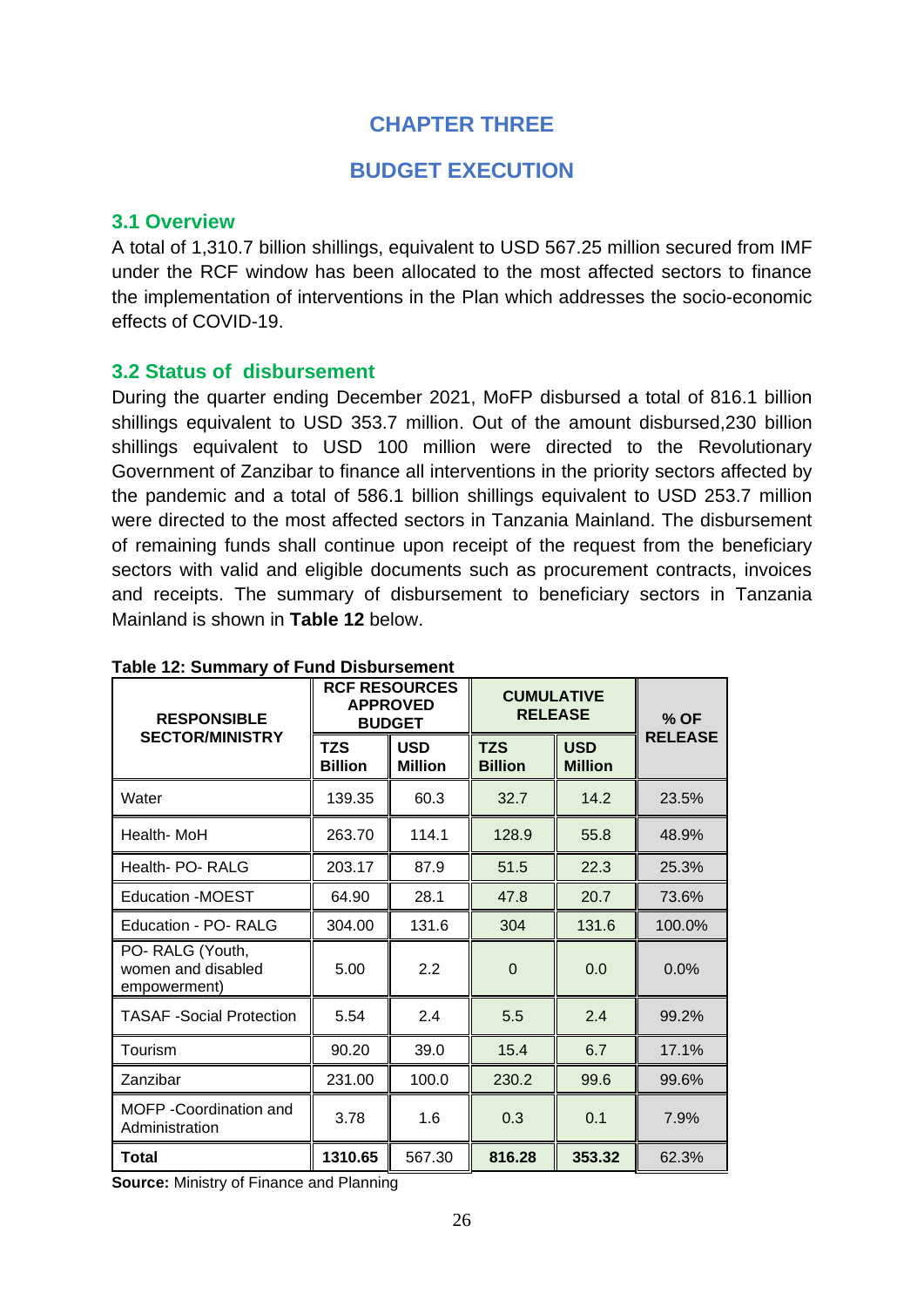## **CHAPTER FOUR**

## **TRANSPARENCY AND COMMITMENTS**

### <span id="page-27-2"></span><span id="page-27-1"></span><span id="page-27-0"></span>**4.1 Overview**

A letter of Intent (LOI) was signed between the Government of United Republic of Tanzania and IMF for commitment and transparency of all activities undertaken through RCF including appropriate use of COVID-19-related fund, preparation of supplementary Budget, publishing quarterly reports and providing updated information on COVID-19 status.

### <span id="page-27-3"></span>**4.2 Appropriate use and allocation**

The Government took necessary course of actions to ensure the appropriate use of COVID-19-related spending, by allocating funds to priority sectors that were mostly affected by the pandemic such as health, tourism, education, water supply and social protection in both Tanzania Mainland and Zanzibar. The allocation was thoroughly discussed between the Parliamentary Budget Committee and MoFP during the meetings to inform the National Assembly on the RCF fund secured from IMF.

### <span id="page-27-4"></span>**4.3 Monitoring and Evaluation (M&E)**

The M&E framework has been developed with agreed output/performance indicators to ensure appropriate monitoring of COVID-19 related spending to improve the efficiency of ongoing projects under TCRP. Regarding the above, dedicated officers have been appointed in each beneficiary sectors to conduct financial and physical progress monitoring. The desk officers is responsible for preparation of progress report and submit to the national M&E Team chaired by the Prime Minister who oversees the overall implementation to ensure value for money. In addition, Integrated Financial Management Information System (IFMIS) codes have been created to track RCF spending. Furthermore, the Government has hired an external evaluator (Mzumbe University through the Centre of Excellence in Health Monitoring and Evaluation - COEHME) to monitor, evaluate and report the progress of implementation of the Plan. The evaluator will conduct a series of consultation workshops with relevant officials from key priority sectors to capture the progress of the implementation of TCRP thus ensuring effective and efficient implementation of the plan.

### <span id="page-27-5"></span>**4.4 Appropriate reporting**

The Government through the Ministry of Finance and Planning consolidates and prepare quarterly reports of TCRP implementation and related spending and ensure the reports are published on the MoFP's website. On the other hand, the Government continues to abide with the obligation of providing current COVID-19 status which includes timely reporting of updates of the country's COVID-19 cases and deaths to the World Health Organization (WHO) website. As of January 21<sup>st</sup> 2022, there have been 32,920 confirmed cases with 778 deaths. Nevertheless, the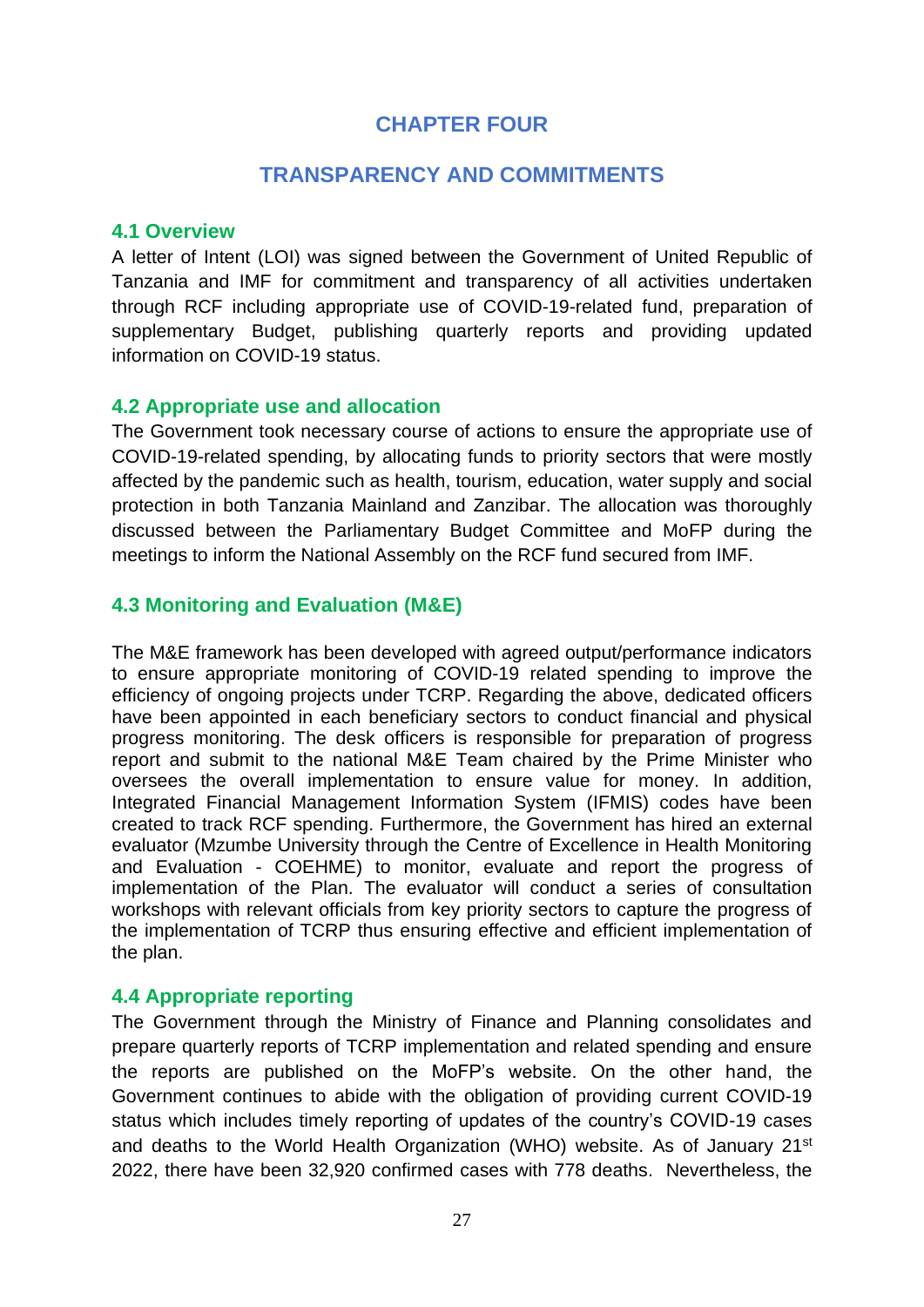country continues to conduct vaccination awareness and advocacy to increase the number of vaccine uptake. As of end December 2021, Tanzania acquired a total of 6,408,950 doses of COVID – 19 vaccine, of which 1,446,594 people were vaccinated. The acquired vaccines constitutes of 1,343,550 doses of Johnson & Johnson, Cinopharm (2,578,400 doses), Pfzier (2,110,680 doses) and Moderna (376,320 doses).

### <span id="page-28-0"></span>**4.5 Supplementary Budget**

The Government informed the National Assembly on the achievement to secure a concessional loan (RCF) that was intended to support the financing of TCRP and along with the importance of a supplementary budget to be submitted after the Mid-Year Budget Implementation Review. The review is in progress and shall be submitted in the parliamentary session to be held in February 2022.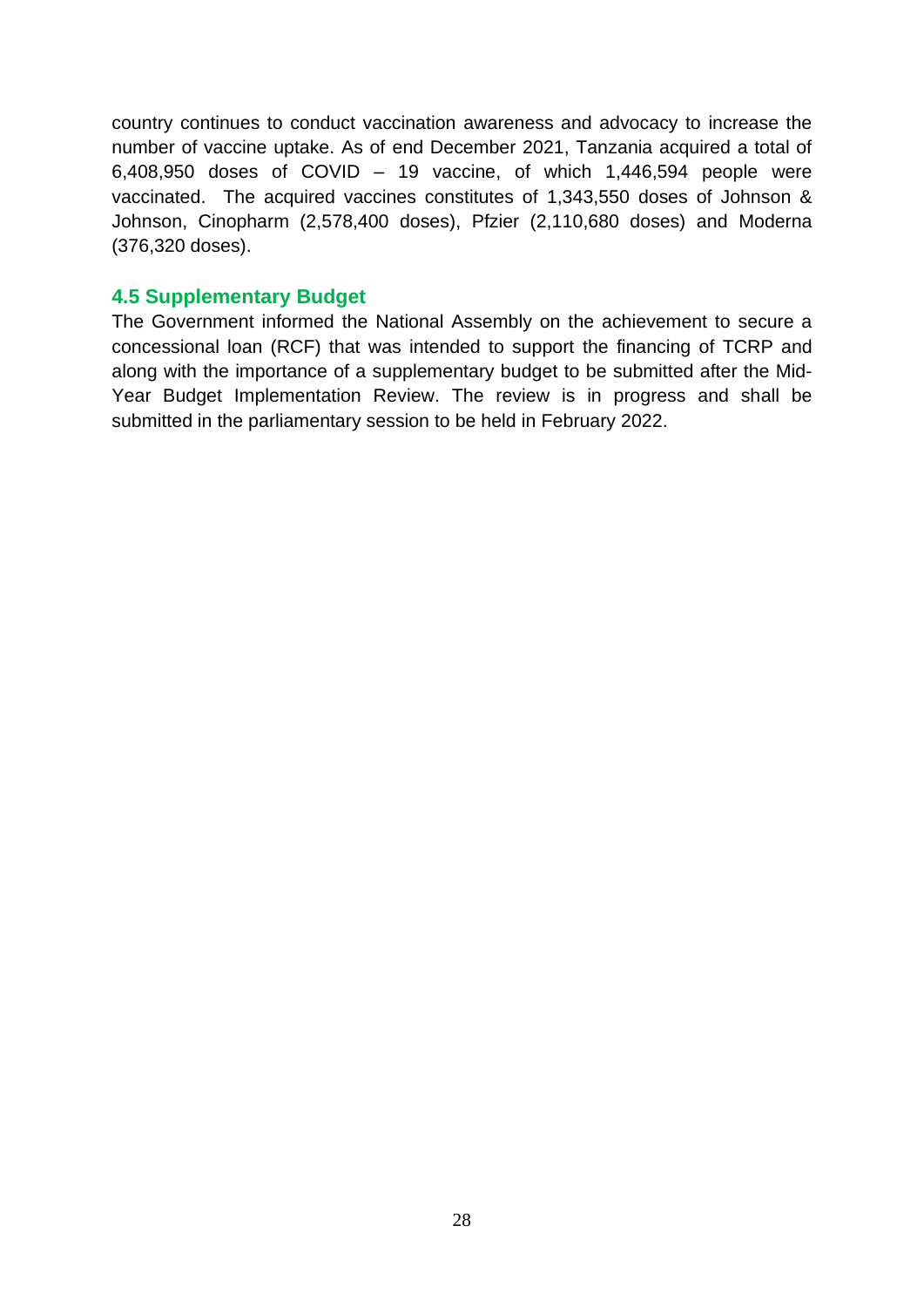# **CHAPTER FIVE**

### <span id="page-29-1"></span><span id="page-29-0"></span>**IMPLEMENTATION CHALLENGES AND RECOMMENDATIONS**

### <span id="page-29-2"></span>**5.1 Overview**

This chapter provides a summary of key challenges encountered in the implementation of the TCRP between September to December 2021 as well as a summary of key recommedations for each sector

General challenge is the delayed release of funds which deferred commencement of some critical activities due to procurements processes and engagement of contracts. The Government however, has taken drastic actions to fastrack provision of services in the institutions responsible to facilitate the availability of contracts and procurement process necessary to validate disbursement of funds for implementing the projects. Nevertheless, beneficiary sectors have accelerated implementation of some of activities that do not require long procurement process.

### <span id="page-29-3"></span>**5.2 Specific challenges and recommendations**

### <span id="page-29-4"></span>**5.2.1 Ministry of Water**

### **Implementation Challenges**

The sector is pushing hard to ensure that planned interventions are implemented in the specified timeframe. Based on the nature of the project, it is not very much clear if all projects will be finalised by the end of June. Although, the system is well set to facilitate implementation of all planned interventions, more efforts are needed to speed up processes particularly those of procurements and engagement of contracts to ensure implementers have adequate time to implement projects.

### **Recommendations**

Despite the zeal of officials in the relevant ministry in ensuring that the implementation of TCRP is moving on at a promising speed, it is envisaged that six months can be inadequate for implementation of some projects. Thus, it is important to undertake a thorough analysis of project implementation timeframe to determine possible drivers that can enable realization within the planned timeframe. It is also worth where necessary to consider possibility for time extensions for projects that require more time to get quality results.

### <span id="page-29-5"></span>**5.2.2 Ministry of Health**

### **Implementation Challenges**

Few challenges were noted during the reporting period. It was learned that the costs for equipment and raw materials for some projects have increased compared to the original quotation. This calls for the revisions and adjustments that could require more time than it was envisaged. There has also been delays in the submission of contract documents for implementation of projects especially for procurement of EMD and ICU from institutions and Regional Referral Hospitals. This process delays not only the processing and disbursement of fund from the Ministry of Finance and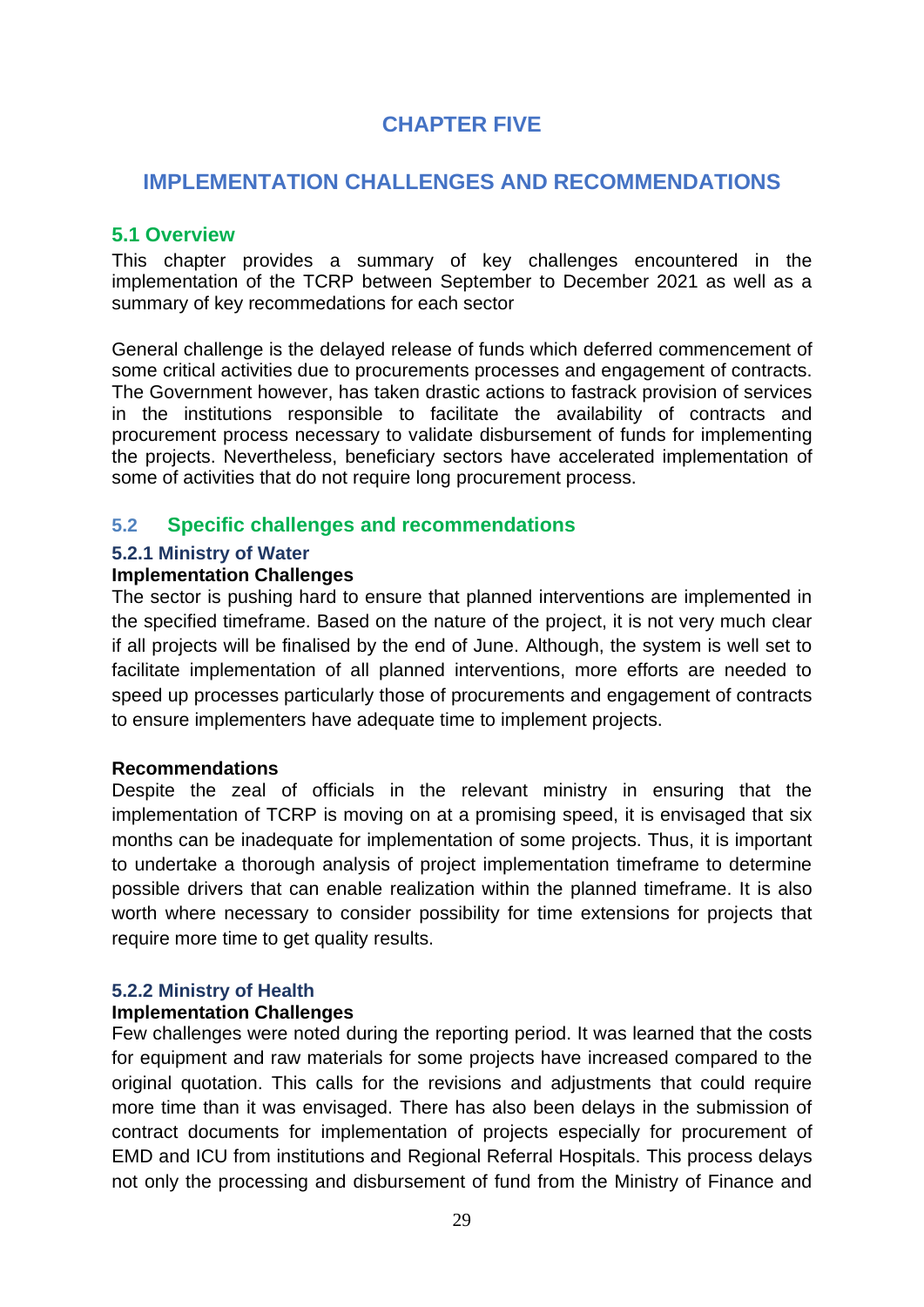Planning through Ministry of Health but also the implementation. It was also noted that, budget did not include costs for preparatory stages. This has caused difficulties in implementing preparatory activities in areas with challenges. As a result, it has caused delays in areas that required extensive verifications before the start of the project implementation.

### **Recommendations**

The Ministry of Health should implement the following recommendations to accelerate the project implementation process:

- a) Increase mobilization and follow up to project implementers especially through Regional Secretariats and Medical Officers in-charge of relevant health facilities;
- b) Provide coaching to implementers on proper implementation procedures of projects including adherence to existing guidelines and procurement laws;
- c) Set out a team of experts who could work closely with implementing institutions and health facilities in preparing submission for the request of fund to reduce time for back and forth; and
- d) Allocate fund from other sources to facilitate coordination, follow up, monitoring and evaluation of the project.

### <span id="page-30-0"></span>**5.2.3 Primary Health Care**

### **Implementation Challenges**

The procurement process takes a long time to accomplish, which takes much for implementation of project activities. It was also noted that cost and time for acquisition of materials for implementation of projects varies across geographical areas especially in remote or hard to reach areas. This situation increased costs of some projects than it was budgeted as well as time for acquisition of required project implementation materials. In addition, acquisition of contractors and suppliers have been difficult and time consuming due to non-compliances to terms of project, especially on the aspect of cost. Most of the contractors and suppliers bid higher above project budgets.

### **Recommendations**

The President Office, Regional Administrative and Local Government -Health Sector should implement the following set of recommendations to accelerate the project implementation process:

- a) Councils should increase follow up and close supervision of the projects for timely interventions on impeding factors that are likely to cause delays.
- b) The PO RALG should increase follow up, facilitate and provide timely technical support to implementing institutions. Frequent communication between implementing institutions, council and PO-RALG need to be strengthened for updates and progress.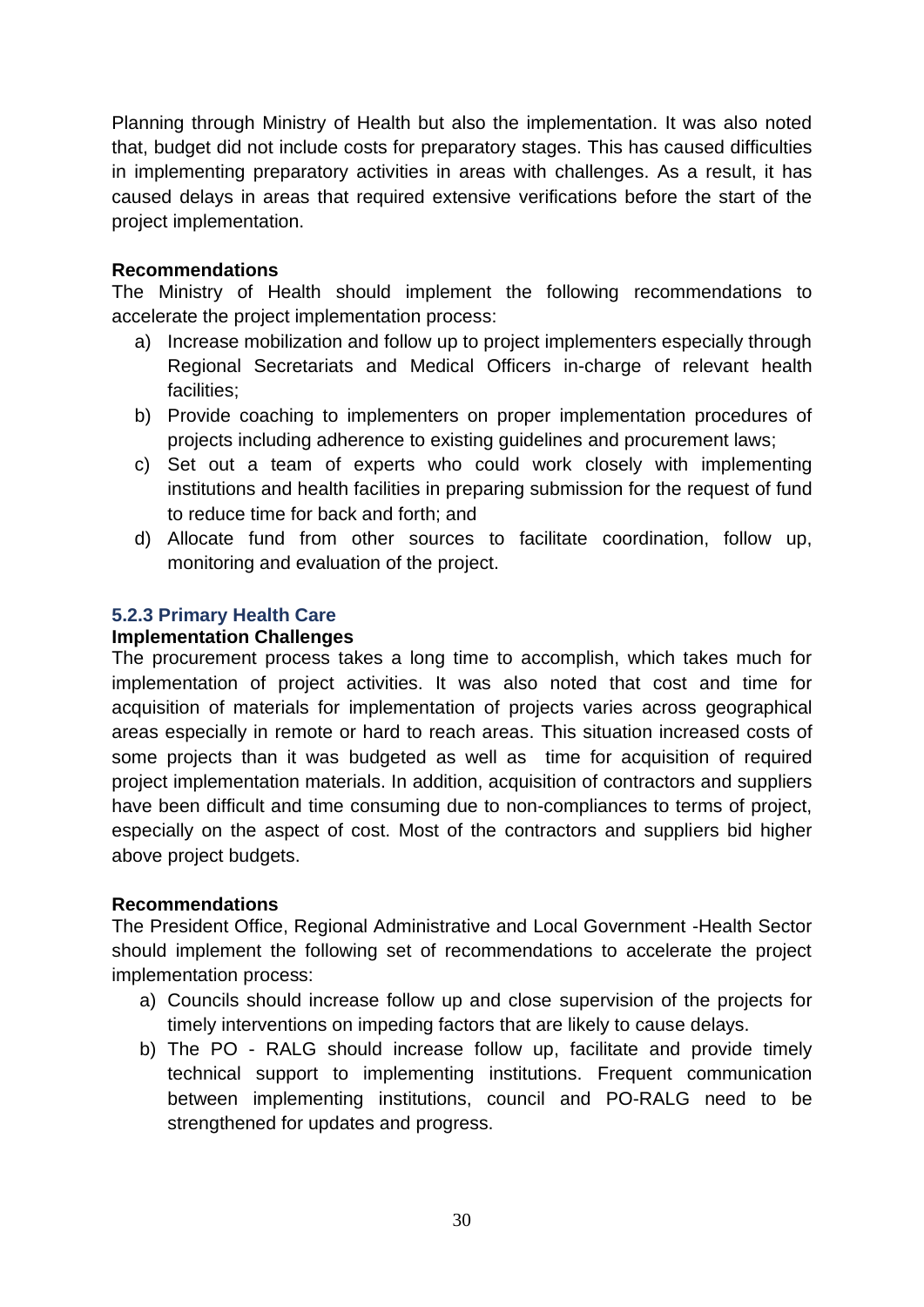### <span id="page-31-0"></span>**5.2.4 Ministy of Education, Science and Technology**

### **Implementation Challenges**

There has been delay in submission of request for fund transfer from MoFP to MoEST as per the action plan. Teachers' training colleges did not finalize and submit procurement documents timely. Nonetheless, MoEST continues working closely with Dar es Salaam Institute of Technology (DIT) and Mbeya University of Science and Technology to finalize the documents by January 2022. In addition, inadequate capacity in some implementing units in areas of contract management which necessitated engaging other units to provide the required supports. This delayed the implementation of some construction activities.

### **Recommendations**

The Ministry of Education, Science and Technology should implement the following set of recommendations to accelerate the project implementation process:

- a) Conduct follow up on the undisbursed funds to ensure the funds are transferred timely to enable timely implementation of the remaining activities;
- b) Expedite the remaining processes including signing of contracts and implementation of the same; and
- c) Develop a system for proper monitoring of activities being implemented and tracking the use of the disbursed funds by the implementing agents.

### <span id="page-31-1"></span>**5.2.5 Basic Education**

### **Implementation challenges**

Inadequate number of teachers/tutors due to increased number of classrooms intended to decongest students. The Government is rationalizing teachers between schools along with recruiting more staff. Also, cost variation in construction equipment and raw materials for some projects in some arears. This was mostly due to high demand for materials and high transportation costs for the projects in remote areas. In addition, completion rate of the domitories for students with special needs was very low.

### **Recommendations**

The President Office, Regional Administrative and Local Government – Education Sector should implement the following set of recommendations to accelerate the project implementation process:

- a) Expedite the completion of dormitories for students with special needs without compromising quality of the dormitories to ensure that no student is left behind as schools open in mid-January 2022;
- b) Rationalizing teachers between schools along with recruiting more staff; and
- c) Continue to negotiate with suppliers of construction materials to maintain stable prices and increase production.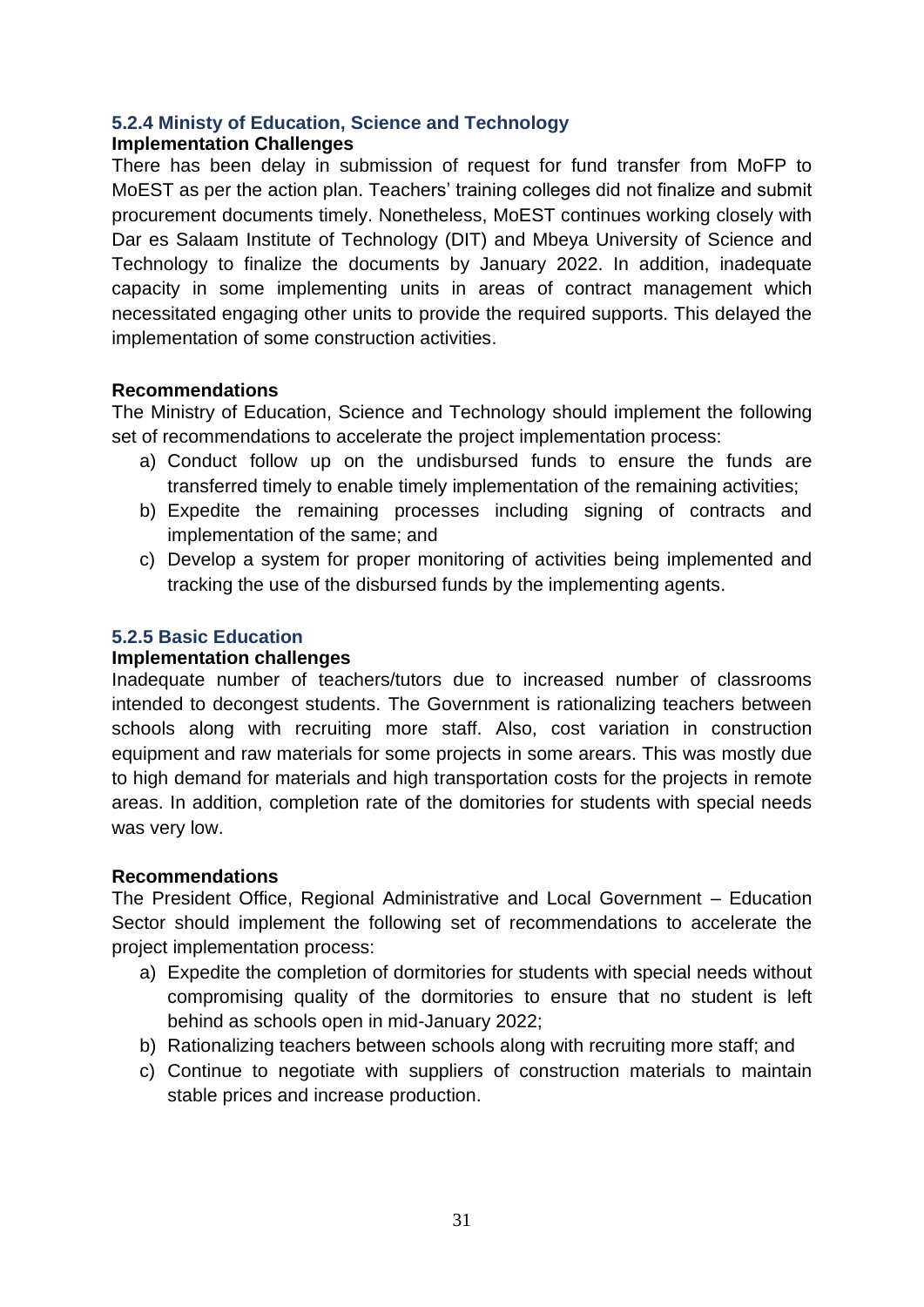### <span id="page-32-0"></span>**5.2.6 Youth, women and disabled empowerment Implementation Challenges**

Delays in submission of the bussiness plan proposals by the councils to the PORALG

### **Recommendations**

To ensure timely release of fund for timely implementation of the empowerment projects the business proposals need to be submitted as planned to the PO- RALG for scrutiny and approval.

#### <span id="page-32-1"></span>**5.2.7 Tanzania Social Action Fund Implementation Challenges**

The main reported challenge is the increased number of beneficiaries, which has somehow affected the total amount to be disbursed to each household.

### **Recommendations**

TASAF should ensure smooth implementation and targeted households receive fund as planned and timely.

### <span id="page-32-2"></span>**5.2.8 Ministry of Natural Resources and Tourism Implementation Challenges**

The review of the action plans showed that most of the planned activities have not yet been implemented awaiting for funding from the MoFP. Some tenders were readvertised due to bidding costs being higher than the funds allocated for the project. For example, three (3) tenders that belongs to TANAPA have been re-advertised through Tanzania National e-Procurement System (TANePS) and are currently in the evaluation stage. This may lead to some activities not be completed by the end of June, 2022.

### **Recommendations**

The Ministry of Natural Resources and Tourism should implement the following set of recommendations to accelerate the project implementation process:

- a) Accelerate implementation of some of activities that does not require immediate funding such as completion of signing of 36 contracts at least before the end January, 2022.
- b) Timely submit to the Ministry of Finance and Planning the third phase of funding requests for the implementation of contractual activities.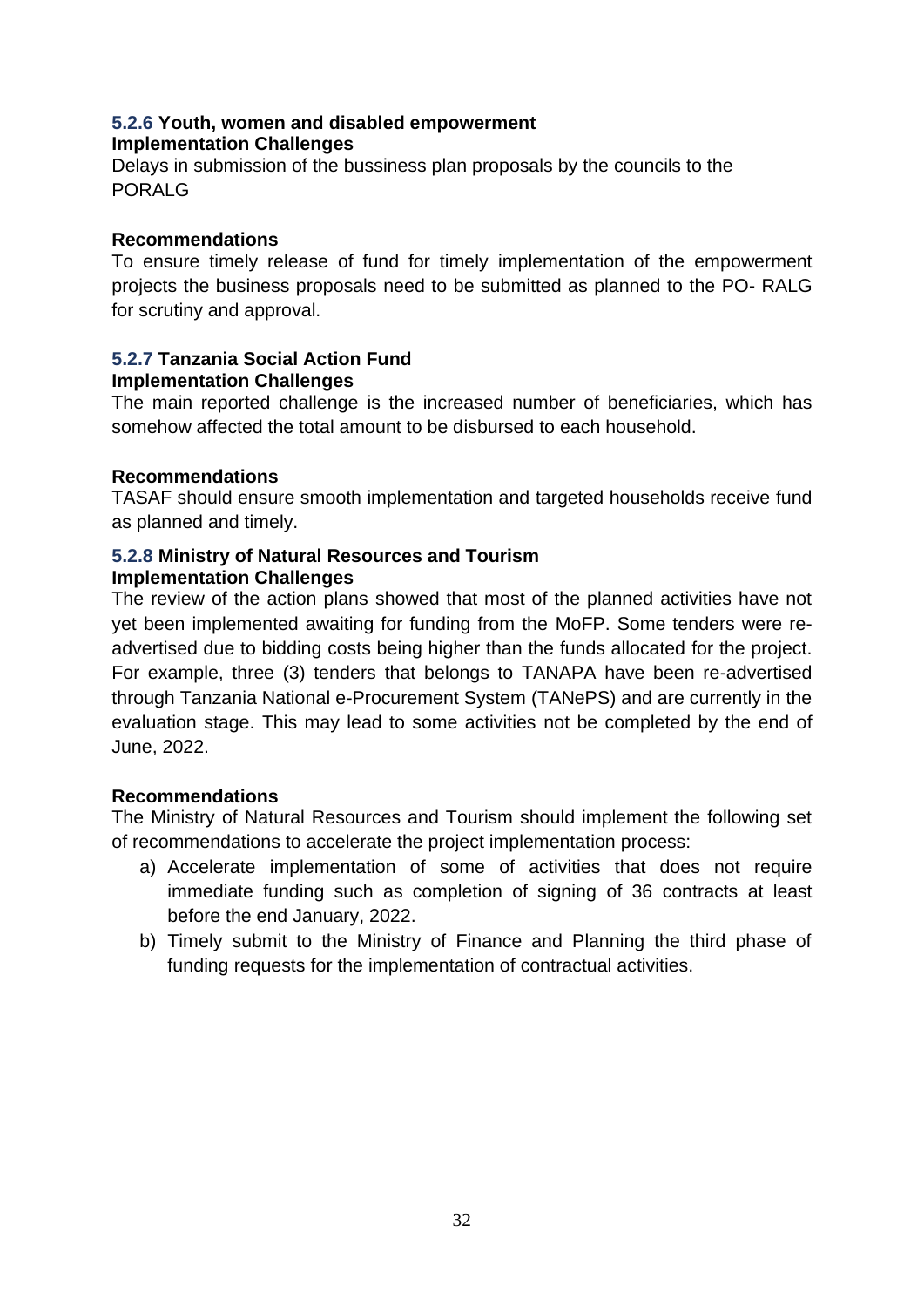|                                                                               | <b>FIRST QUARTER TCRP IMPLEMENTATION STATUS (OCTOBER-DECEMBER, 2021)</b>                              |                                                                             |                |                                   |                                           |                                                                                             |                                                                                                  |  |
|-------------------------------------------------------------------------------|-------------------------------------------------------------------------------------------------------|-----------------------------------------------------------------------------|----------------|-----------------------------------|-------------------------------------------|---------------------------------------------------------------------------------------------|--------------------------------------------------------------------------------------------------|--|
| <b>Area of Support</b>                                                        | <b>Activities</b>                                                                                     | <b>Indicators</b>                                                           | <b>Targets</b> | Approved<br><b>Budget Million</b> | <b>Amount</b><br><b>Disbursed Million</b> | Implementation<br><b>Status</b>                                                             | <b>Remarks</b>                                                                                   |  |
|                                                                               |                                                                                                       |                                                                             |                |                                   |                                           | PRESIDENT'S OFFICE- REGIONAL ADMINISRATIVE AND LOCAL GOVERNMENT (PO-RALG) - BASIC EDUCATION |                                                                                                  |  |
|                                                                               | Construction of<br>Classrooms in<br><b>Secondary Schools</b>                                          | # of Secondary<br><b>Schools</b><br>Classrooms                              | 12,000         | 240,000                           | 240,000                                   |                                                                                             | Few activities remained<br>(painting, furniture<br>placement and electric                        |  |
| Decongestion of<br>pupils in<br>classrooms and                                | Construction of<br>Classrooms in<br>satellite Primary<br>Schools                                      | # of Primary<br><b>Schools</b><br>Classrooms                                | 3,000          | 60,000                            | 60,000                                    | Completion (95%)                                                                            | services)                                                                                        |  |
| dormitories                                                                   | Construction of<br>dormitories for<br>students with special<br>needs in primary<br>schools            | # of Dormitories<br>for Student with<br><b>Special Needs</b>                | 50             | 4,000                             | 4,000                                     | Completion (54%)                                                                            | PO-RALG should<br>expedite the<br>construction of<br>dormitories without<br>compromising quality |  |
| <b>TOTAL (MIL. TZS)</b>                                                       |                                                                                                       |                                                                             |                | 304,000                           | 304,000                                   |                                                                                             |                                                                                                  |  |
|                                                                               | PRESIDENT'S OFFICE- REGIONAL ADMINISRATIVE AND LOCAL GOVERNMENT (PO-RALG)- PRIMARY HEALTH CARE        |                                                                             |                |                                   |                                           |                                                                                             |                                                                                                  |  |
| <b>Strengthen IN</b><br>and OUT of<br><b>Hospital</b><br><b>Emergency and</b> | ICU<br>renovation/Construct<br>ion and purchase of<br>ICU equipment (in<br>26 Districts<br>hospitals) | # Renovated<br>works/Constructe<br>d in District<br>Hospitals<br>(26DHS)    | 26             | 6,500                             | 6,500                                     | The procurement<br>process was at the<br>stage of engaging<br>suppliers                     | PO-RALG to expedite<br>the procurement<br>process                                                |  |
| <b>Critical Care</b><br>(Turn-key<br>procurement<br>method)                   | <b>EMD</b><br>Renovation/Construc<br>tion and purchases<br>of equipment (in 80<br>hospitals)          | # of EMD<br>Renovation/Const<br>ruction                                     | 80             | 24,000                            | 24,000                                    | The procurement<br>process was at the<br>stage of engaging<br>suppliers                     | PO-RALG to expedite<br>the procurement<br>process                                                |  |
| Vaccine's<br>supply, delivery<br>and mass<br>campaign                         | Advocacy for<br>vaccine uptake and<br>mass campaigns<br>(Community<br>awareness and<br>sensitization  | # of outreach<br>services and<br>training of<br>community health<br>workers | lump sum       | 4,909                             | 4,909                                     |                                                                                             |                                                                                                  |  |

# **Appendix 1. Implementation status for the Funds released up to December 2021**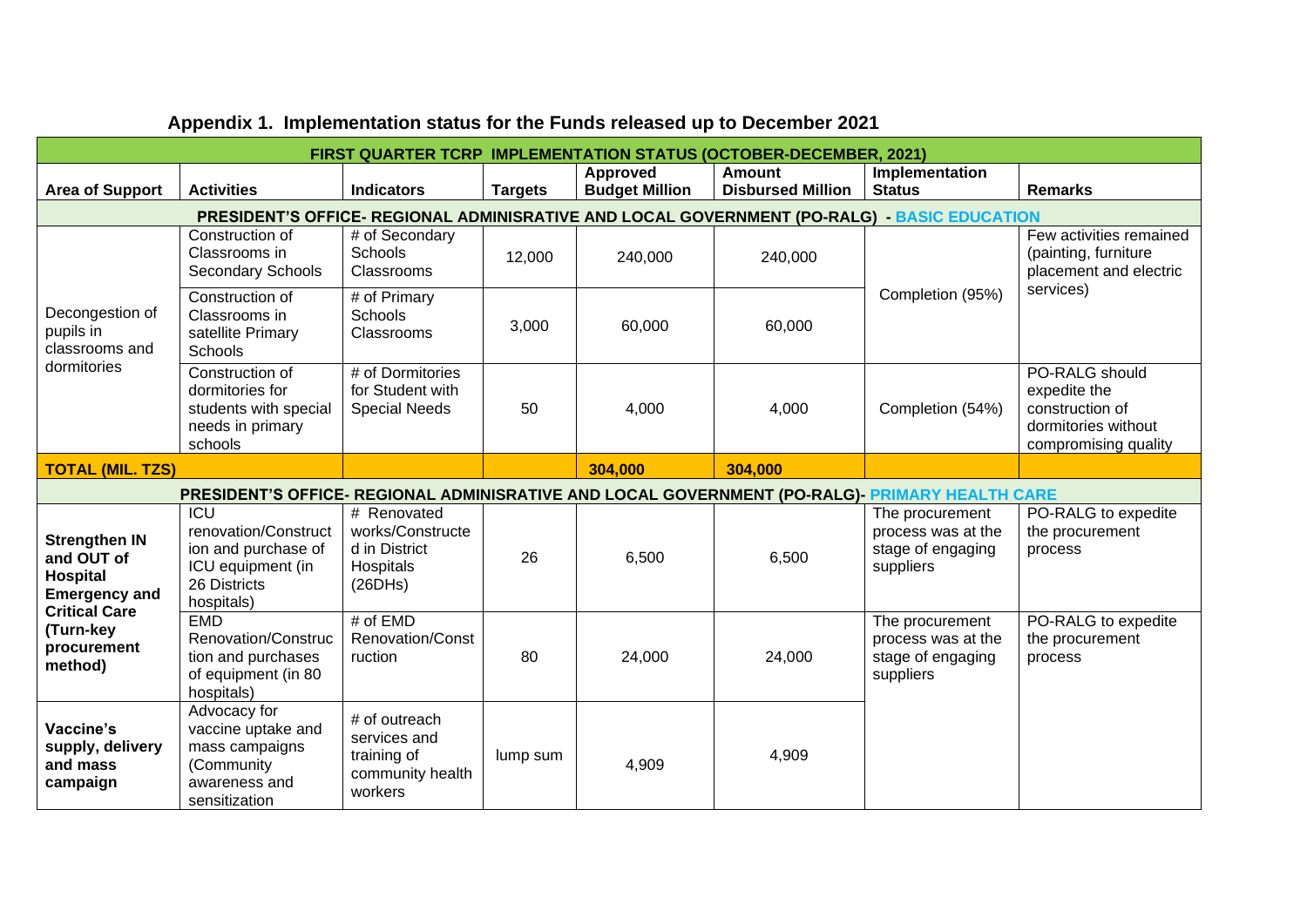|                                          | FIRST QUARTER TCRP IMPLEMENTATION STATUS (OCTOBER-DECEMBER, 2021)                                                    |                                                                                          |                |                       |                                                                            |                                     |                                                                                                                                        |  |  |
|------------------------------------------|----------------------------------------------------------------------------------------------------------------------|------------------------------------------------------------------------------------------|----------------|-----------------------|----------------------------------------------------------------------------|-------------------------------------|----------------------------------------------------------------------------------------------------------------------------------------|--|--|
|                                          |                                                                                                                      |                                                                                          |                | Approved              | <b>Amount</b>                                                              | Implementation                      |                                                                                                                                        |  |  |
| <b>Area of Support</b>                   | <b>Activities</b>                                                                                                    | <b>Indicators</b>                                                                        | <b>Targets</b> | <b>Budget Million</b> | <b>Disbursed Million</b>                                                   | <b>Status</b>                       | <b>Remarks</b>                                                                                                                         |  |  |
| <b>Strengthen Port</b><br>of Entry       | Construction and<br>equipping of<br><b>Isolation treatment</b><br>centers with five-<br>year maintenance<br>contract | # of Isolation<br>treatment centers<br>constructed and<br>equipped at<br>Kigoma          | $\mathbf 1$    | 500                   | 500                                                                        | Completion (<10%)                   | Architectural drawings<br>completed and<br>procurement process<br>for contractors are in<br>the final stages of<br>contract signing.   |  |  |
| Improve of<br><b>Health facilities</b>   | <b>Construction of Staff</b><br>Houses and<br>Improving<br>Infrastructure                                            | # of staff houses<br>constructed                                                         | 150            | 13,500                | 13,500                                                                     | Completion (52%)                    | Architectural drawings<br>completed and<br>procurement of process<br>of contractors are in the<br>final stages of contract<br>signing. |  |  |
|                                          | M&E of the project<br>implementation                                                                                 | M&E reports at<br>Councils level                                                         | 184            | 1,198.7               | 1,198.7                                                                    |                                     |                                                                                                                                        |  |  |
| <b>Operations and</b><br><b>Research</b> |                                                                                                                      | M&E report<br><b>PORALG</b>                                                              | $\mathbf{1}$   | 500                   | 500                                                                        |                                     |                                                                                                                                        |  |  |
|                                          |                                                                                                                      | M&E reports<br>Regional level                                                            | 26             | 418.41                | 418.41                                                                     |                                     |                                                                                                                                        |  |  |
| <b>TOTAL (MIL TZS)</b>                   |                                                                                                                      |                                                                                          |                | 203,200               | 51,526.1                                                                   |                                     |                                                                                                                                        |  |  |
|                                          |                                                                                                                      |                                                                                          |                |                       | MINISTRY OF EDUCATION, SCIENCE AND TECHNOLOGY (MOEST) - TERTIARY EDUCATION |                                     |                                                                                                                                        |  |  |
| Enabling<br>Teaching and                 | Completion of                                                                                                        | # of finished and<br><b>Furnished District</b><br>Vocational<br><b>Training Colleges</b> | 25             | 28,762.3              | 28,762.3                                                                   | Contract signed<br>with contractors | The construction<br>process is expected to<br>start from January,<br>2022                                                              |  |  |
| Learning<br>Environment                  | <b>Vocational Training</b><br>Colleges (VETA)                                                                        | # Finished<br>Regional<br>Vocational<br>Colleges                                         | 4              | 19,030                | 19,030                                                                     | Contract signed<br>with contractors | The construction<br>process is expected to<br>start from January,<br>2022                                                              |  |  |
| <b>TOTAL (MIL TZS)</b>                   |                                                                                                                      |                                                                                          |                | 64,902                | 47,792.3                                                                   |                                     |                                                                                                                                        |  |  |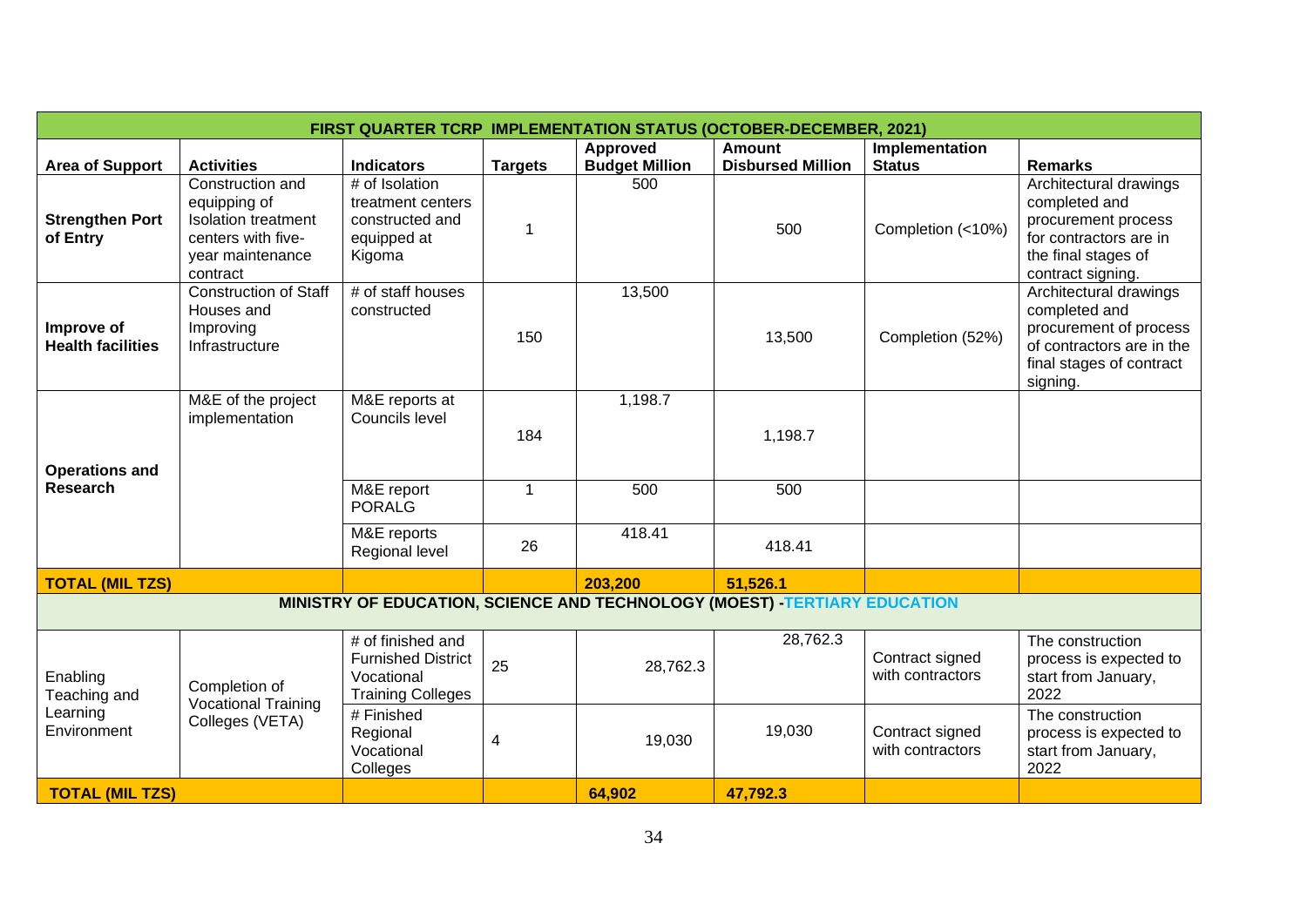|                                       | FIRST QUARTER TCRP IMPLEMENTATION STATUS (OCTOBER-DECEMBER, 2021)                                                                          |                                                                          |                |                                          |                                           |                                                                                                                                                                                                                                                |                                                                                      |  |
|---------------------------------------|--------------------------------------------------------------------------------------------------------------------------------------------|--------------------------------------------------------------------------|----------------|------------------------------------------|-------------------------------------------|------------------------------------------------------------------------------------------------------------------------------------------------------------------------------------------------------------------------------------------------|--------------------------------------------------------------------------------------|--|
| <b>Area of Support</b>                | <b>Activities</b>                                                                                                                          | <b>Indicators</b>                                                        | <b>Targets</b> | <b>Approved</b><br><b>Budget Million</b> | <b>Amount</b><br><b>Disbursed Million</b> | Implementation<br><b>Status</b>                                                                                                                                                                                                                | <b>Remarks</b>                                                                       |  |
|                                       |                                                                                                                                            |                                                                          |                |                                          |                                           |                                                                                                                                                                                                                                                |                                                                                      |  |
|                                       |                                                                                                                                            | <b>MINISTRY OF WATER</b>                                                 |                |                                          |                                           |                                                                                                                                                                                                                                                |                                                                                      |  |
| Water supply in<br>Urban centers      | Rehabilitation,<br>expansion and<br>extension of water<br>supply<br>infrastructures to<br>increase water<br>availability in urban<br>areas | # of<br>Rehabilitated,<br>expansion, and<br>extension of<br>water supply | 26             | 25,832.5                                 | 12,100                                    | (i) Procurement of<br>equipment and<br>service providers<br>are for 44 projects<br>out 46 are<br>completed.<br>(ii) The<br>implementation is<br>at various stages.<br>(iii). The two<br>remaining projects<br>will be completed<br>by Jan 2022 | MoW should fast tract<br>the procurement<br>process to meet the<br>project timeline. |  |
| Water supply in<br><b>Rural areas</b> | Rehabilitation,<br>expansion and<br>extension of water<br>supply<br>infrastructures to<br>increase water<br>availability in rural<br>areas | # of<br>Rehabilitated,<br>expansion, and<br>extension of<br>water supply | 218            | 78,528.8                                 | 20,600                                    | Procurement of<br>218 projects have<br>completed and<br>construction<br>processes are at<br>the various stage.                                                                                                                                 |                                                                                      |  |
| <b>TOTAL (MIL TZS)</b>                |                                                                                                                                            |                                                                          |                | 139,354.6                                | 32,700                                    |                                                                                                                                                                                                                                                |                                                                                      |  |
|                                       |                                                                                                                                            |                                                                          |                |                                          |                                           |                                                                                                                                                                                                                                                |                                                                                      |  |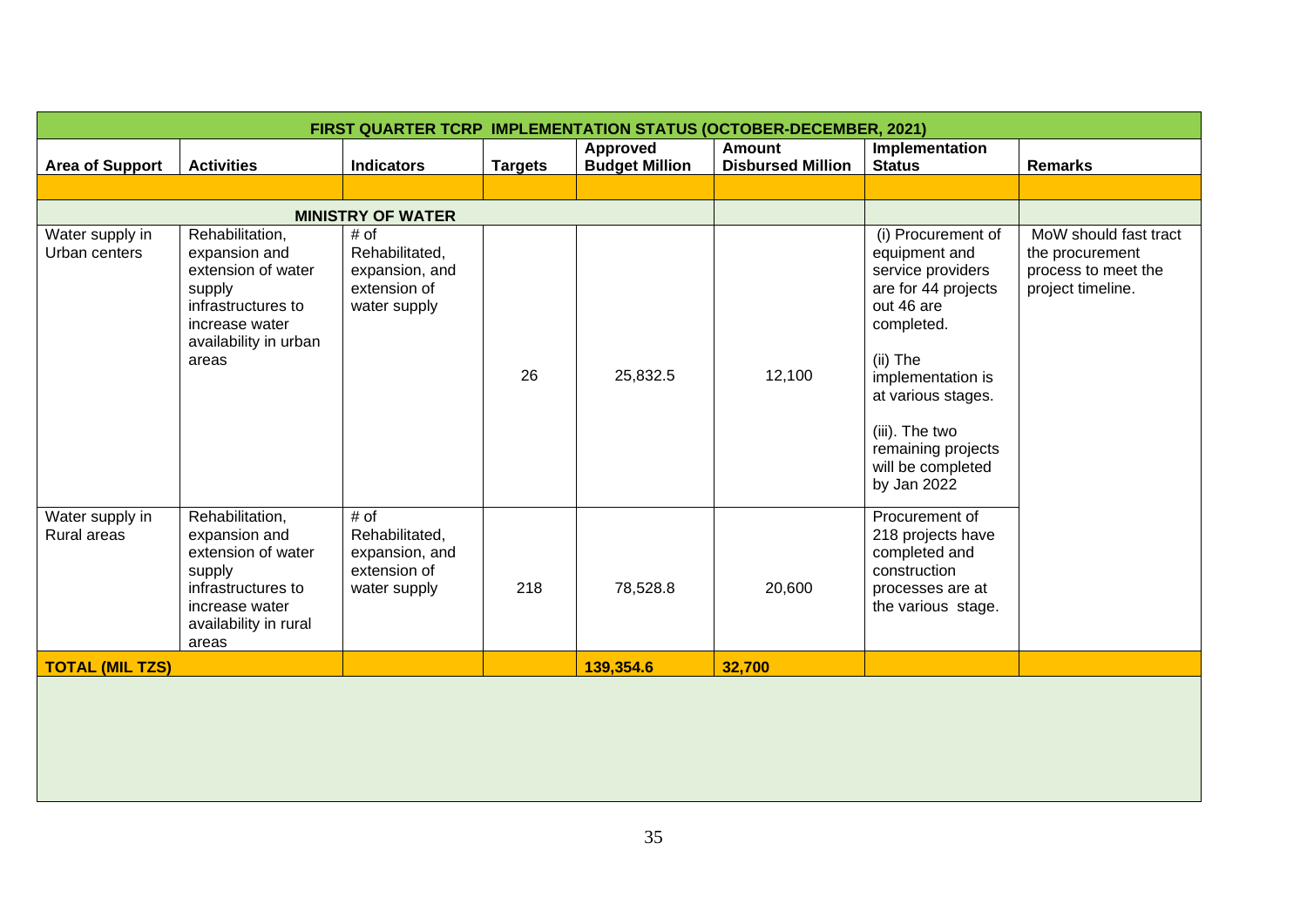| <b>FIRST QUARTER TCRP IMPLEMENTATION STATUS (OCTOBER-DECEMBER, 2021)</b>                                                                            |                                                                                                                                                                                                                                                               |                                                                                                                     |                |                                          |                                                                   |                                 |                |
|-----------------------------------------------------------------------------------------------------------------------------------------------------|---------------------------------------------------------------------------------------------------------------------------------------------------------------------------------------------------------------------------------------------------------------|---------------------------------------------------------------------------------------------------------------------|----------------|------------------------------------------|-------------------------------------------------------------------|---------------------------------|----------------|
| <b>Area of Support</b>                                                                                                                              | <b>Activities</b>                                                                                                                                                                                                                                             | <b>Indicators</b>                                                                                                   | <b>Targets</b> | <b>Approved</b><br><b>Budget Million</b> | <b>Amount</b><br><b>Disbursed Million</b>                         | Implementation<br><b>Status</b> | <b>Remarks</b> |
|                                                                                                                                                     |                                                                                                                                                                                                                                                               |                                                                                                                     |                |                                          | MINISTRY OF NATURAL RESOURCES AND TOURISM (MNRT) - TOURISM SECTOR |                                 |                |
|                                                                                                                                                     | To purchase five (5)<br>sets of machinery<br>equipment for<br>construction and<br>rehabilitation of                                                                                                                                                           |                                                                                                                     | $\overline{4}$ |                                          |                                                                   |                                 |                |
| <b>Support</b><br>operations of the<br>most affected<br>institutions<br>under the<br>tourism industry<br>(TANAPA,<br>TAWA, NCAA,<br>and TFS & NMT). | infrastructure for 13<br>national parks and<br>NCAA (Serengeti -<br>1; Nyerere $-1$ ;<br>Tarangire, Lake<br>Manyara, Mkomazi,<br>Arusha & Kilimanjaro<br>- 1; Burigi - Chato,<br>Ibanda - Kyerwa,<br>Rumanyika -<br>Karagwe, Kigosi and<br>Rubondo $-1$ ; and | # of Dump trucks                                                                                                    |                |                                          |                                                                   |                                 |                |
|                                                                                                                                                     |                                                                                                                                                                                                                                                               | # of Pick up for                                                                                                    | $\mathbf{1}$   | 152,515,000                              | 1,044.11                                                          |                                 |                |
|                                                                                                                                                     | $NCAA - 1$ ).<br>To Purchase cars for<br>NCAA (land cruiser<br>2, lories 4, water<br>bowser 2) and<br>equipments                                                                                                                                              | work supervision<br>$#$ and types of<br>cars purchased<br>for NCAA (land<br>cruiser 2, lories 4,<br>water bowser 2) | 8              | 4,250,903,276                            | 270.188                                                           |                                 |                |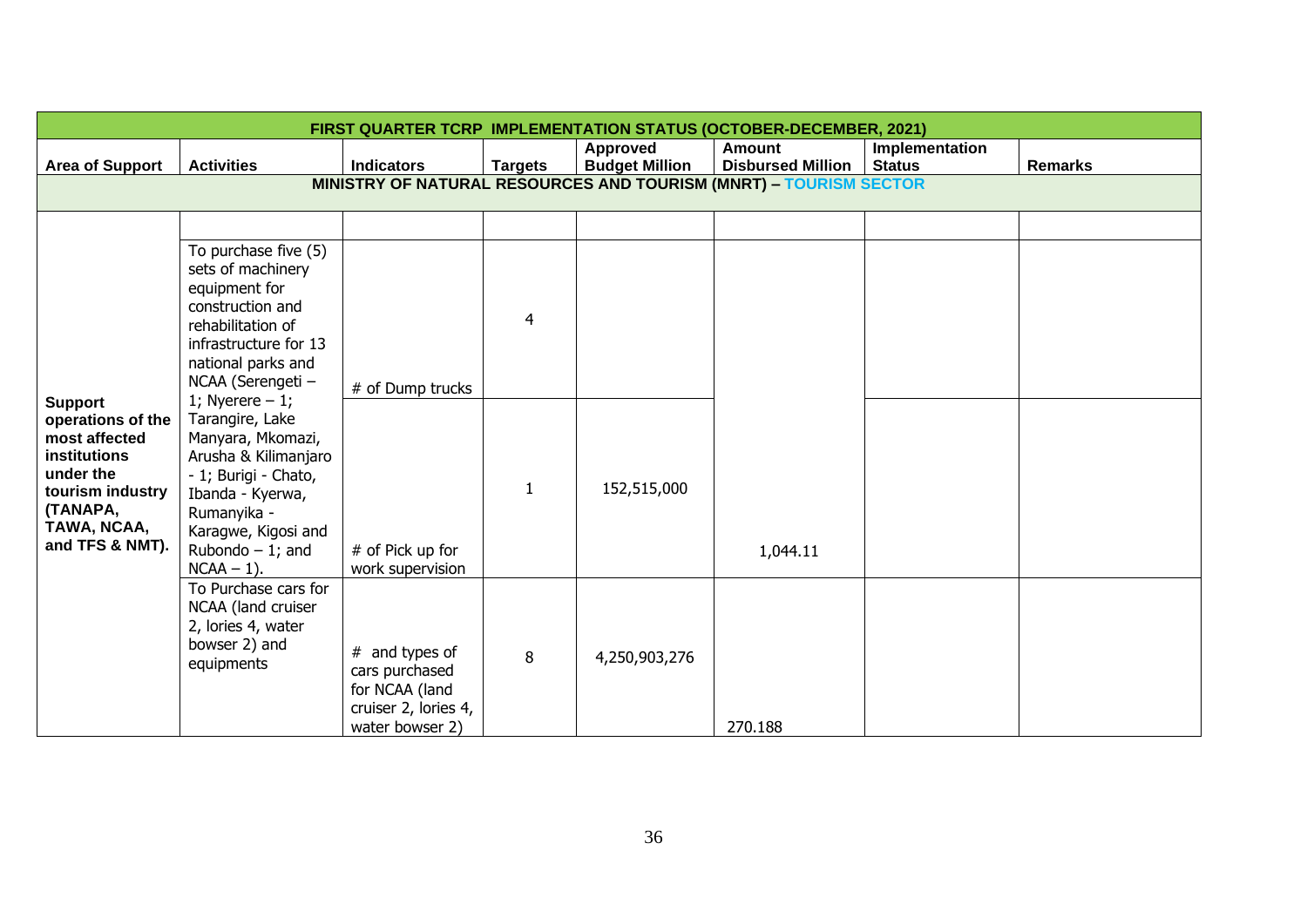|                        | FIRST QUARTER TCRP IMPLEMENTATION STATUS (OCTOBER-DECEMBER, 2021)                                                                                                                                                                                                                                   |                                                                                                                  |                |                       |                          |                                                                                                             |                |  |
|------------------------|-----------------------------------------------------------------------------------------------------------------------------------------------------------------------------------------------------------------------------------------------------------------------------------------------------|------------------------------------------------------------------------------------------------------------------|----------------|-----------------------|--------------------------|-------------------------------------------------------------------------------------------------------------|----------------|--|
|                        |                                                                                                                                                                                                                                                                                                     |                                                                                                                  |                | Approved              | <b>Amount</b>            | Implementation                                                                                              |                |  |
| <b>Area of Support</b> | <b>Activities</b>                                                                                                                                                                                                                                                                                   | <b>Indicators</b>                                                                                                | <b>Targets</b> | <b>Budget Million</b> | <b>Disbursed Million</b> | <b>Status</b>                                                                                               | <b>Remarks</b> |  |
|                        |                                                                                                                                                                                                                                                                                                     | $#$ and types of<br>equipment<br>purchased<br>(Grader,<br>Excavator and<br>Vibrating Roller)                     | $\mathbf{1}$   |                       |                          |                                                                                                             |                |  |
|                        | To construct and<br>rehabilitate tourist<br>infrastructure<br>including Roads,<br>Walkway, Campsite,<br>Picnic site, Tourist<br>bandas, Air strip and<br>Tourist information<br>centers in 9 game<br>reserves, three (3)<br>Game controlled<br>areas and one (1)<br>zoo for photographic<br>tourism | # of boats $(8)$ and<br>cars $(3)$<br>purchased                                                                  | 11             | 1,655                 | 483.8                    | Requested for<br>permit from PM's<br>office                                                                 |                |  |
|                        | Enhance quality<br>control of tourism<br>services to cope with<br>COVID - 19                                                                                                                                                                                                                        | # of ICT<br>infrastructure to<br>manage,<br>classified, and<br>grading<br>accommodation<br>developed<br># of ICT | $\mathbf{1}$   | 400                   | 400                      | Requirements for<br>ICT infrastructure to<br>manage, classy,<br>and grade<br>accommodation be<br>identified |                |  |
|                        | pandemic                                                                                                                                                                                                                                                                                            | infrastructure for<br>revenue<br>collections and<br><b>TTCL Supported</b>                                        | 1              | 300                   | 300                      | Requirements for<br>ICT infrastructure<br>identified                                                        |                |  |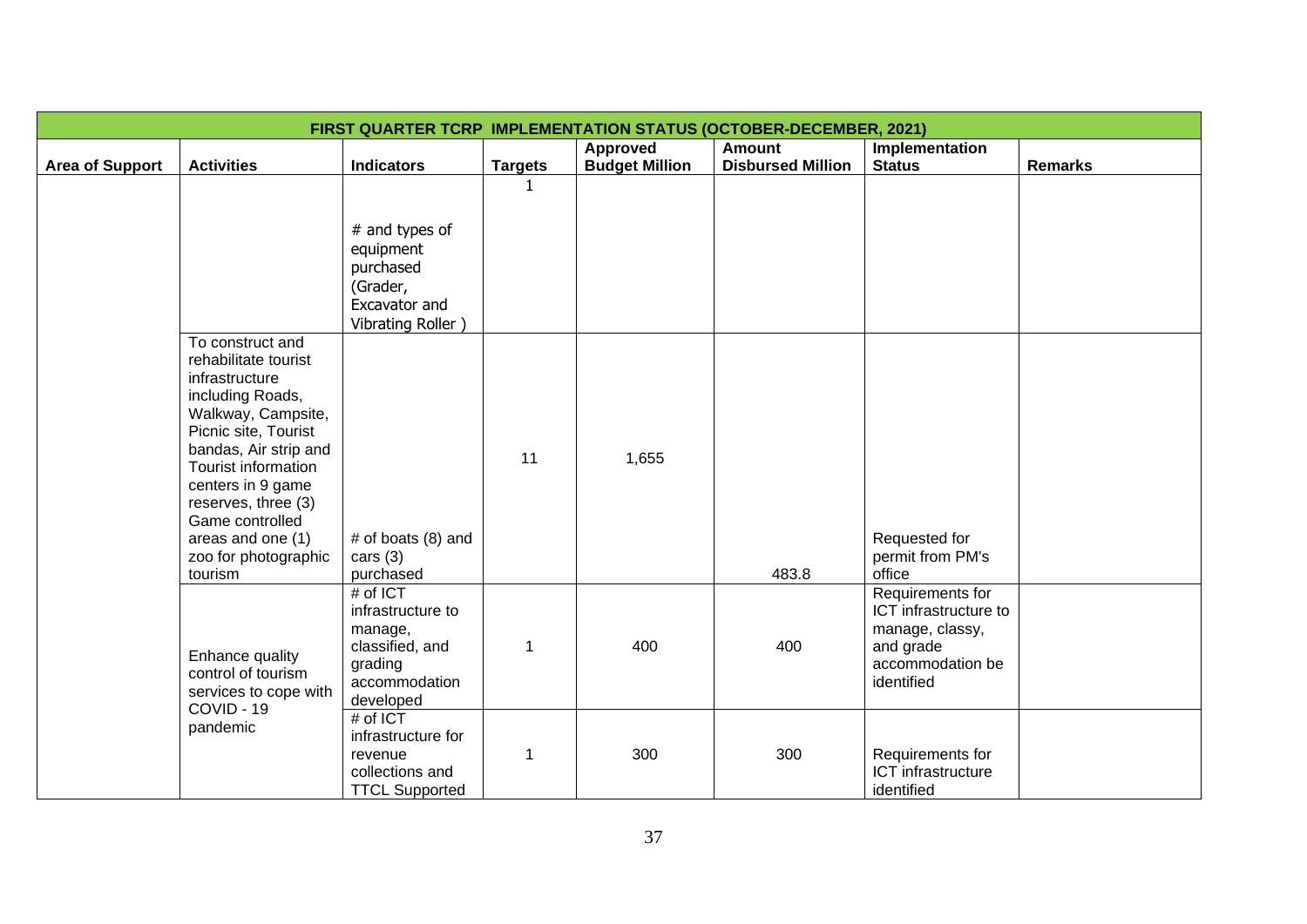|                                                            | <b>FIRST QUARTER TCRP IMPLEMENTATION STATUS (OCTOBER-DECEMBER, 2021)</b>                                    |                                                                                                                                                                                                                                                                                        |                |                                          |                                           |                                                                                                                                                                                |                |  |  |
|------------------------------------------------------------|-------------------------------------------------------------------------------------------------------------|----------------------------------------------------------------------------------------------------------------------------------------------------------------------------------------------------------------------------------------------------------------------------------------|----------------|------------------------------------------|-------------------------------------------|--------------------------------------------------------------------------------------------------------------------------------------------------------------------------------|----------------|--|--|
| <b>Area of Support</b>                                     | <b>Activities</b>                                                                                           | <b>Indicators</b>                                                                                                                                                                                                                                                                      | <b>Targets</b> | <b>Approved</b><br><b>Budget Million</b> | <b>Amount</b><br><b>Disbursed Million</b> | Implementation<br><b>Status</b>                                                                                                                                                | <b>Remarks</b> |  |  |
|                                                            |                                                                                                             | LAN developed                                                                                                                                                                                                                                                                          |                |                                          |                                           |                                                                                                                                                                                |                |  |  |
|                                                            |                                                                                                             | # of ICT software<br>developed                                                                                                                                                                                                                                                         | 1              | 200                                      | 200                                       | Requirements for<br>ICT infrastructure<br>identified                                                                                                                           |                |  |  |
|                                                            |                                                                                                             | # of Prado TX<br>purchased                                                                                                                                                                                                                                                             | 3              | 760                                      | 651.7                                     | Requested for<br>permit from PM's<br>office                                                                                                                                    |                |  |  |
| <b>Strengthen</b><br>tourism<br>marketing and<br>promotion | To extend the Royal<br>Tour program<br>activities within and<br>outside the country.                        | # and type of<br>international and<br>local market<br>campaigns<br>conducted (not<br>less than 10<br>International<br>Media)<br># of vehicle<br>distributed to<br>facilitate<br>distribution (3)<br>Prado Tx, Land<br>cruiser hard top 1<br>, filming van 1<br>and seat tour van<br>2) | 10<br>5        | 5,800                                    | 3,800<br>829.045                          | Preparations<br>started-<br>international media<br>houses identified<br>and meeting<br>expected to be<br>conducted in Jan,<br>2022<br>Requested permit<br>from the PM's office |                |  |  |
|                                                            | To conduct a press<br>conference to<br>advertise tourist<br>attraction to promote<br>local/internal tourism | of media<br>#<br>houses covered                                                                                                                                                                                                                                                        | 200            | 200                                      | 200                                       | Preparations in<br>good press and the<br>event is expected<br>to be conducted in<br>the Jan, 2022                                                                              |                |  |  |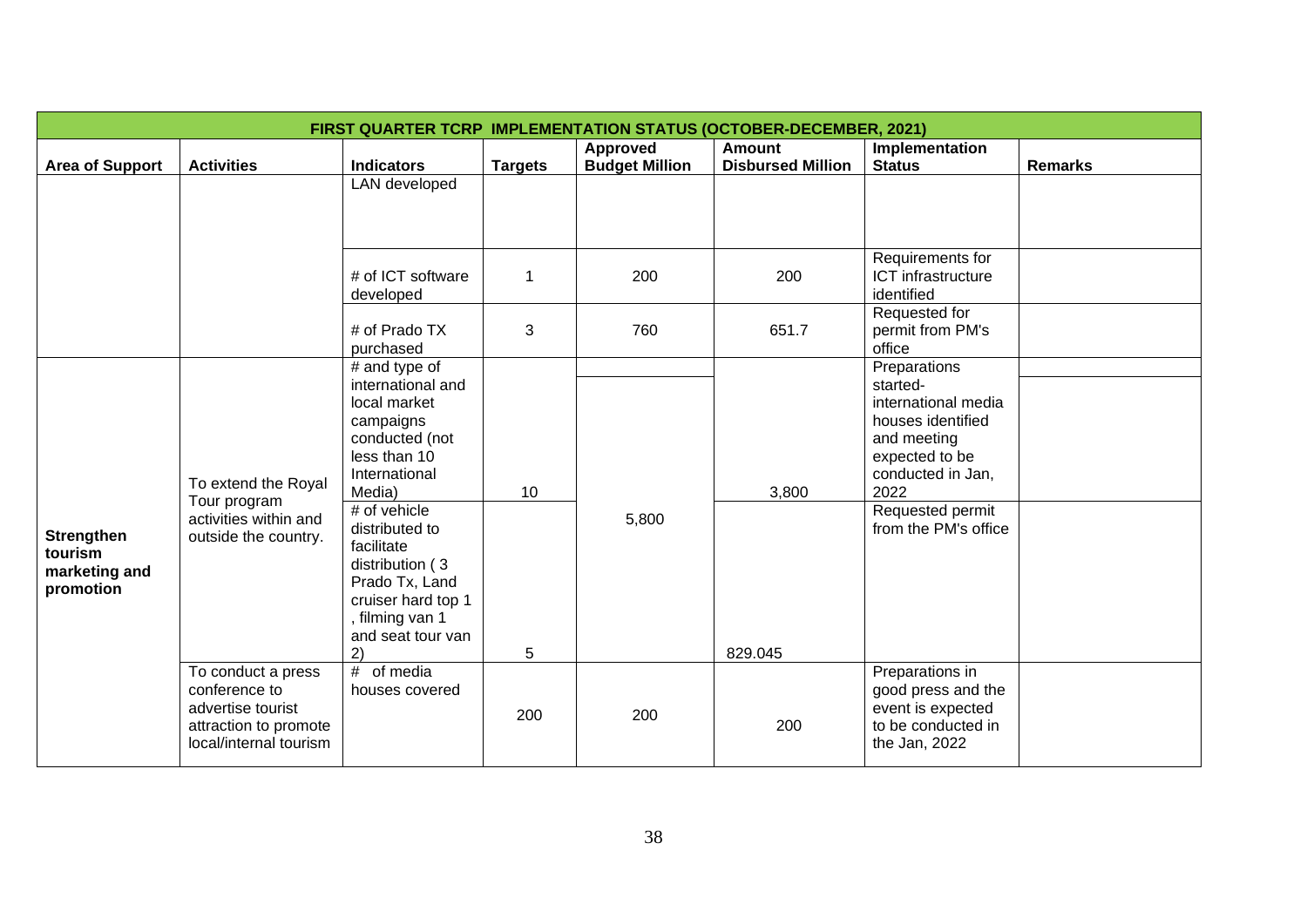| <b>FIRST QUARTER TCRP IMPLEMENTATION STATUS (OCTOBER-DECEMBER, 2021)</b> |                                                                                                                                                                                         |                                                                                              |                |                       |                          |                                                                                                                                                                      |                |  |  |
|--------------------------------------------------------------------------|-----------------------------------------------------------------------------------------------------------------------------------------------------------------------------------------|----------------------------------------------------------------------------------------------|----------------|-----------------------|--------------------------|----------------------------------------------------------------------------------------------------------------------------------------------------------------------|----------------|--|--|
|                                                                          |                                                                                                                                                                                         |                                                                                              |                | Approved              | <b>Amount</b>            | Implementation                                                                                                                                                       |                |  |  |
| <b>Area of Support</b>                                                   | <b>Activities</b>                                                                                                                                                                       | <b>Indicators</b>                                                                            | <b>Targets</b> | <b>Budget Million</b> | <b>Disbursed Million</b> | <b>Status</b>                                                                                                                                                        | <b>Remarks</b> |  |  |
|                                                                          | Facilitate and<br>participate tourism<br>promotional events<br>and exhibitions<br>including the EAC<br><b>Regional Tourism</b><br>Expo - EARTE,                                         | # of tourism<br>promotion events<br>organized and<br>participated                            | $\overline{2}$ | 4,000                 | 4,000                    | Preparations in<br>good press and the<br>event is expected<br>to be conducted in<br>the second quarter.<br>The exhibition will<br>be held in Germany<br>and Arusha   |                |  |  |
|                                                                          | Create awareness to<br>150 tourism<br>business operators<br>on the developed<br>SOPs for COVID -<br>19 in each of 26<br>regions                                                         | # of business<br>operators in<br>region have<br>receive the<br>education on<br>SOP developed | 3900           | 672.37                | 507.37                   | Preparations have<br>been completed for<br>training regions<br>(Katavi, Kigoma,<br>Shinyanga, Tabora,<br>Morogoro, Rukwa<br>and Dar es<br>Salaam)                    |                |  |  |
|                                                                          | Purchase and<br>provide COVID-19<br>protective gears<br>(Sanitizers, masks<br>and temperature<br>check-up machines)<br>for 6000 tourism<br>stakeholders from 15<br>tourism associations | # Stakeholders<br>in 15 tourism<br>association<br>provided with<br>protective gears          | 6000           | 222                   | 222                      | Protective gears<br>identified and<br>procurement<br>process are in<br>progress. This<br>activity will be<br>conducted in the<br>second quarter of<br>implementation |                |  |  |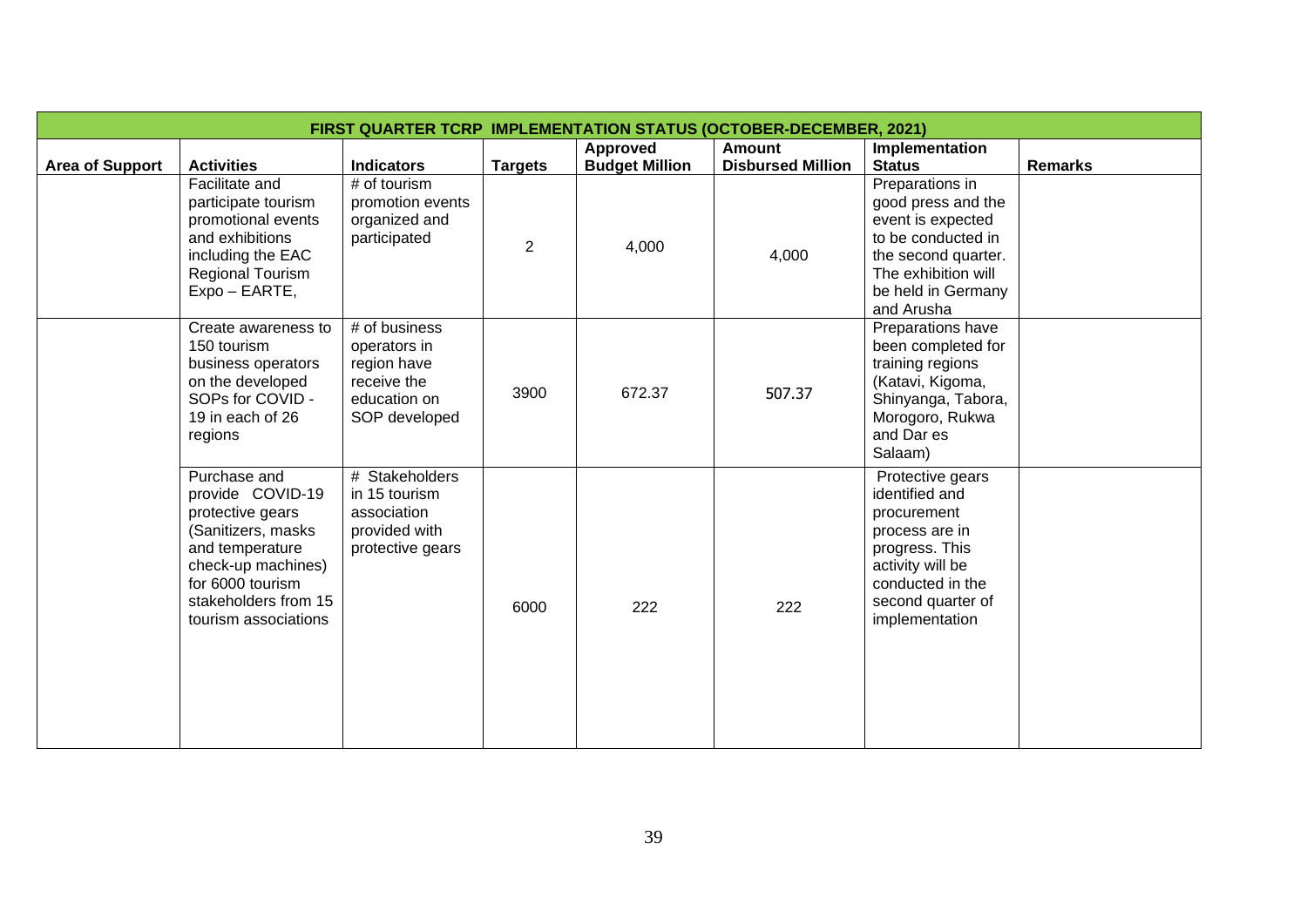| <b>FIRST QUARTER TCRP IMPLEMENTATION STATUS (OCTOBER-DECEMBER, 2021)</b>                                                                                  |                                                                                                                                                                                                                                                          |                                                          |                |                       |                          |                                                                                                                                                                                         |                |  |  |
|-----------------------------------------------------------------------------------------------------------------------------------------------------------|----------------------------------------------------------------------------------------------------------------------------------------------------------------------------------------------------------------------------------------------------------|----------------------------------------------------------|----------------|-----------------------|--------------------------|-----------------------------------------------------------------------------------------------------------------------------------------------------------------------------------------|----------------|--|--|
|                                                                                                                                                           |                                                                                                                                                                                                                                                          |                                                          |                | <b>Approved</b>       | <b>Amount</b>            | Implementation                                                                                                                                                                          |                |  |  |
| <b>Area of Support</b>                                                                                                                                    | <b>Activities</b>                                                                                                                                                                                                                                        | <b>Indicators</b>                                        | <b>Targets</b> | <b>Budget Million</b> | <b>Disbursed Million</b> | <b>Status</b>                                                                                                                                                                           | <b>Remarks</b> |  |  |
|                                                                                                                                                           | Conducting<br>monitoring and<br>quality control of<br>tourism<br>accommodation<br>facilities to cope with<br>COVID-19 pandemic<br>for four zones (Dar<br>es salaam, Arusha,<br>Coast Region,<br>Manyara and<br>Dodoma                                    | # of monitoring<br>and quality<br>control visits<br>done |                | 940.086               | 135.083                  | (i) Budget has been<br>prepared<br>(ii) Request for<br>permit has been<br>submitted to the<br>PM's office<br>(iii) Procurement<br>process for supply<br>of computers are in<br>progress |                |  |  |
| <b>Engagement of</b><br><b>Private Sector</b><br><b>Actors in</b><br><b>Tourism Sector</b><br>through<br>provision of<br>COVID-19<br>capacity<br>building | Provide training to<br>tourism business<br>operators whose<br>operations were<br>affected by COVID-<br>19 pandemic and to<br>enable adherence to<br>international<br>guidelines and<br>national Standards<br>of Operating<br>Procedures for<br>COVID-19; | # of training<br>provided                                |                | 110.806               | 110.806                  | Preparations have<br>been completed<br>and trainings will be<br>conducted during<br>the second quarter.                                                                                 |                |  |  |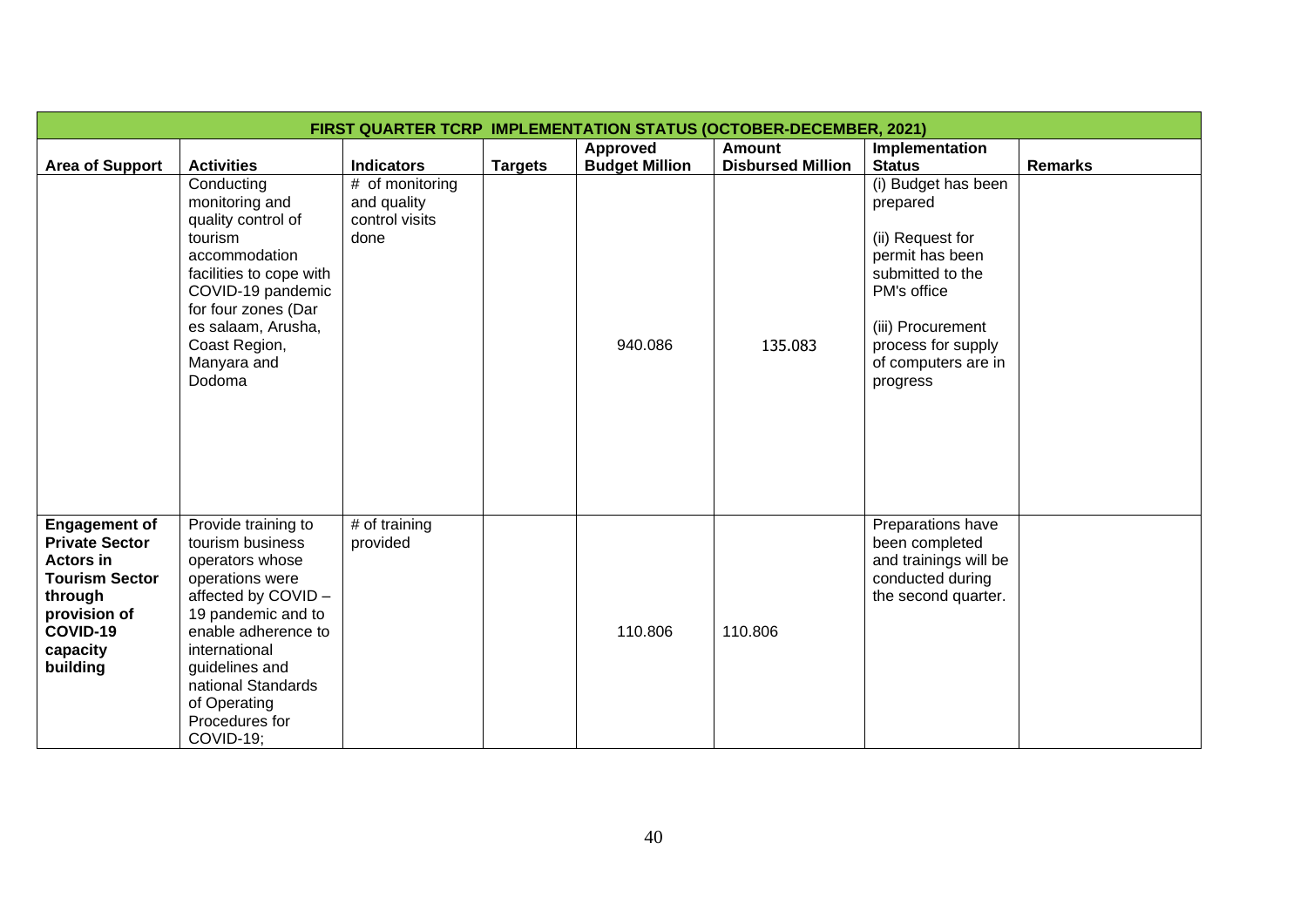|                        | <b>FIRST QUARTER TCRP IMPLEMENTATION STATUS (OCTOBER-DECEMBER, 2021)</b>                                                                                                                                                                                                                                                     |                                                                                                            |                |                       |                          |                                                                                                         |                |  |  |  |
|------------------------|------------------------------------------------------------------------------------------------------------------------------------------------------------------------------------------------------------------------------------------------------------------------------------------------------------------------------|------------------------------------------------------------------------------------------------------------|----------------|-----------------------|--------------------------|---------------------------------------------------------------------------------------------------------|----------------|--|--|--|
|                        |                                                                                                                                                                                                                                                                                                                              |                                                                                                            |                | <b>Approved</b>       | <b>Amount</b>            | Implementation                                                                                          |                |  |  |  |
| <b>Area of Support</b> | <b>Activities</b>                                                                                                                                                                                                                                                                                                            | <b>Indicators</b>                                                                                          | <b>Targets</b> | <b>Budget Million</b> | <b>Disbursed Million</b> | <b>Status</b>                                                                                           | <b>Remarks</b> |  |  |  |
|                        | National College of<br>Tourism (NCT)<br>Provide training to<br>100 tourism<br>business operators<br>on tourism business<br>recovery including<br>marketing and<br>branding; and<br>tourism product<br>development in most<br>affected regions<br>(Mtwara, Ruvuma<br>and Lindi; Iringa,<br>Njombe, Mbeya,<br>Mara and Mwanza) | # of tourism<br>business<br>operators trained<br>in 8 region<br>provided with<br>training most<br>affected | 100            | 426                   | 426                      | Preparations have<br>been completed<br>and trainings will be<br>conducted during<br>the second quarter. |                |  |  |  |
|                        | To support NCT to<br>provide training to 28<br>public sectors<br>officials for 14<br>private sectors<br>stakeholders and 8<br>hotel assessors and<br><b>Trainer of Trainees</b><br>on classification and<br>grading of<br>accommodation<br>facilities for 60 days.                                                           | # of stakeholders<br>in 28 public<br>sectors for 14<br>private sectors<br>and assessors                    |                | 797.04                | 797.04                   |                                                                                                         |                |  |  |  |
|                        | College of African<br>Wildlife Management<br>to provide training to<br>1060 tourist<br>business operators<br>for 14 days on                                                                                                                                                                                                  | # of tourists<br>business<br>operators trained                                                             | 1060           | 1,011                 | 1,011                    | Preparations have<br>been completed<br>and trainings will be<br>conducted during<br>the second quarter. |                |  |  |  |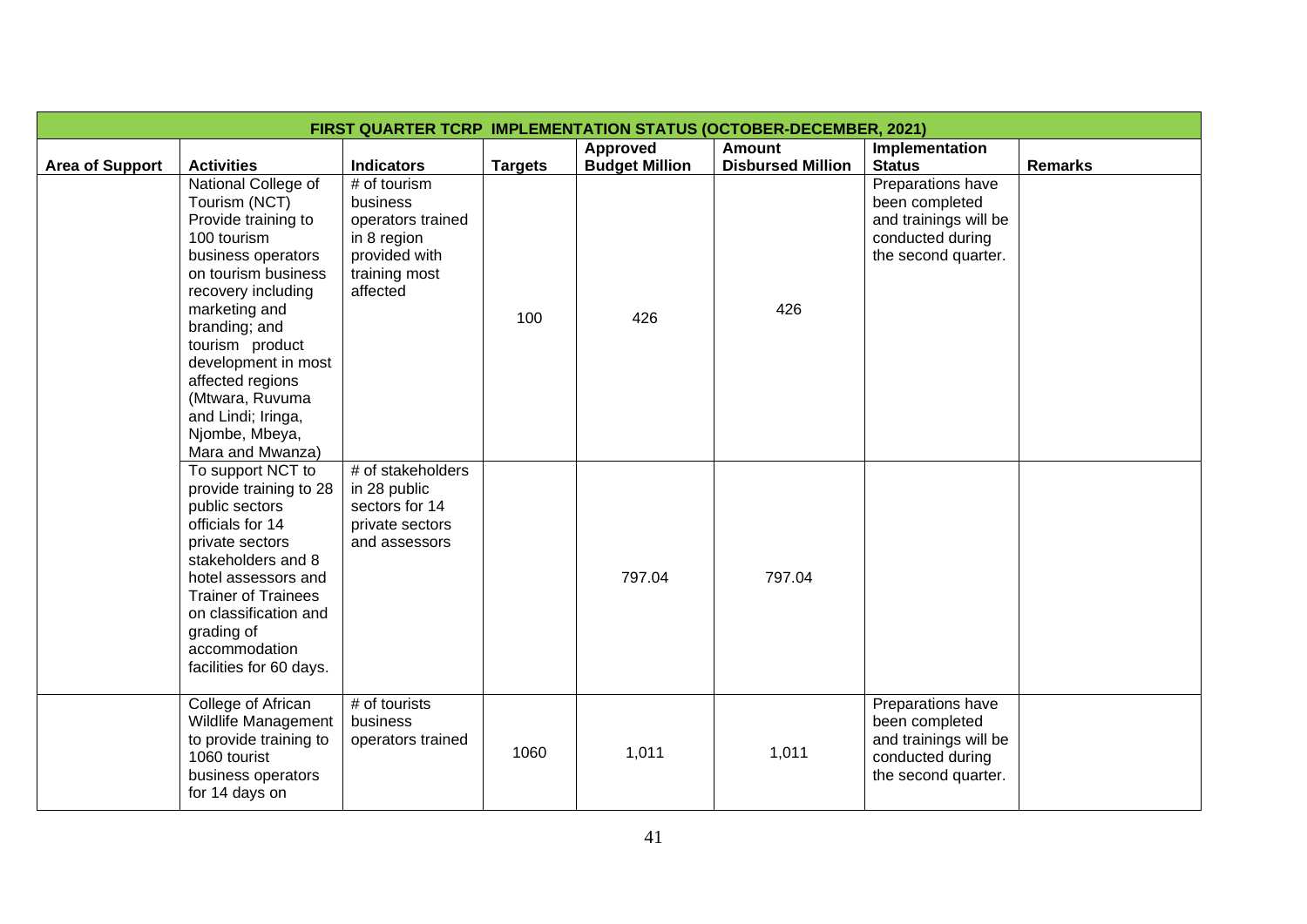|                                                                                                                                   | <b>FIRST QUARTER TCRP IMPLEMENTATION STATUS (OCTOBER-DECEMBER, 2021)</b>                                                                        |                                                                                                                                                                                                                                                                     |                |                                            |                                           |                                                                                                                                                                                                                              |                |  |  |
|-----------------------------------------------------------------------------------------------------------------------------------|-------------------------------------------------------------------------------------------------------------------------------------------------|---------------------------------------------------------------------------------------------------------------------------------------------------------------------------------------------------------------------------------------------------------------------|----------------|--------------------------------------------|-------------------------------------------|------------------------------------------------------------------------------------------------------------------------------------------------------------------------------------------------------------------------------|----------------|--|--|
| <b>Area of Support</b>                                                                                                            | <b>Activities</b>                                                                                                                               | <b>Indicators</b>                                                                                                                                                                                                                                                   | <b>Targets</b> | <b>Approved</b><br><b>Budget Million</b>   | <b>Amount</b><br><b>Disbursed Million</b> | Implementation<br><b>Status</b>                                                                                                                                                                                              | <b>Remarks</b> |  |  |
|                                                                                                                                   | tourism business<br>recovery strategies                                                                                                         |                                                                                                                                                                                                                                                                     |                |                                            |                                           |                                                                                                                                                                                                                              |                |  |  |
| <b>Area of Support</b>                                                                                                            | <b>Activities</b>                                                                                                                               | <b>Indicators</b>                                                                                                                                                                                                                                                   | <b>Targets</b> | <b>Total</b>                               |                                           |                                                                                                                                                                                                                              |                |  |  |
| <b>TOTAL (MIL TZS)</b>                                                                                                            |                                                                                                                                                 |                                                                                                                                                                                                                                                                     |                | 90,202.3                                   | 15,388.14                                 |                                                                                                                                                                                                                              |                |  |  |
|                                                                                                                                   |                                                                                                                                                 |                                                                                                                                                                                                                                                                     |                | <b>Tanzania Social Action Fund (TASAF)</b> |                                           |                                                                                                                                                                                                                              |                |  |  |
| <b>Cash transfer</b><br>program                                                                                                   | Provision of financial<br>support to 34,641<br>poor households in<br>order to help them<br>improve<br>consumption<br>(160,000 per<br>household) | # of poor<br>household<br>supported                                                                                                                                                                                                                                 | 34,641         | 5,499,622,000                              | 5,499,622,000                             | A total of<br>2,500,000,000 has<br>been transferred to<br>12198 households<br>(first payment that<br>covered 35 PAAs)                                                                                                        |                |  |  |
|                                                                                                                                   | <b>MINISTRY OF HEALTH - SECONDARY AND TERTIARY HEALTH FACILITIES</b>                                                                            |                                                                                                                                                                                                                                                                     |                |                                            |                                           |                                                                                                                                                                                                                              |                |  |  |
| To strengthen IN<br>and OUT of<br>Hospital<br><b>Emergency and</b><br><b>Critical Care</b><br>(Turn-key<br>procurement<br>method) | ICU renovation,<br>construction and<br>equipping                                                                                                | # of Renovated/<br>constructed ICU<br>at (National,<br>specialised and<br>zonal hospitals)<br><b>Muhimbili</b><br>National Hospital<br>(MNH), ORCI,<br>Kibong'oto,<br>Mirembe, JKCI,<br>MOI, Zonal<br>Referral Hospital<br>(Mbeya, KCMC,<br>Mtwara, and<br>Bugando) | 13             | 7,626.5                                    | 4,250                                     | <b>BOQs and</b><br>drawings already in<br>place.<br>Contracts for MNH,<br>JKCI, ORCI,<br>Kibongoto.<br>Mirembe, Mbeya,<br>Bugando, KCMC<br>and Benjamin<br>Mkapa have been<br>signed and<br>contractors are at<br>the sites. |                |  |  |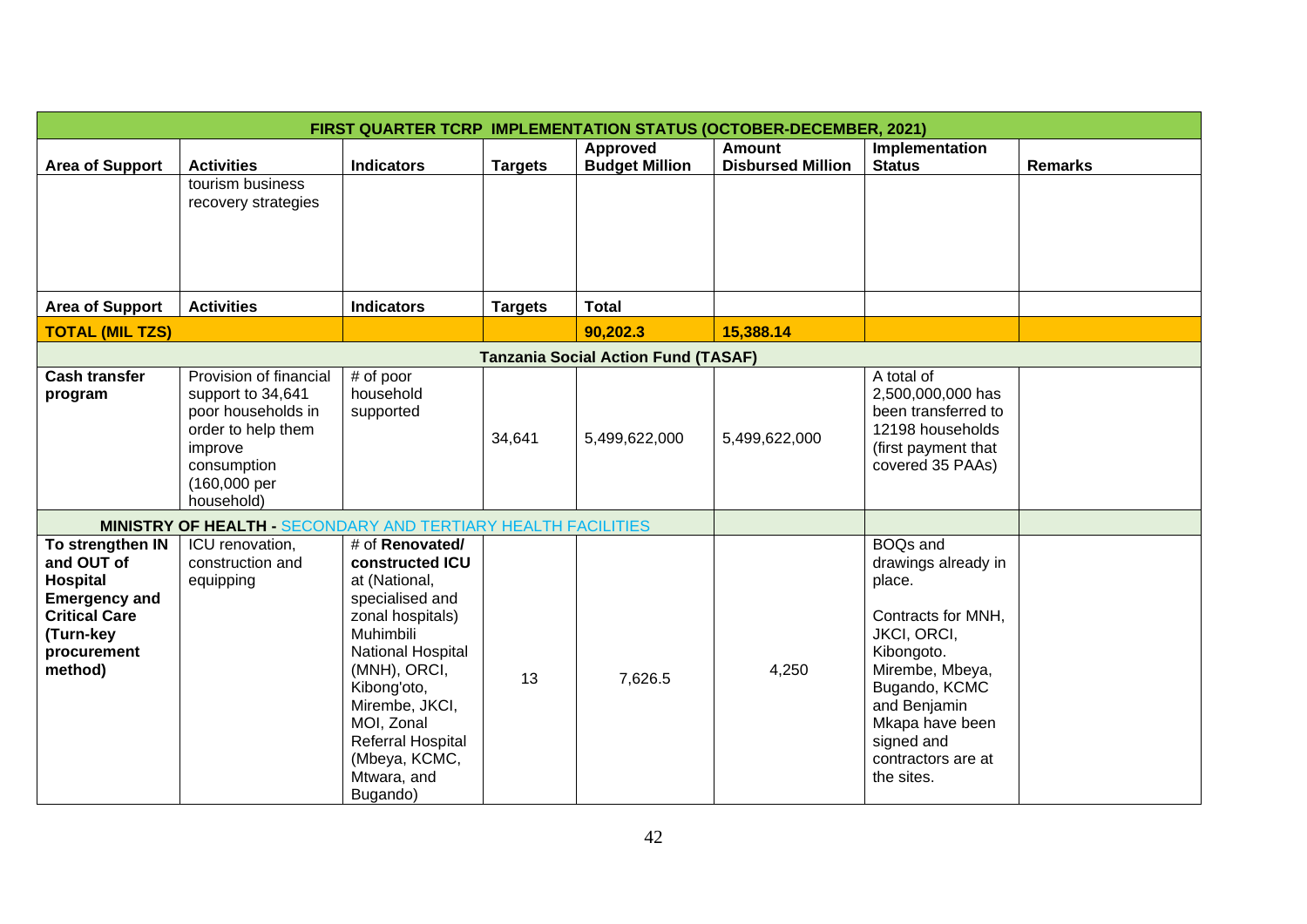|                        | <b>FIRST QUARTER TCRP IMPLEMENTATION STATUS (OCTOBER-DECEMBER, 2021)</b> |                                                                                                                                                                                                                                             |                |                       |                          |                                                                                                                                |                                                                                                                |  |  |
|------------------------|--------------------------------------------------------------------------|---------------------------------------------------------------------------------------------------------------------------------------------------------------------------------------------------------------------------------------------|----------------|-----------------------|--------------------------|--------------------------------------------------------------------------------------------------------------------------------|----------------------------------------------------------------------------------------------------------------|--|--|
|                        |                                                                          |                                                                                                                                                                                                                                             |                | <b>Approved</b>       | <b>Amount</b>            | Implementation                                                                                                                 |                                                                                                                |  |  |
| <b>Area of Support</b> | <b>Activities</b>                                                        | <b>Indicators</b>                                                                                                                                                                                                                           | <b>Targets</b> | <b>Budget Million</b> | <b>Disbursed Million</b> | <b>Status</b>                                                                                                                  | <b>Remarks</b>                                                                                                 |  |  |
|                        |                                                                          | # of retooled ICU<br>at (National,<br>specialised and<br>zonal hospitals)<br>Muhimbili<br>National Hospital<br>(MNH), ORCI,<br>Kibong'oto,<br>Mirembe, JKCI,<br>MOI, Zonal<br>Referral Hospital<br>(Mbeya, KCMC,<br>Mtwara, and<br>Bugando) | 15             | 9,513.5               | 7,302.98                 | Contracts have<br>been signed                                                                                                  |                                                                                                                |  |  |
|                        |                                                                          | # of Renovated/<br>constructed ICU<br>at Regional<br><b>Referral Hospital</b>                                                                                                                                                               | 28             | 11,200                | 6,759.84                 | Contracts have<br>been signed and<br>contractors are on<br>site                                                                |                                                                                                                |  |  |
|                        |                                                                          | # of retooled<br><b>ICU</b> at Regional<br>Referral Hospital                                                                                                                                                                                | 30             | 23,100                | 15,217.75                | most of the<br>contracts were at<br>the signing stage                                                                          |                                                                                                                |  |  |
|                        | <b>EMD</b><br>Renovation/Construc<br>tion and equipment                  | $#$ of <b>EMD</b><br>Renovated/<br>constructed at<br>National,<br>specialised and<br>zonal hospitals<br>(Mirembe)                                                                                                                           | $\mathbf{1}$   | 400                   | 400                      | Contract for<br>Mirembe has been<br>signed, and the<br>contractor is on site                                                   | Good progress. But,<br>MoH should expedite<br>the process to ensure<br>that activities are<br>conducted timely |  |  |
|                        |                                                                          | # of EMD re -<br>tooled at<br>National,<br>specialised and<br>zonal hospitals<br>(Mirembe)                                                                                                                                                  | 5              | 3,940                 | 2,857.81                 | Procurement<br>process to select<br>contractors have<br>started and<br>expected to be<br>completed by end<br>of January, 2022. |                                                                                                                |  |  |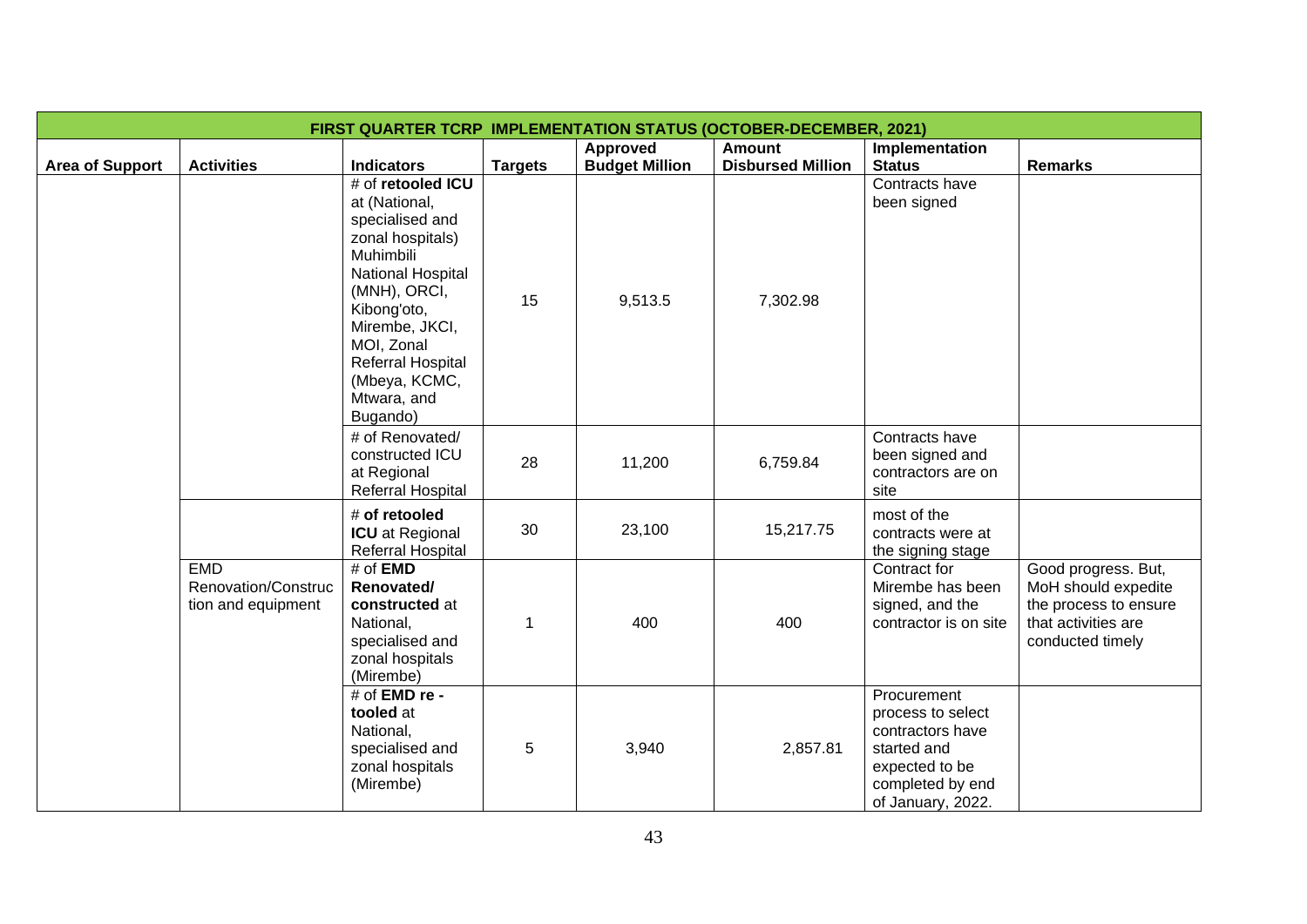|                        | <b>FIRST QUARTER TCRP IMPLEMENTATION STATUS (OCTOBER-DECEMBER, 2021)</b> |                                                                                                                                                                                                                                                                                                      |                |                                          |                                           |                                                                                                                                                                                              |                                    |  |  |  |
|------------------------|--------------------------------------------------------------------------|------------------------------------------------------------------------------------------------------------------------------------------------------------------------------------------------------------------------------------------------------------------------------------------------------|----------------|------------------------------------------|-------------------------------------------|----------------------------------------------------------------------------------------------------------------------------------------------------------------------------------------------|------------------------------------|--|--|--|
| <b>Area of Support</b> | <b>Activities</b>                                                        | <b>Indicators</b>                                                                                                                                                                                                                                                                                    | <b>Targets</b> | <b>Approved</b><br><b>Budget Million</b> | <b>Amount</b><br><b>Disbursed Million</b> | Implementation<br><b>Status</b>                                                                                                                                                              | Remarks                            |  |  |  |
|                        |                                                                          | # of<br><b>Renovated/Cons</b><br>tracted EMD at<br><b>Regional Referal</b><br>Hospital                                                                                                                                                                                                               | 21             | 8,800                                    | 6,527.27                                  | Procurement<br>process to select<br>contractors have<br>started and<br>expected to be<br>completed by end<br>of January, 2022.                                                               |                                    |  |  |  |
|                        |                                                                          | # of Re - tooled<br><b>EMD</b> at Regional<br>Referal Hospital                                                                                                                                                                                                                                       | 30             | 20,746.62                                | 15,730.56                                 | Procurement<br>process to select<br>contractors have<br>started and<br>expected to be<br>completed by end<br>of January, 2022.                                                               |                                    |  |  |  |
|                        | Purchase of other<br>equipment and<br>facilities                         | # of advanced<br>Ambulances<br>purchased -<br>Airports (JNIA,<br>KIA, Mwanza),<br>specialized<br>hospital (Jakaya<br>CI, Mzena,<br>Lugalo, MNH,<br>Regional Refferal<br>Hospital<br>(Mawenzi,<br>Amana,<br>Mwananyamala,<br>Temeke,<br>Dodoma,<br>Maweni, Mount<br>Meru, Katavi,),<br>Zonal referral | 20             | 5,000                                    | 5,000                                     | PMO office has<br>issued permit;<br>TEMESA has<br>approved vehicle<br>specifications;<br>evaluation of<br>documents has<br>been done. The<br>process is in the<br>contract signing<br>stage. |                                    |  |  |  |
|                        |                                                                          | Hospital (<br>Bugando, Mbeya,                                                                                                                                                                                                                                                                        |                |                                          |                                           |                                                                                                                                                                                              | MOH should expedite<br>the process |  |  |  |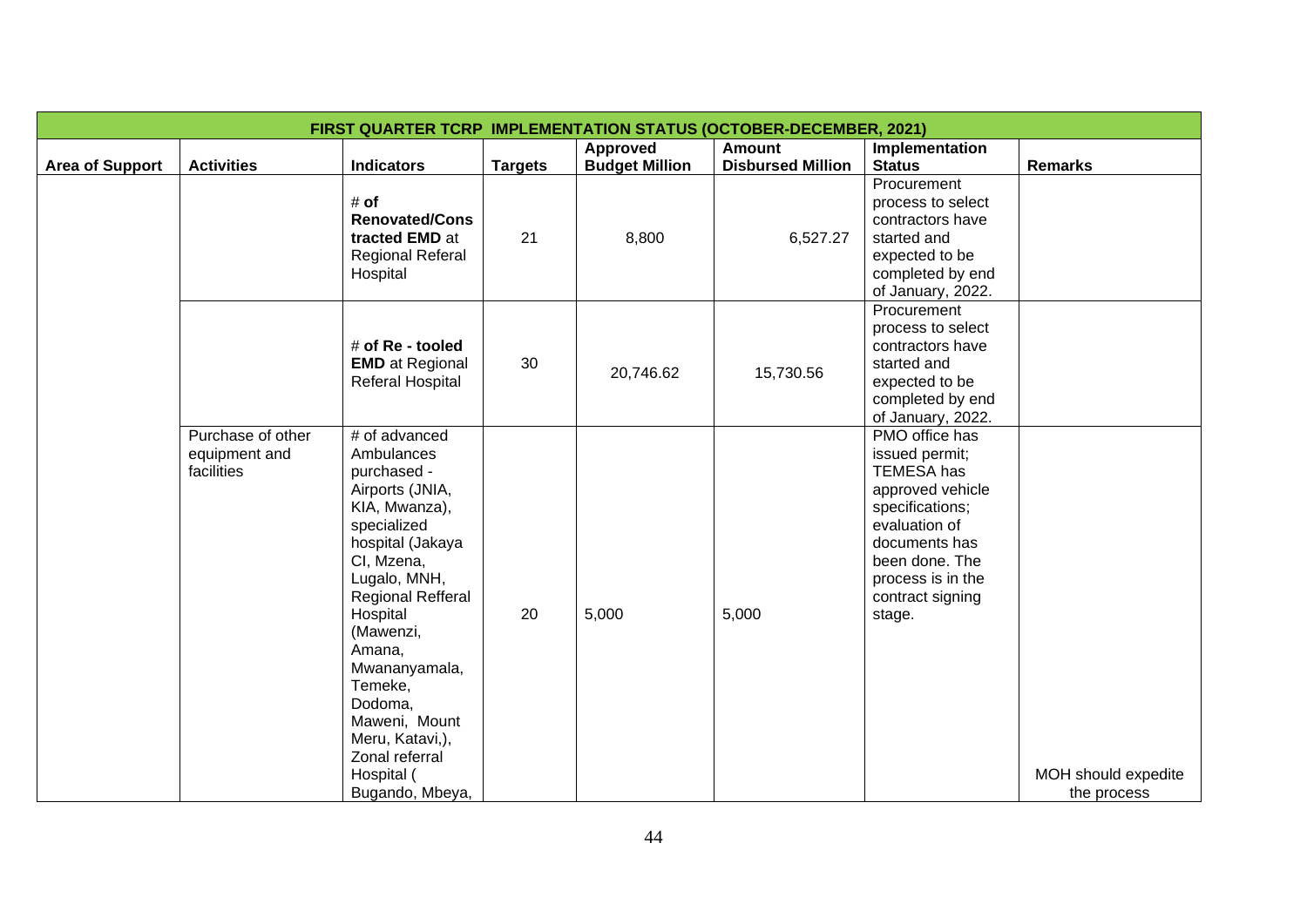| <b>FIRST QUARTER TCRP IMPLEMENTATION STATUS (OCTOBER-DECEMBER, 2021)</b> |                   |                                     |                |                       |                          |                              |                     |  |  |
|--------------------------------------------------------------------------|-------------------|-------------------------------------|----------------|-----------------------|--------------------------|------------------------------|---------------------|--|--|
|                                                                          |                   |                                     |                | Approved              | Amount                   | Implementation               |                     |  |  |
| <b>Area of Support</b>                                                   | <b>Activities</b> | <b>Indicators</b>                   | <b>Targets</b> | <b>Budget Million</b> | <b>Disbursed Million</b> | <b>Status</b>                | <b>Remarks</b>      |  |  |
|                                                                          |                   | Mwanza, Mtwara,                     |                |                       |                          |                              |                     |  |  |
|                                                                          |                   | Chato, Benjamin                     |                |                       |                          |                              |                     |  |  |
|                                                                          |                   | Mkapa)                              |                |                       |                          |                              |                     |  |  |
|                                                                          |                   |                                     |                |                       |                          |                              |                     |  |  |
|                                                                          |                   |                                     |                |                       |                          |                              |                     |  |  |
|                                                                          |                   |                                     |                |                       |                          |                              |                     |  |  |
|                                                                          |                   |                                     |                |                       |                          |                              |                     |  |  |
|                                                                          |                   |                                     |                |                       | 6,840                    |                              |                     |  |  |
|                                                                          |                   |                                     |                |                       |                          |                              |                     |  |  |
|                                                                          |                   |                                     |                |                       |                          |                              |                     |  |  |
|                                                                          |                   | # of Ambulances                     |                |                       |                          |                              |                     |  |  |
|                                                                          |                   | purchased for                       |                |                       |                          |                              |                     |  |  |
|                                                                          |                   | Regional Referral                   |                |                       |                          |                              |                     |  |  |
|                                                                          |                   | Hospital                            | 38             | 6,840                 |                          |                              |                     |  |  |
|                                                                          |                   | # of Blood<br><b>Collection Van</b> |                |                       |                          | PM office has                | MOH should expedite |  |  |
|                                                                          |                   |                                     |                |                       |                          | issued permit;<br>TEMESA has | the process         |  |  |
|                                                                          |                   | purchased for<br>Zones (Eastern     |                |                       |                          | approved vehicle             |                     |  |  |
|                                                                          |                   | Zone-Dar,                           |                |                       |                          | specifications;              |                     |  |  |
|                                                                          |                   | Southern zone-                      |                |                       |                          | evaluation of                |                     |  |  |
|                                                                          |                   | Mtwara, Northern                    |                |                       |                          | documents has                |                     |  |  |
|                                                                          |                   | Zone-Moshi,                         |                |                       |                          | been done. The               |                     |  |  |
|                                                                          |                   | Western Zone -                      | $\,8\,$        | 2,800                 | 2,800                    | process is in the            |                     |  |  |
|                                                                          |                   | Tabora, Central                     |                |                       |                          | contract signing             |                     |  |  |
|                                                                          |                   | Zone-Dodoma,                        |                |                       |                          | stage                        |                     |  |  |
|                                                                          |                   | Southern                            |                |                       |                          |                              |                     |  |  |
|                                                                          |                   | Highland zone-                      |                |                       |                          |                              |                     |  |  |
|                                                                          |                   | Mbeya, Lake                         |                |                       |                          |                              |                     |  |  |
|                                                                          |                   | zone- Mwanza,                       |                |                       |                          |                              |                     |  |  |
|                                                                          |                   | Lugalo)                             |                |                       |                          |                              |                     |  |  |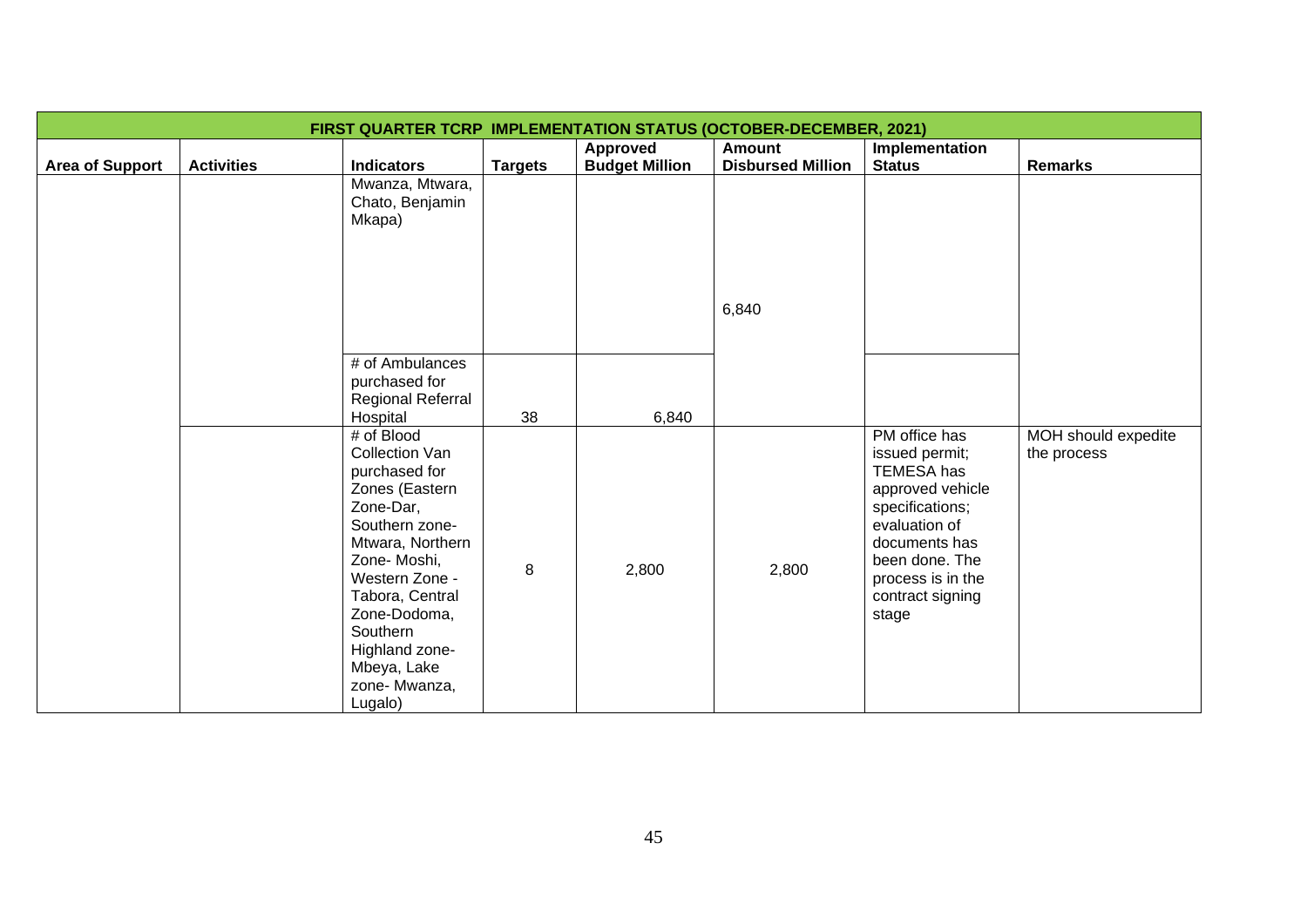| <b>FIRST QUARTER TCRP IMPLEMENTATION STATUS (OCTOBER-DECEMBER, 2021)</b> |                                       |                                                                                                                                                                                                                                        |                         |                       |                          |                                                                                                                         |                |  |  |
|--------------------------------------------------------------------------|---------------------------------------|----------------------------------------------------------------------------------------------------------------------------------------------------------------------------------------------------------------------------------------|-------------------------|-----------------------|--------------------------|-------------------------------------------------------------------------------------------------------------------------|----------------|--|--|
|                                                                          |                                       |                                                                                                                                                                                                                                        |                         | Approved              | Amount                   | Implementation                                                                                                          |                |  |  |
| <b>Area of Support</b>                                                   | <b>Activities</b>                     | <b>Indicators</b>                                                                                                                                                                                                                      | <b>Targets</b>          | <b>Budget Million</b> | <b>Disbursed Million</b> | <b>Status</b>                                                                                                           | <b>Remarks</b> |  |  |
|                                                                          |                                       | # of Patient Beds<br>with mattress,<br>Bedside lockers<br>and Cardiac table<br>received<br>(National<br>Hospitals, Zonal<br>Referral<br>Hospitals,<br>Specialized<br>Hospitals and<br>Regional Referral<br>Hospitals by<br>June, 2022) | 480                     | 1,272                 | 1,068.32                 | At the contract<br>award stage                                                                                          |                |  |  |
|                                                                          | Oxygen generating<br>plant            | # of Oxygen<br>generating plant<br>installed at<br>Mzena, Lugalo,<br>Singida and<br>Bugando                                                                                                                                            | $\overline{\mathbf{4}}$ | 2,400                 | 1,080.75                 | Contracts with<br>suppliers for<br>Lugalo, Bugando<br>and Singida<br>hospitals are in the<br>final stages of<br>signing |                |  |  |
|                                                                          | Oxygen generating<br>plan Supply      | # of Manifold's<br>System installed<br>at Muhimbili<br>National Hospital,<br>Mirembe, Mzena,<br>Lugalo, and<br>Bugando                                                                                                                 | 9                       | 1,215                 | 1,229                    | contracts at the<br>signing stage                                                                                       |                |  |  |
|                                                                          | Portable Cylinder<br>with Flow Meters | # of portable<br>cilinders with flow<br>meters for MNH,<br>Mirembe, Mzena,<br>Lugalo and<br>Bugando                                                                                                                                    | 320                     | 48                    | 36                       | contracts at the<br>signing stage                                                                                       |                |  |  |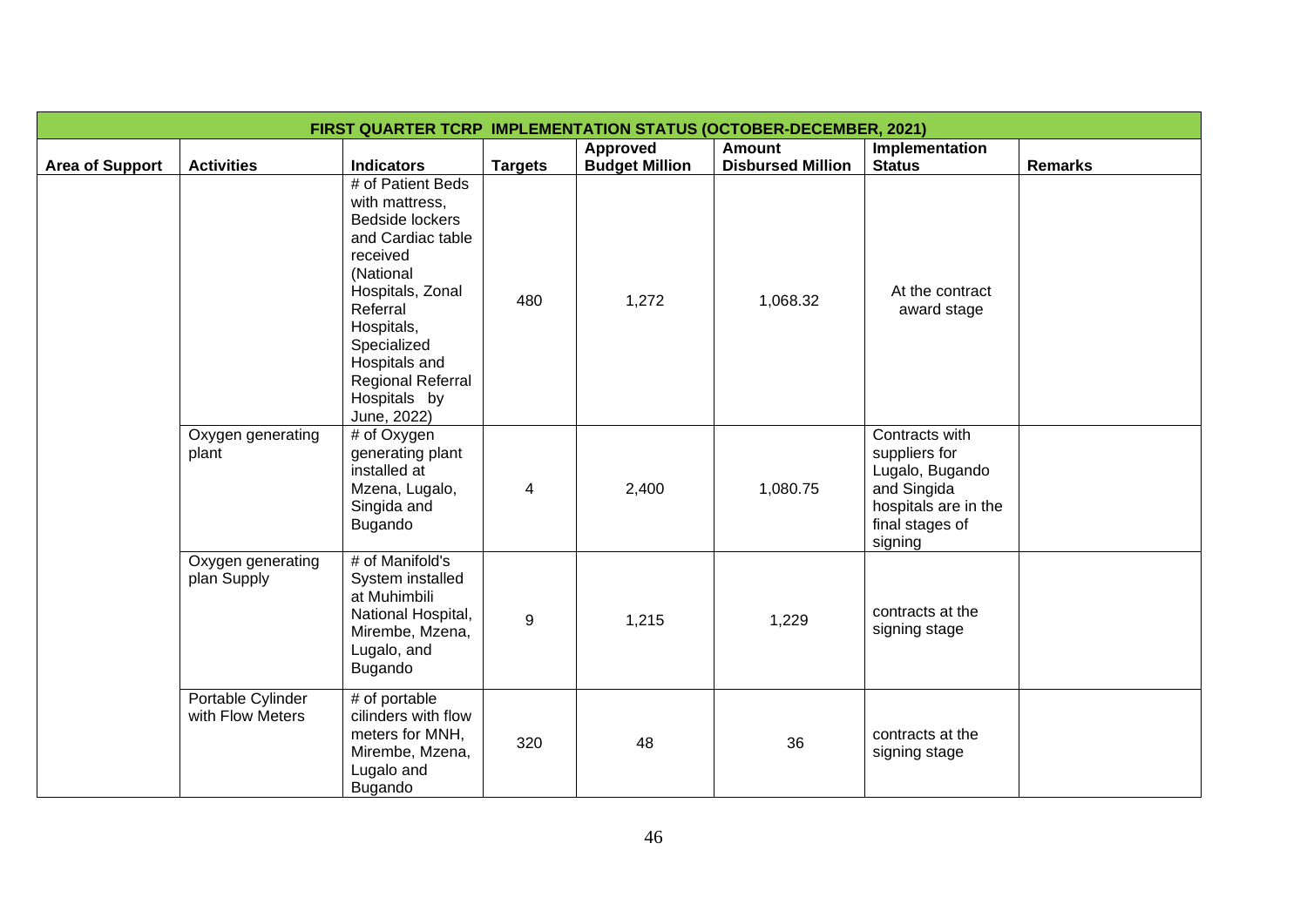| <b>FIRST QUARTER TCRP IMPLEMENTATION STATUS (OCTOBER-DECEMBER, 2021)</b> |                                                |                                                                                                                                               |                 |                       |                          |                                                                                                                                                                    |                |  |  |
|--------------------------------------------------------------------------|------------------------------------------------|-----------------------------------------------------------------------------------------------------------------------------------------------|-----------------|-----------------------|--------------------------|--------------------------------------------------------------------------------------------------------------------------------------------------------------------|----------------|--|--|
|                                                                          |                                                |                                                                                                                                               |                 | Approved              | <b>Amount</b>            | Implementation                                                                                                                                                     |                |  |  |
| <b>Area of Support</b>                                                   | <b>Activities</b>                              | <b>Indicators</b>                                                                                                                             | <b>Targets</b>  | <b>Budget Million</b> | <b>Disbursed Million</b> | <b>Status</b>                                                                                                                                                      | <b>Remarks</b> |  |  |
|                                                                          | Facility based<br>cylinder with Flow<br>Meters | # Facility based<br>cylinder with flow<br>meter distributed<br>to MNH,<br>Mirembe, Mzena,<br>Lugalo and<br>Bugando                            | 80              | 224                   | 109.8                    | contracts at the<br>signing stage                                                                                                                                  |                |  |  |
|                                                                          | <b>Flow Meters</b>                             | # of flow meters<br>distributed to<br>MNH, Mirembe,<br>Mzena, Lugalo<br>and Bugando                                                           | 720             | 360                   | 250                      | contracts at the<br>signing stage                                                                                                                                  |                |  |  |
|                                                                          |                                                | # of Digital X -<br>rays for Regional<br>Referral<br>Hospitals, Mtwara<br>and Chato zonal<br>hospitals, and<br>Muhimbili<br>National Hospital | $\overline{25}$ | 10,500                | 2,874.87                 | MSD & TAEC have<br>completed<br>evaluation of<br>installation rooms;<br>contract for<br>procurement of<br>equipment are in<br>different stages at<br>each facility |                |  |  |
|                                                                          |                                                | # of CT Scan<br>procured (1 for<br>Mtwara Zonal, 1<br>for Chato Zonal,<br>1 for MHN, 25 for<br>RRH, , 1 Mzena,<br>1 Lugalo)                   | 29              | 63,220                | 20,455.38                | MSD & TAEC have<br>completed<br>evaluation of<br>installation rooms;<br>contract for<br>procurement of<br>equipment are in<br>different stages at<br>each facility |                |  |  |
|                                                                          |                                                | # Portable Echo<br>Cardiograph (1 @<br><b>Zonal Referral</b><br>Hospital)<br>(Mtwara, Chato,                                                  | $\overline{7}$  | 840                   | 812                      | MSD & TAEC have<br>completed<br>evaluation of<br>installation rooms;<br>contract for                                                                               |                |  |  |